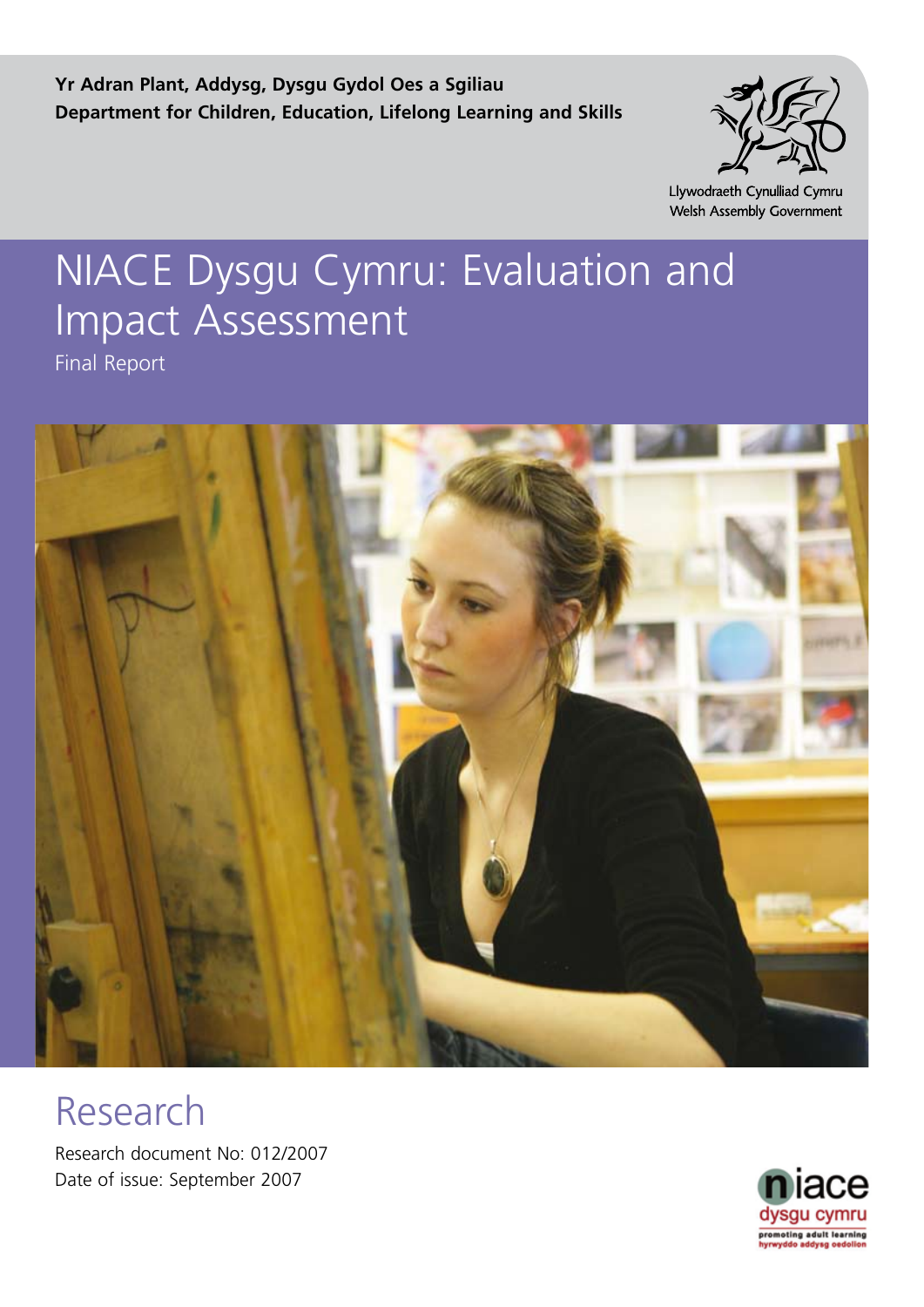# NIACE Dysgu Cymru: Evaluation and Impact Assessment

**Audience** All partners concerned with education, lifelong learning and skills.

**Overview** This report presents the findings of an evaluation and impact study in respect of the work carried out by NIACE Dysgu Cymru on behalf of the Welsh Assembly Government. The study was carried out by Arad Consulting between February and June 2007.

**Action** For information only.

**required**

| Further<br>information | Olivia Schofield<br><b>Business Development Division</b><br>Welsh Assembly Government<br>Unit 6, St Asaph Business Park<br>St. Asaph<br>Denbighshire<br>LL17 OLJ<br>Tel: 01745 538590<br>Fax: 01745 538507<br>E-mail: IntelligenceandMarketing@wales.gsi.gov.uk |
|------------------------|-----------------------------------------------------------------------------------------------------------------------------------------------------------------------------------------------------------------------------------------------------------------|
|                        |                                                                                                                                                                                                                                                                 |

**Additional** Available from the Welsh Assembly Government website at: **copies** http://new.wales.gov.uk/topics/educationandskills/?lang=en

| <b>Related</b> | The Learning Country – Vision into Action (October 2004)     |
|----------------|--------------------------------------------------------------|
| documents      | Making the Connections – Delivering Better Services in Wales |
|                | (October 2004)                                               |
|                | The National Planning and Funding System (NPFS): A Guide     |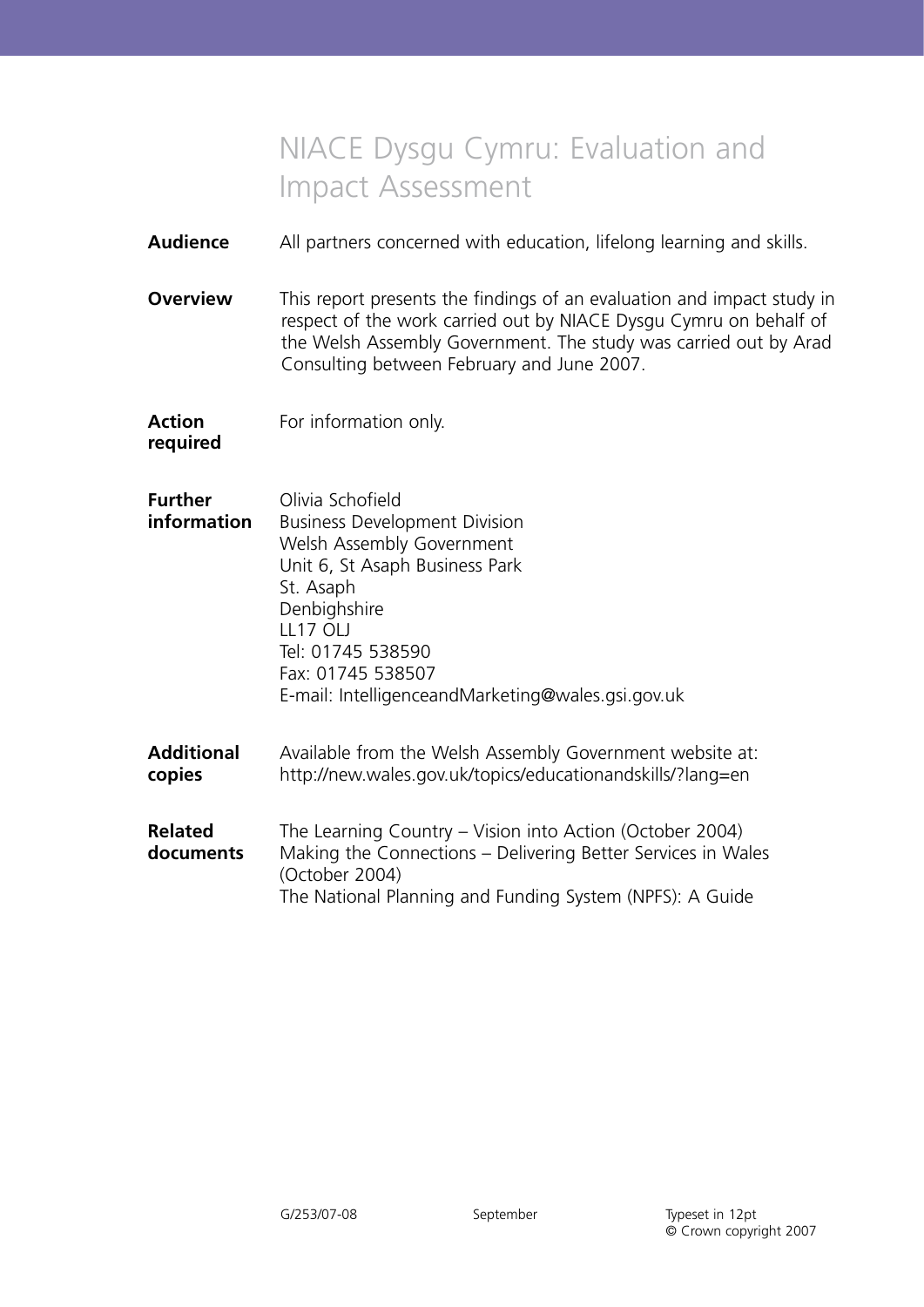# **CONTENTS**

| 1.1            |                                                                                |  |
|----------------|--------------------------------------------------------------------------------|--|
| 1.2            |                                                                                |  |
| 1.3            |                                                                                |  |
| 1.4            |                                                                                |  |
| 1.5            |                                                                                |  |
| 1.6            |                                                                                |  |
| $\overline{2}$ |                                                                                |  |
| 2.1            |                                                                                |  |
| 2.2            | Funding received for NDC services and activities undertaken on behalf of the   |  |
|                |                                                                                |  |
|                |                                                                                |  |
| 3              |                                                                                |  |
| 3.1            |                                                                                |  |
| 3.2            |                                                                                |  |
| 3.3            |                                                                                |  |
| 4              |                                                                                |  |
| 4.1            |                                                                                |  |
| 4.2            |                                                                                |  |
| 5.             |                                                                                |  |
| 5.1            |                                                                                |  |
| 5.2            |                                                                                |  |
| 5.3            |                                                                                |  |
| 6              |                                                                                |  |
| 6.1            |                                                                                |  |
| 6.2            | Background: key findings from secondary data and previous evaluation reports35 |  |
| 6.3            |                                                                                |  |
| 6.4            |                                                                                |  |
| 6.5            |                                                                                |  |
| 7              |                                                                                |  |
| 7.1            |                                                                                |  |
| 7.2            |                                                                                |  |
| 8              |                                                                                |  |
| 8.1            |                                                                                |  |
| 8.2            | . 47                                                                           |  |
|                |                                                                                |  |
| 9              |                                                                                |  |
| 9.1            |                                                                                |  |
| 9.2            | Overview of benefits of NDC activities and NDC-run campaigns50                 |  |
| 9.3            |                                                                                |  |
| 9.4            |                                                                                |  |
|                |                                                                                |  |
|                |                                                                                |  |
|                |                                                                                |  |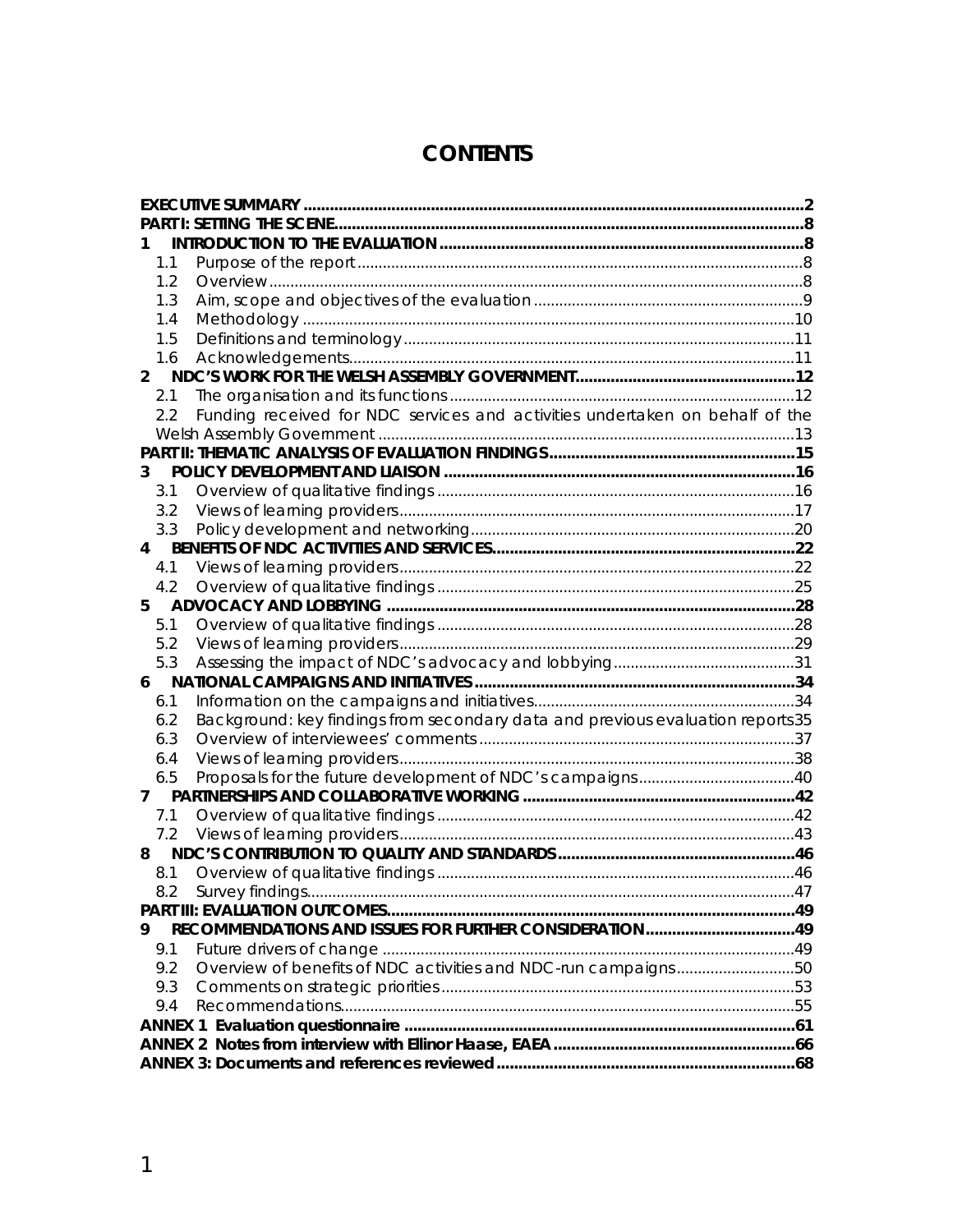#### <span id="page-3-0"></span>**INTRODUCTION**

1) This report presents the findings of an evaluation and impact study in respect of the work carried out by NIACE Dysgu Cymru (NDC) on behalf of the Welsh Assembly Government. The study was carried out by Arad Consulting between February and June 2007.

#### **PURPOSE OF THE EVALUATION**

- 2) The main aim of the study was defined as follows:
	- To undertake an impact evaluation of the work of NIACE Dysgu Cymru in Wales, that will help shape future direction, priorities and activities.

It was emphasised from the outset that the study should focus upon the work of NDC as defined in contracts held between the organisation and the Welsh Assembly Government. As such, the evaluation was not concerned with NDC's wider aims and objectives as a charitable organisation.

#### **METHODOLOGY**

- 3) Three methods of data and evidence collection were employed:
	- A review of relevant literature and documentation, including Welsh Assembly Government publications, NDC documentations including past evaluations for NDC campaigns and projects and literature on other models of supporting adult and community learning across Europe.
	- Secondly, interviews and focus groups with representatives of NIACE Dysgu Cymru, Welsh Assembly Government officials and other partner organisations.
	- Thirdly, a survey of providers of adult learning.

#### **POLICY DEVELOPMENT**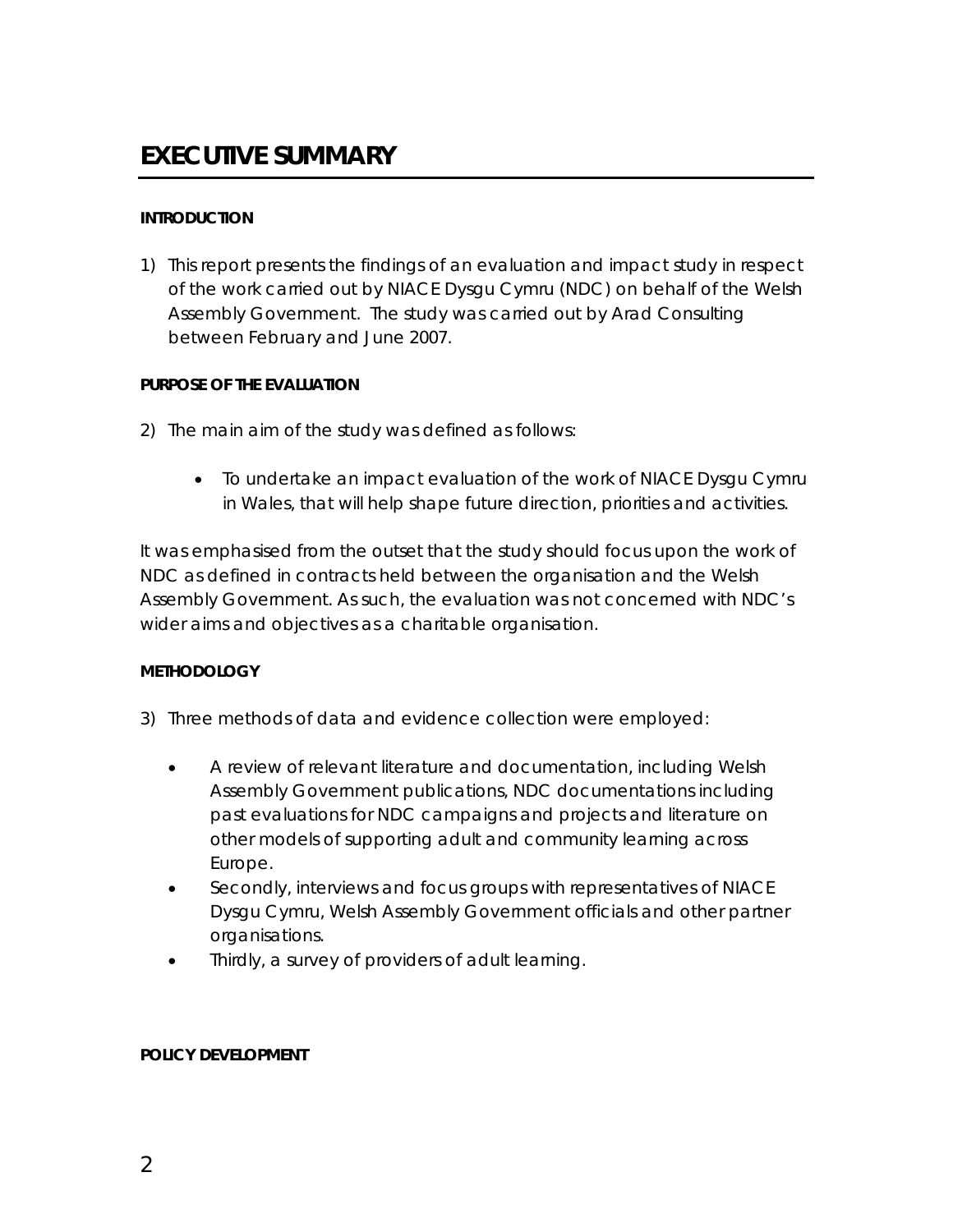- 4) NDC has increased its profile and presence in terms of its contribution to policy development, particularly over the last 12-18 months. This is in part, although not exclusively, as a direct result of the Director of NDC's representation on key policy review groups.
- 5) NDC interacts effectively with key policy influencers, both within the Welsh Assembly Government and with partner organisations.
- 6) NDC's policy development work is highly valued by practitioners, who view the organisation as an authoritative source of information and advice on policy relating to adult learning and ACL. This was evidenced in the survey findings which revealed that 98 per cent of respondents consider that NDC is effective in promoting engagement among practitioners in policy debate relating to adult community learning (ACL).

#### **BENEFITS OF NDC ACTIVITIES AND SERVICES**

- 7) NDC's activities and services are highly valued by learning providers, with conferences and events, and advocacy and lobbying reported as being beneficial to approximately 90 per cent of survey respondents.
- 8) Learning providers value the additional capacity that NDC offers the adult learning sector in terms of enabling information sharing and facilitating networking opportunities.
- 9) NDC's work relating to family and intergenerational learning and in support of older learners – although less well publicised and less well known– is also considered to be very beneficial to learning providers.
- 10) NDC's overall role and the services that it provides to its range of clients needs to be made more explicit to its members, key stakeholders, and funders.

#### **ADVOCACY AND LOBBYING**

11) NDC contributes to building an evidence base in support of the benefits of adult learning that relates to a broad range of policy areas.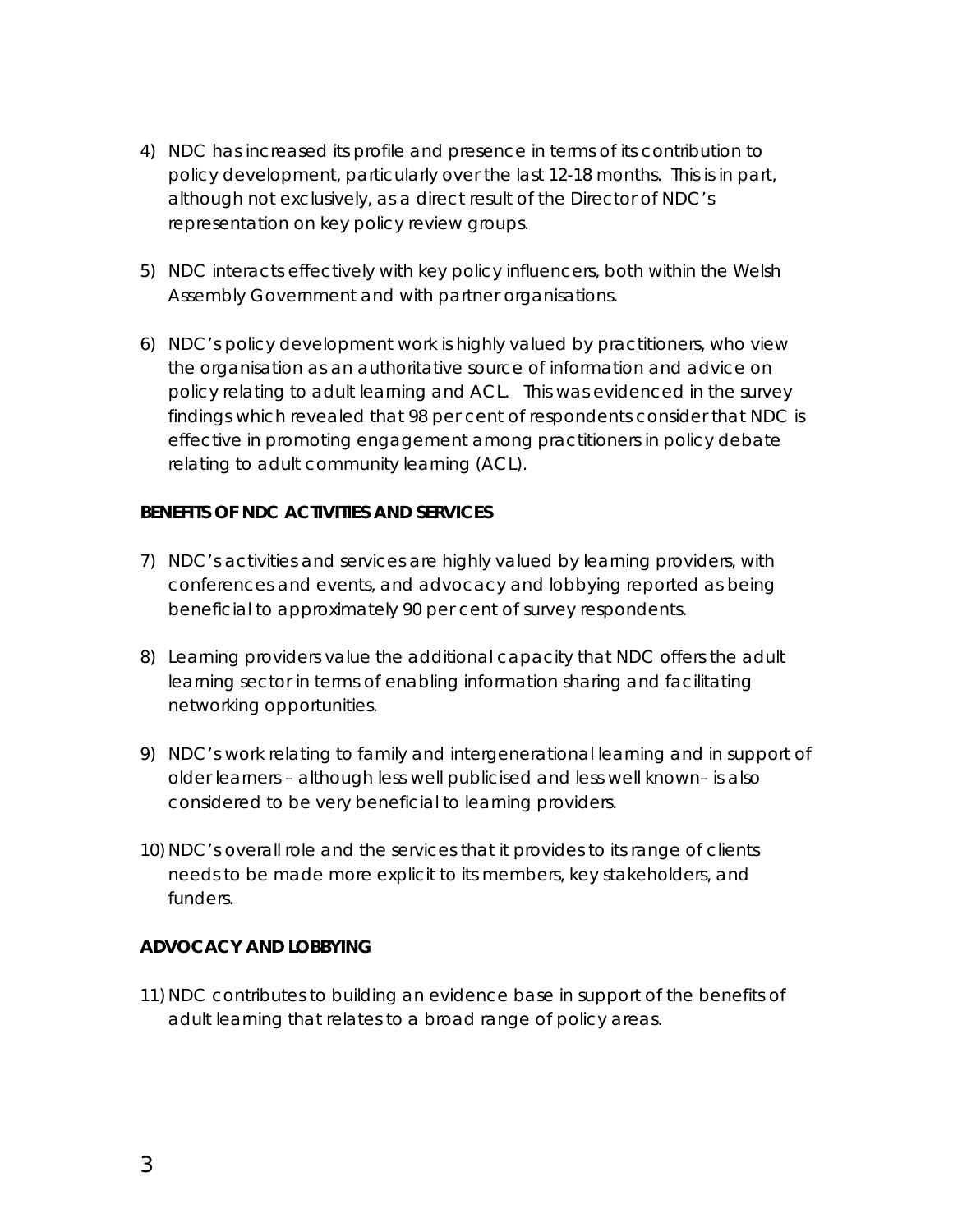- 12) NDC is recognised as being an effective advocate of adult learning at a national level and provides effective lobbying on behalf of adult learners and adult learning providers across Wales.
- 13) Its contribution, in terms of advocacy and lobbying, is slightly less effective at a local level, according to the results of the survey conducted as part of this evaluation.
- 14) NDC's contribution to the promotion of adult learning and as a source of support and information to learning providers generally is significant and is widely appreciated. Measuring the impact of NDC's advocacy work in quantitative terms is inherently problematic.

#### **NATIONAL CAMPAIGNS AND INITIATIVES**

- 15) Adult Learners' Week stands out as NDC's most effective campaign. The total number of participants has increased fourfold in six years, with16,743 taking part in 862 activities last year. 84 per cent of learning providers surveyed consider ALW to be an effective campaign.
- 16)In 2006 alone, the cost saving generated through media coverage achieved for ALW alone was £184,531, representing a considerable return in terms of added value.
- 17) Just under 30 per cent of respondents consider Taking Control to be ineffective. 24 per cent consider Sign Up Season to be ineffective. A review of the way in which these campaigns are structured and delivered should be undertaken to assess what opportunities exist to modify activities and broaden their appeal.
- 18) Learning Festivals are a positive development and are an indication of enthusiasm among practitioners and providers for year-round promotion of adult learning opportunities.

#### **PARTNERSHIPS AND COLLABORATIVE LEARNING**

19) NDC has established strong links with a range of partners at a national level. Building on existing partnerships, there is scope for NDC to become more actively involved with discussion and debate around issues of workforce skills and development.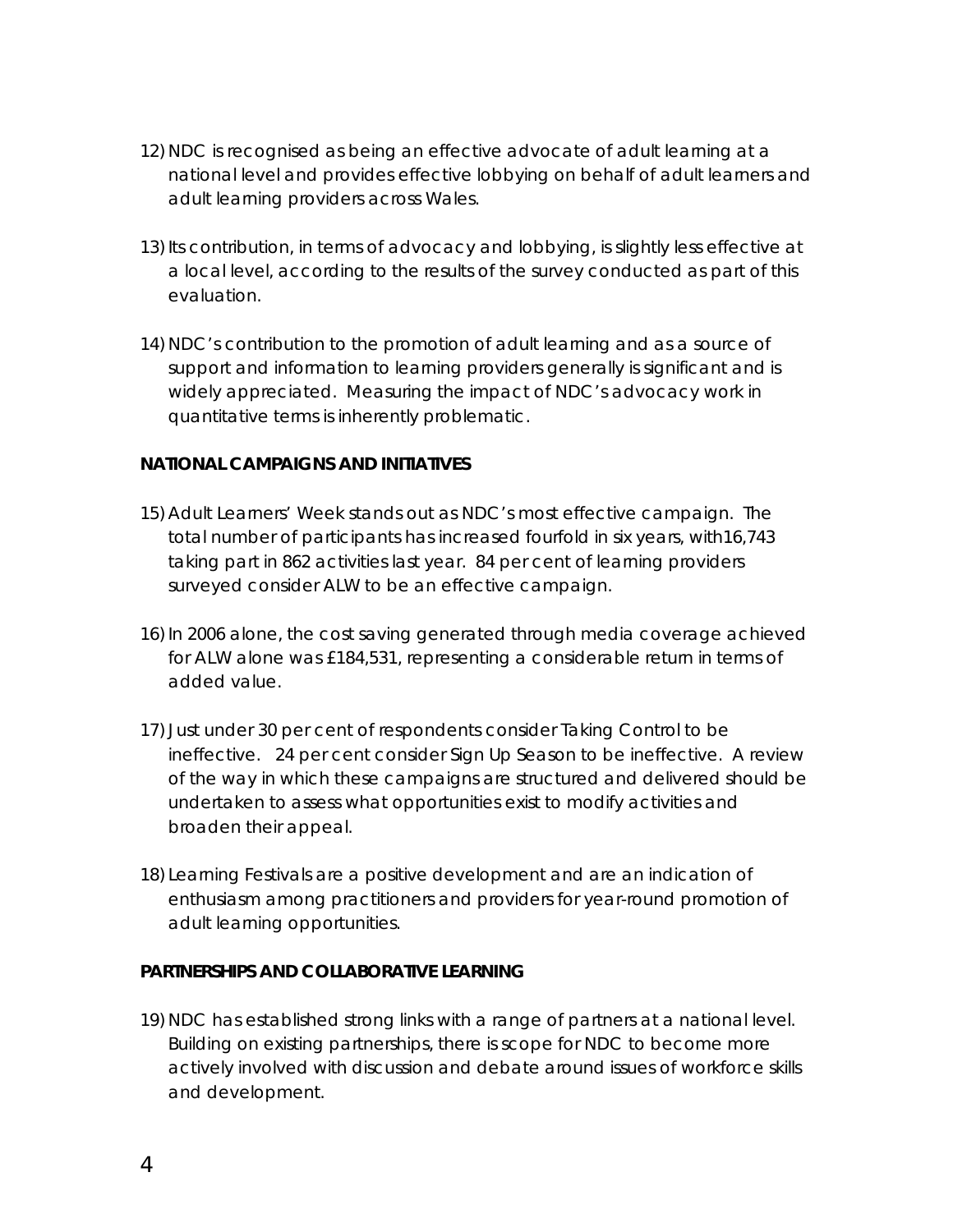20) In terms of the future development, there may be opportunities for NDC to become involved in other groups to further its influence in the area of workforce skills. NDC should explore such opportunities in partnership with the Welsh Assembly Government.

#### **NDC's CONTRIBUTION TO QUALITY AND STANDARDS**

- 21) Through its project work, NDC is actively involved in developing tools and frameworks to help raise quality and standards in adult learning. This research should not be confined to the archives. There is more that could be done to ensure these tools are further developed, tested and applied in mainstream practice.
- 22) Effective practice in adult community learning identified in Estyn inspections could be disseminated – possibly through NDC.

#### **FUTURE DRIVERS OF CHANGE**

- 23) The Arad Consulting team used the opportunity afforded by this evaluation to collect views on the issues that are most likely to impact on NDC's work during the coming years. The most prevalent points and questions to emerge are listed below. NDC will need to ensure it is well-positioned to respond to these as it carries out its work on behalf of the Welsh Assembly Government. These drivers include:
	- **Further Education Review**
	- Changes to the **National Planning and Funding System**
	- **The Leitch Review** and its outcomes
	- **Promotion of informal / non-accredited learning**
	- **Convergence Funding** and the opportunities afforded
	- **Making the Connections**

#### **RECOMMENDATIONS**

24) The following recommendations have emerged from the study. See the full report for further details, including lead organisations for each recommendation.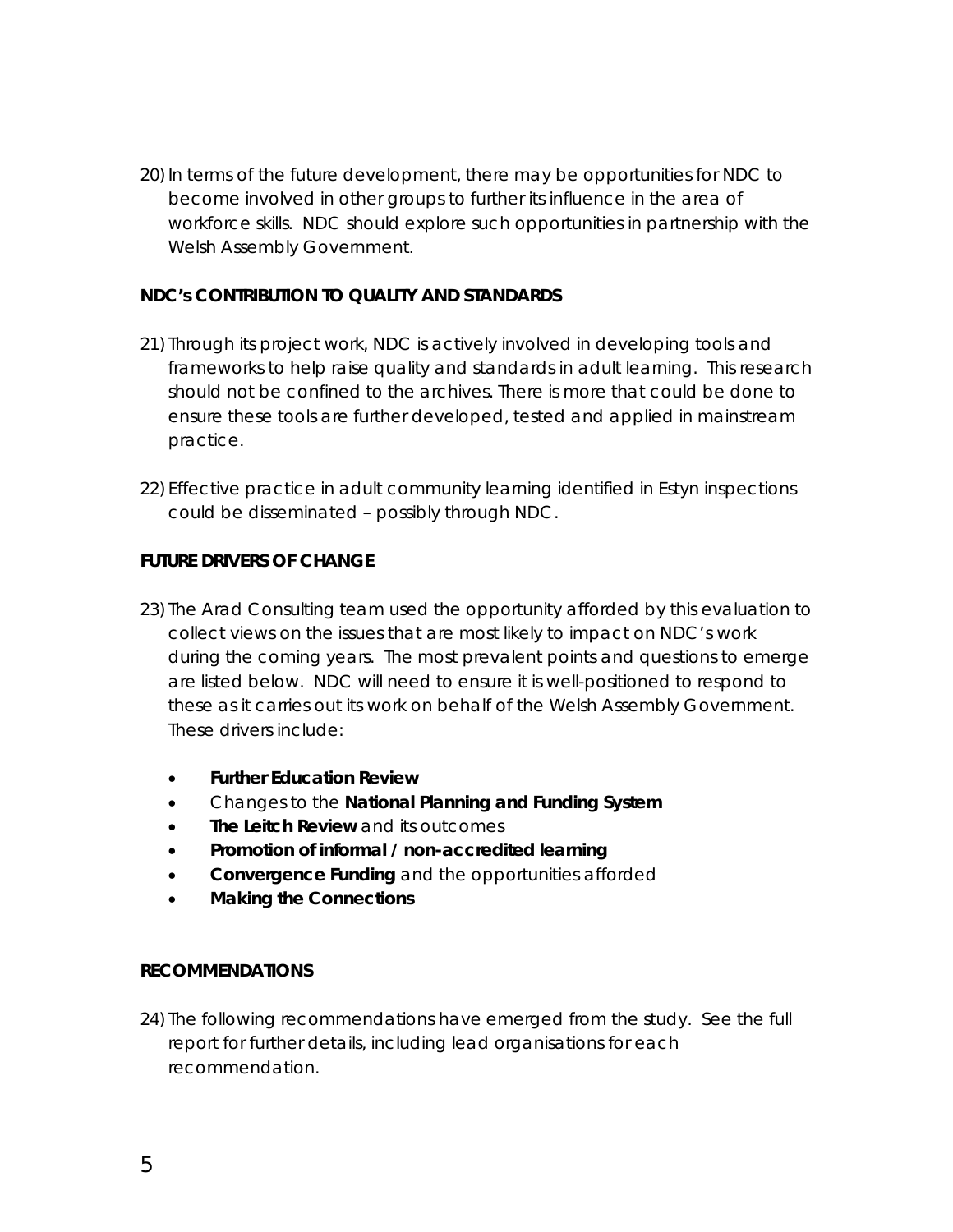- i. Recognising NDC's increasingly important contribution in this area, the Welsh Assembly Government should continue to support NIACE Dysgu Cymru in its activities related to policy and strategy development.
- ii. The annual review of activity should be used as an opportunity to review and define the specific activities and services to be delivered the following year by NDC under contract with the Welsh Assembly Government. This will ensure that the activities are in line with current policy. In addition, the Welsh Assembly Government should consider requiring specific reporting on the impact of NDC's network development work.
- iii. Drawing on the experience gained through the development of Learning at Work Day, and the evaluation of that event NDC should develop policy and funding options outlining how it can contribute further to policy and strategy development in the area of workforce skills development and work-based learning. The Welsh Assembly Government should consider any proposals within the context of other developments in support of work-based learning.
- iv. The Welsh Assembly Government should review the range of services funded through its contracts with NIACE Dysgu Cymru on an annual basis, in line with current policy developments and prioritising support for those activities which are considered to be most effective across the widest audience.
- v. NDC should seek to increase its project-based and research activity, with an emphasis on developing materials and tools that can be applied in mainstream adult learning practice. NDC is not, and should not be, reliant on the Welsh Assembly Government to fund its research and development activities however there may be opportunities for NDC to contribute its expertise to the Welsh Assembly Government's programme of research.
- vi. NDC should prioritise upgrading its website and improve the way in which presents and disseminates information on, and on behalf of, the adult learning sector.
- vii. The Welsh Assembly Government should continue to support NIACE Dysgu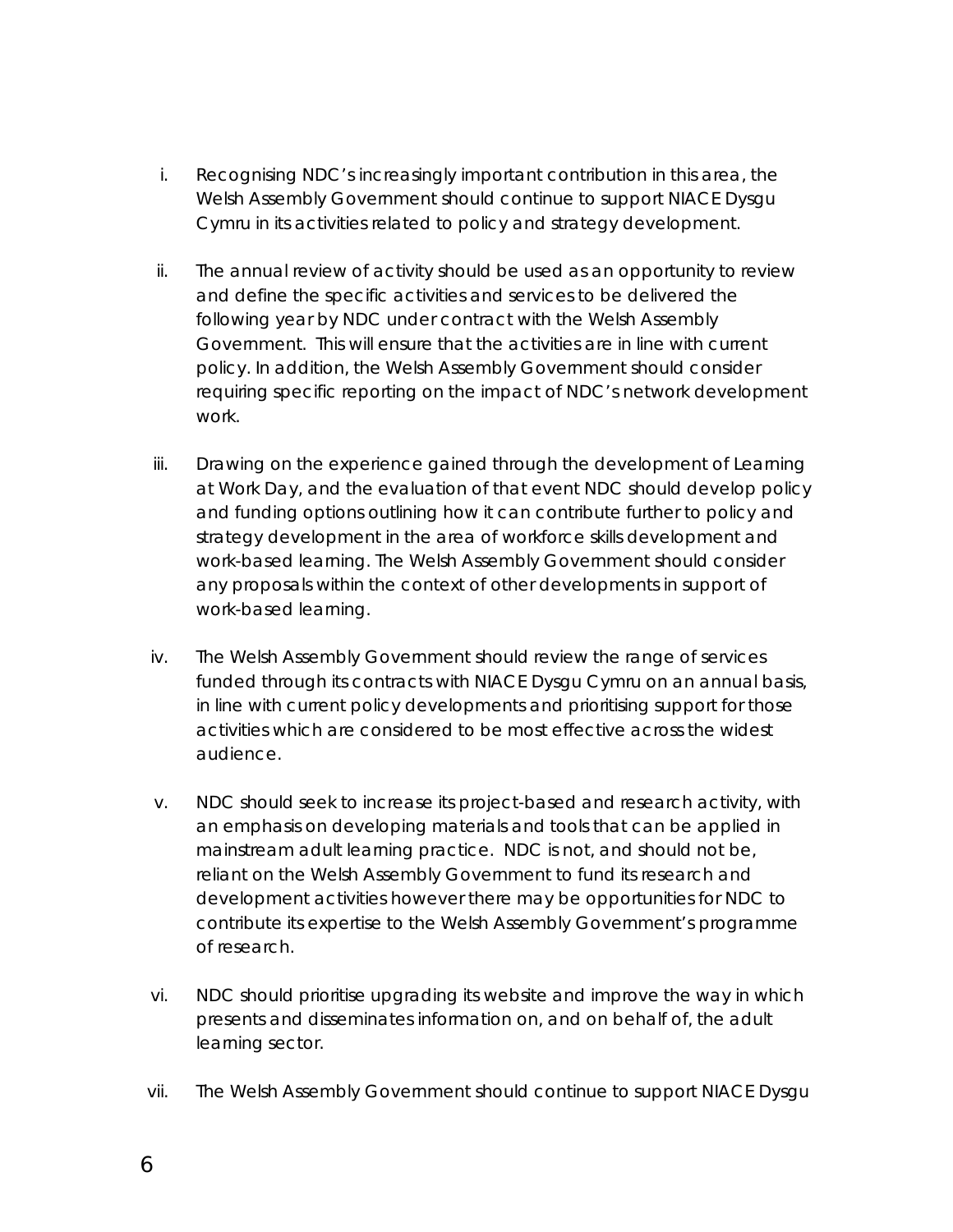Cymru to co-ordinate Adult Learners' Week, in recognition of the campaign's successes and the profile it achieves for adult learning. NDC should also explore possible opportunities to part-fund ALW through Convergence Funding.

- viii. NDC should examine the feasibility of leading longitudinal research to determine the longer term impact of its campaigns. This could be taken forward as part of Recommendation 5. NDC should examine whether existing databases could be used as a starting point to track the learning outcomes of a sample of individuals involved in the campaigns.
- ix. The Welsh Assembly Government should request that NDC undertakes a review of Sign Up Season and Taking Control, concentrating on the campaigns' structure and outcomes. The review should recommend ways in which these programmes can be revised and enhanced to broaden their appeal to learning providers and the broader public.
- x. NDC should develop a proposal that outlines its potential contribution in the area of skills and workforce development, and to advise of any other key partnerships related to the skills agenda where representation from NDC could be beneficial.
- xi. NIACE Dysgu Cymru should work with the Welsh Assembly Government to raise the profile of some of its less well-known networks, notably the RAMOD networks in support of learners from BME communities and the family and intergenerational learning network.
- xii. NDC should seek to coordinate and disseminate effective practice in adult and community learning, as identified in the local area inspections completed by Estyn to date.
- xiii. NIACE should consider what further opportunities exist to work in collaboration with DYSG / DELLS to help promote quality in adult learning. This could be taken forward in conjunction with Recommendations 5 and 8.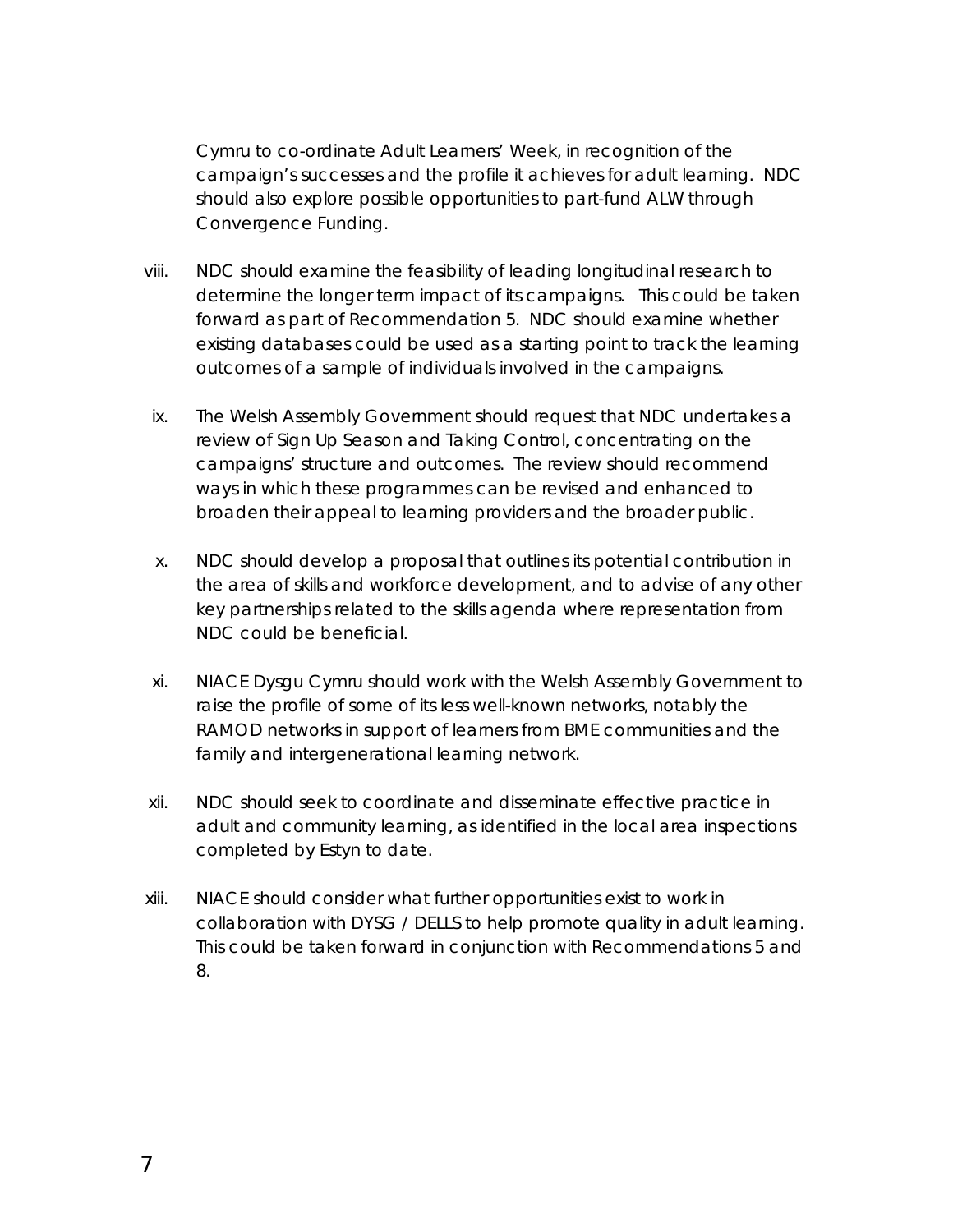## <span id="page-9-0"></span>**1 INTRODUCTION TO THE EVALUATION**

### 1.1 Purpose of the report

Arad Consulting was commissioned in February 2007 to carry out an evaluation and impact study of the work undertaken by NIACE Dysgu Cymru in respect of the contracts it holds with the Welsh Assembly Government.

This report presents the findings of the evaluation and includes conclusions and recommendations to help shape the future direction, priorities and activities of NIACE Dysgu Cymru in respect of work carried out on behalf of the Welsh Assembly Government.

### 1.2 Overview

The National Institute of Adult Continuing Education (NIACE) is the national, independent organisation for adult learning in England and Wales. As a registered charity, founded in 1921, NIACE both represents and advances the interests of all adult learners and potential learners – especially those who have benefited least from education and training. NIACE aims to improve opportunities for adult learners across all sectors with a particular focus on those adults who have not had successful access to learning in their initial education.

NIACE Cymru was established in 1985 to promote its wider aims in Wales, including advising national and local government on issues affecting adult learners. Following devolution and the election of the first Welsh Assembly Government (WAG) in May 1999, NIACE Cymru adopted a revised remit as NIACE Dysgu Cymru, underpinned by the same core values and guided by the NDC Management Group.

The scope of NIACE Dysgu Cymru's (NDC) work has increased considerably in recent years. The organisation is well-known for its role in organising and promoting a series of high-profile national campaigns, including Adult Learners'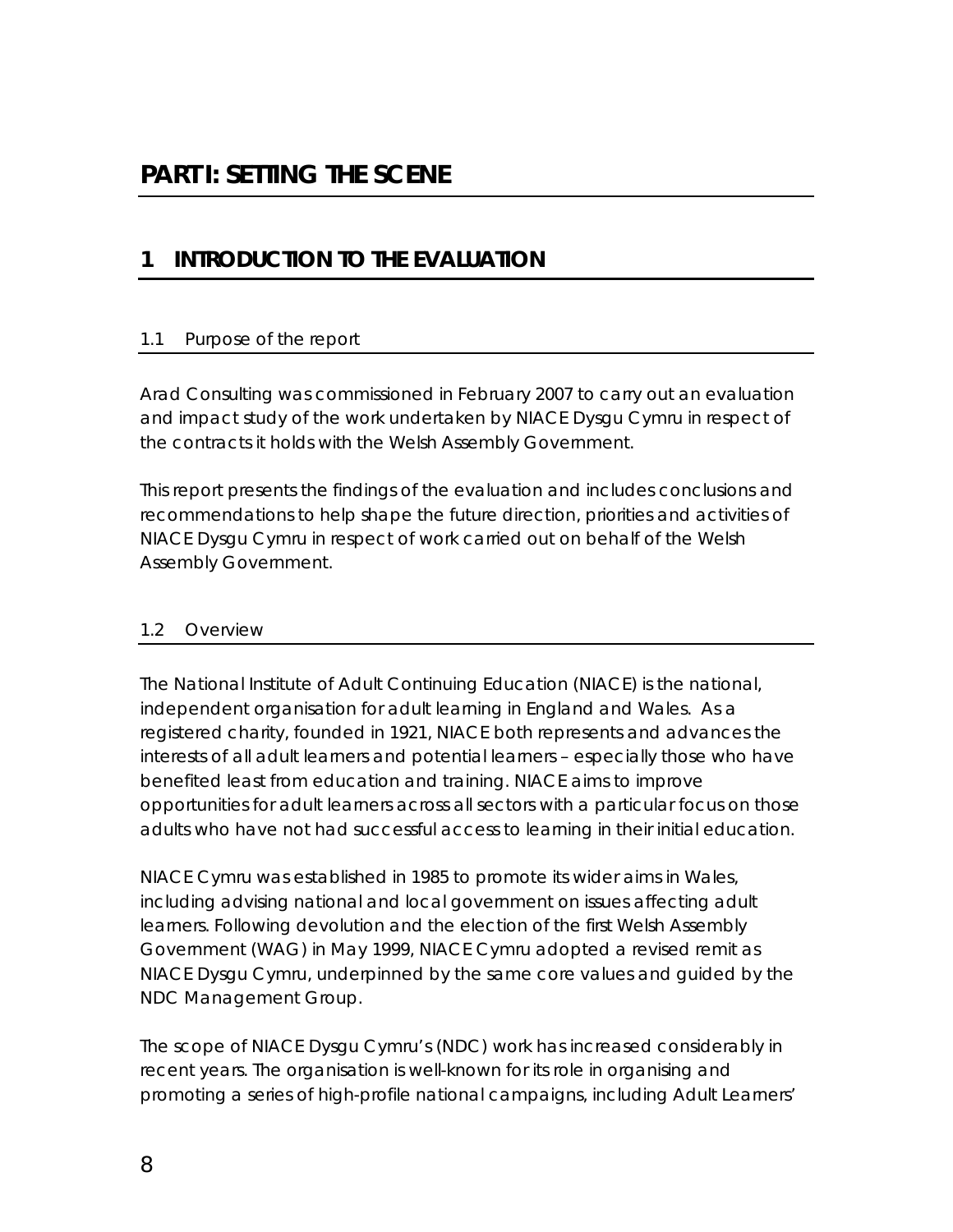<span id="page-10-0"></span>Week (created by NIACE in 1992) and Sign Up Season. It facilitates a wide range of local and regional networks and partnerships, involving learners, practitioners and partner organisations responsible for the planning and delivery of adult learning. Finally, it plays an important role in monitoring, informing and influencing policy development at a national level.

The organisation receives grant aid from the Welsh Assembly Government under Section 14 of the Education Act 2002 to carry out a number of specific functions and activities. NDC also receives separate funding from the Welsh Assembly Government and from the European Social Fund in respect of its national campaigns work.

### 1.3 Aim, scope and objectives of the evaluation

The aim of this evaluation, as defined by the Department for Education Lifelong Learning and Skills, was to:

• To undertake an impact evaluation of the work of NIACE Dysgu Cymru in Wales, that will help shape future direction, priorities and activities.

It was emphasised from the outset that the study should focus upon the work of NDC as defined in contracts held between the organisation and the Welsh Assembly Government. As such, the evaluation was not concerned with NDC's wider aims and objectives as a charitable organisation.

While the evaluation concentrated predominantly on the work of NIACE in Wales, comparisons were drawn with the activities of NIACE in England and other similar bodies in a broader European context.

The objectives of the research were outlined as follows:

- To develop an approach to measure the impact and effectiveness of NDC in carrying out its work under contract with the Welsh Assembly Government;
- To review past organisational and campaign evaluations;
- To obtain the views of key stakeholders on NDC performance, role and impact;
- To obtain the views of NDC Management Group on NDC's performance, role and impact;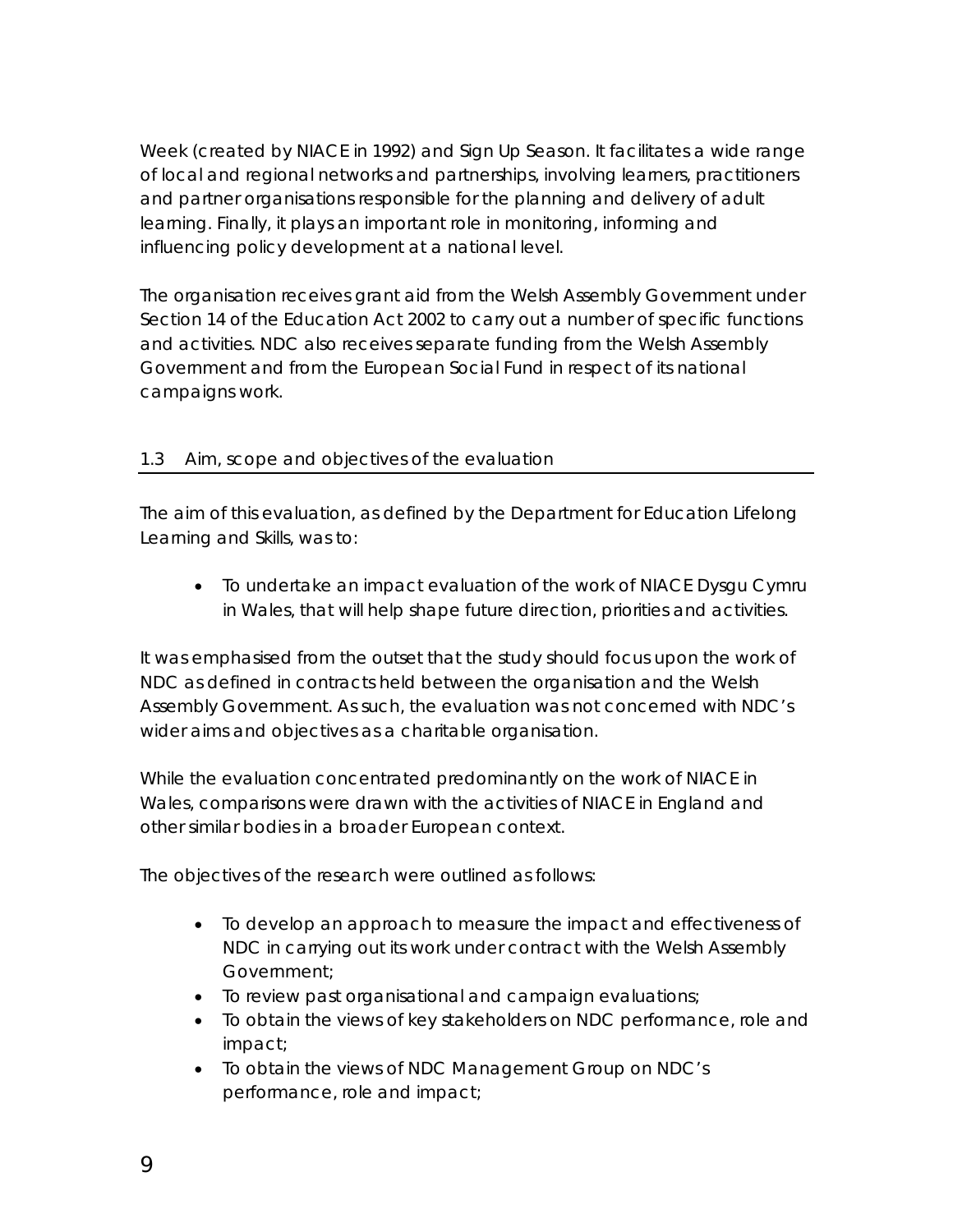- <span id="page-11-0"></span>• To obtain the views of learners on the impact and effectiveness of the campaigns;
- To obtain the views of learning providers (FE, HE, work- based and community on the impact and effectiveness of NIACE's activities and campaigns; and
- To present options for the future strategic development of NDC insofar as such options would better enable it to assist the Welsh Assembly Government in achieving its objectives.

### 1.4 Methodology

The methodology employed during the evaluation consisted of three methods of data and evidence collection.

Firstly, the team reviewed a broad range of relevant literature and documentation. This included, but was not limited to, contracts held between NIACE Dysgu Cymru and the Welsh Assembly Government; evaluations of past NDC projects and campaigns; information and publications on the NDC website; press coverage of NDC's campaigns and activities and NDC's formal responses to WAG consultation documents / policy documents. The team also reviewed European literature on other models of supporting adult and community learning, using documentation published by the European Association for the Education of Adults (EAEA).

Secondly, interviews were conducted with a list of key individuals including

- NIACE Dysgu Cymru staff
- Welsh Assembly Government officials with experience of working with NDC in different contexts;
- **Representatives of other partner organisations.**

The intention was to speak to a range of individuals, representing the full range of NIACE's activities and projects. A semi-structured interview guide, based on the evaluation's core themes, was agreed with the client and used to direct the interviews. In total, the evaluation team interviewed 15 individuals during March and April 2007 and carried out a focus group with members of Community Learning Wales.

Thirdly, the evaluation team conducted a survey of providers of adult learning. Using databases held by NIACE Dysgu Cymru, a distribution list of approximately 240 individuals was compiled. Bilingual questionnaires were distributed by email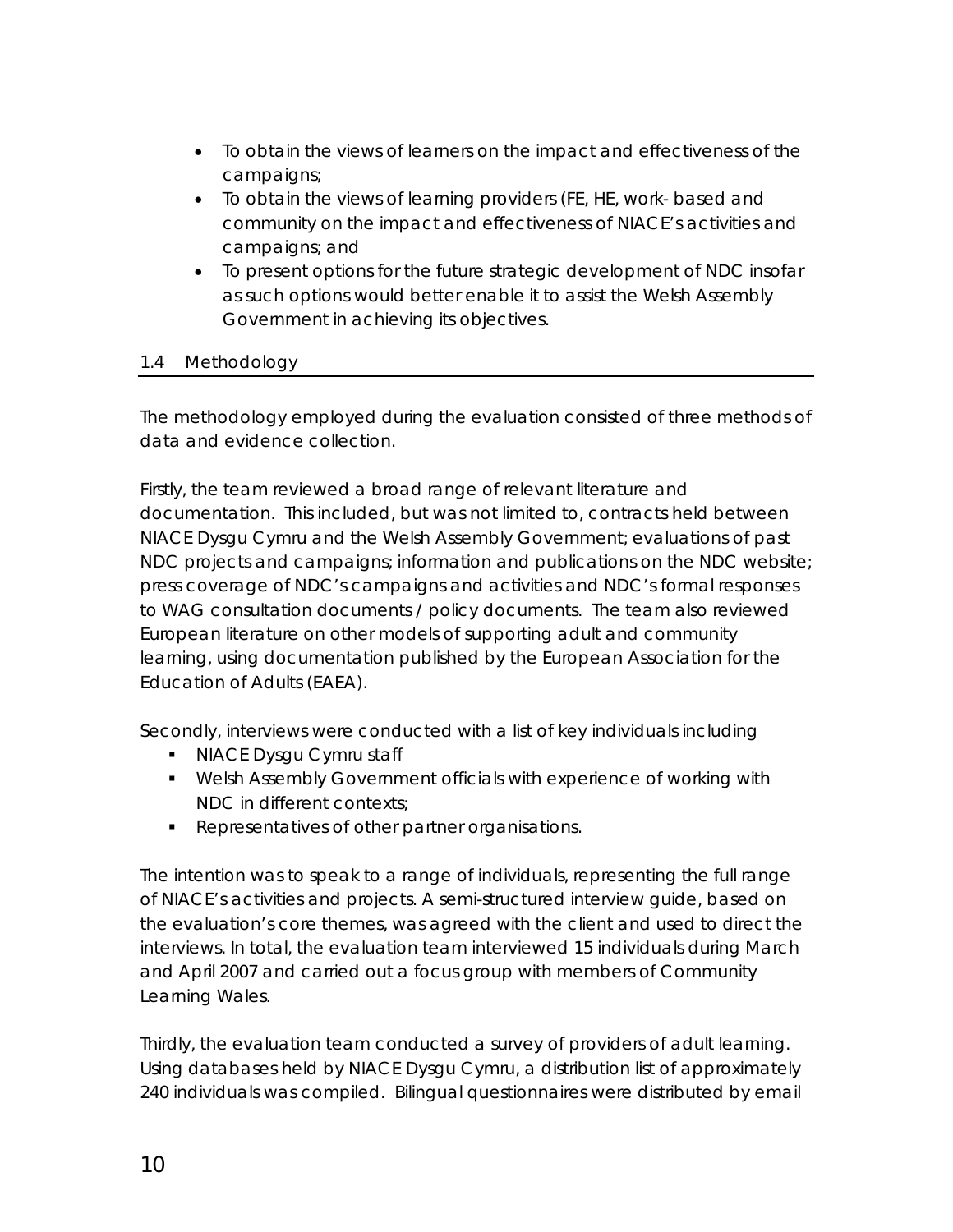<span id="page-12-0"></span>and also posted on the Arad Consulting website to enable individuals to download an electronic copy of the questionnaire to complete. 51 completed questionnaires were received, which represents a reasonably favourable response, given the fact that the questionnaire requested a blend of qualitative and quantitative information. A copy of the questionnaire is included in Annex 1.

### 1.5 Definitions and terminology

Our approach to this evaluation has sought to distinguish between adult and community learning (ACL) and adult learning more generally. In this report references to adult learning should be taken to mean the broad field of adult learning, encompassing ACL and all other learning that is accessible by adults, in FE, HE and in all other contexts. Where issues are raised specifically in reference to learning in the community, we have used the term adult and community learning or the abbreviation ACL.

#### 1.6 Acknowledgements

We would like to place on record our thanks to all those who contributed their time and effort to this evaluation. All contributions – both written submissions and during interviews with the evaluation team – were greatly appreciated and provided the team with a substantial body of evidence and information upon which to base this report.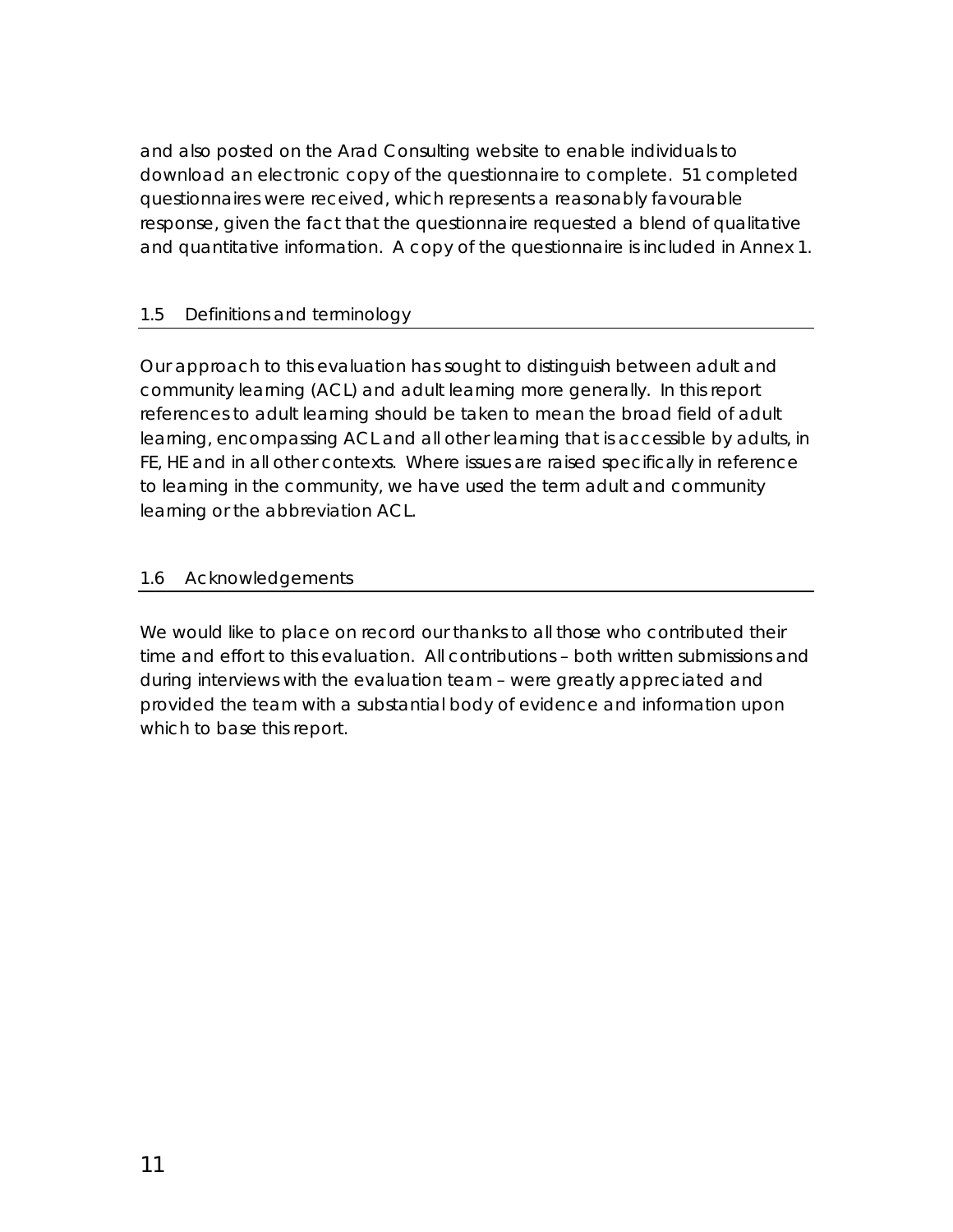## <span id="page-13-0"></span>**2 NDC'S WORK FOR THE WELSH ASSEMBLY GOVERNMENT**

### 2.1 The organisation and its functions

NIACE Dysgu Cymru comprises some 110 organisations including Local Authorities, colleges, universities, community and voluntary organisations and individual members throughout Wales. It is a part of NIACE (England and Wales) and guided by an elected Management Group, which is a formal committee of NIACE reporting to the NIACE Company Board. The Management Group, representing all sectors, and shortly to include two learner representatives, is bonded by a common purpose of focusing specifically on the needs of adult learners.[1](#page-13-1)

NDC's website further notes that it is funded by a combination of Welsh Assembly Government funding, through research and development projects, other funding sources (including the WLGA) and through the subscription fees of its members.

The organisation undertakes the following activities and services. It is important to note that this list denotes a wider range of activities than those funded by the Welsh Assembly Government.

- o Advocates in particular on behalf of those adults who are least skilled, most disadvantaged and whose motivation, economic and social circumstances present barriers to engaging in learning.
- o Promotes adult learning through organising Adult Learners' Week, Sign Up Season and Taking Control campaigns, to motivate adults to want to learn and supporting local education and training providers in engaging new and different learners.
- o Facilitates the Wales Learners Network which enables Learners to contribute to and influence policy development and the provision of learning opportunities in Wales.
- o Organises the annual Inspire Adult Learners and Adult Tutors Awards.
- o Monitors the policy making processes of the [National Assembly,](http://www.learning.wales.gov.uk/) and UK Parliament (where there is an impact on Wales – such as the Leitch Review of Skills) produces reports, responds to consultations and produces

 $\overline{a}$ 

<span id="page-13-1"></span><sup>&</sup>lt;sup>1</sup> NIACE Dysgu Cymru website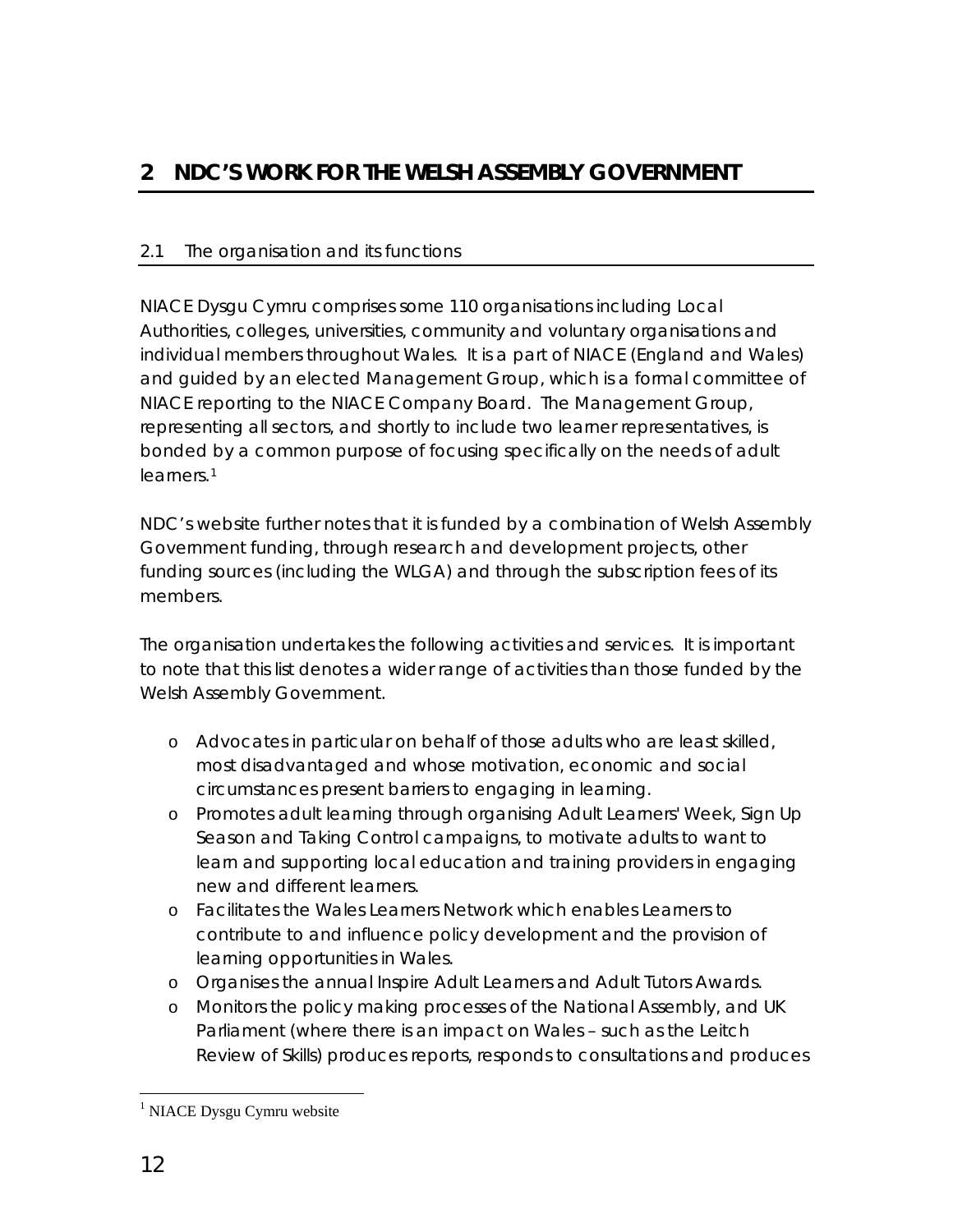<span id="page-14-0"></span>briefing papers to inform and influence policy development as it affects adult learners.

- o Services the All Party Assembly Group on Adult Learning and engages learners, practitioners and policy-makers in debate on current issues in adult learning.
- o Acts as an agent of change through piloting innovative approaches to engaging adults in learning and conducting research and development work.
- o Supports practitioners through organising conferences and events to encourage the sharing of ideas and good practice in lifelong learning.
- o Encourages and supports collaboration between sectors for the benefit of adult learners.
- o Publishes the Learning Wales newsletter which is circulated three times a year to all members.
- o Maintains the NIACE Dysgu Cymru web-site www.niacedc.org.uk as a key source of up to date information on developments in adult learning.
- o Gives access through its links with NIACE to a vast range of definitive publications and expertise in the field of adult learning.
- 2.2 Funding received for NDC services and activities undertaken on behalf of the Welsh Assembly Government

In 2006-07, NIACE Dysgu Cymru received £202,733 in grant funding from the Welsh Assembly Government to deliver a series of specific objectives.

| <b>Objective</b>                                          | <b>Amount</b> |
|-----------------------------------------------------------|---------------|
| Policy and strategy development and liaison               | £78,539       |
| Development of better quality and standards in ACL        | £7,268        |
| Provision of information, advice and web-based networking | £20,492       |
| Development of family and intergenerational learning      | £28,228       |
| Development of provision for Older Learners               | £28,065       |
| Promotion and development of opportunities for Black and  | £22,459       |
| <b>Minority Ethnic learners</b>                           |               |
| Fostering Wales' involvement in the development of adult  | £17,682       |
| education in Europe                                       |               |
| <b>Total</b>                                              | £202,733      |

In addition, NIACE Dysgu Cymru receives funding for its national campaigns. The evaluation team received funding for the last three years, which is summarised in Table 1, below.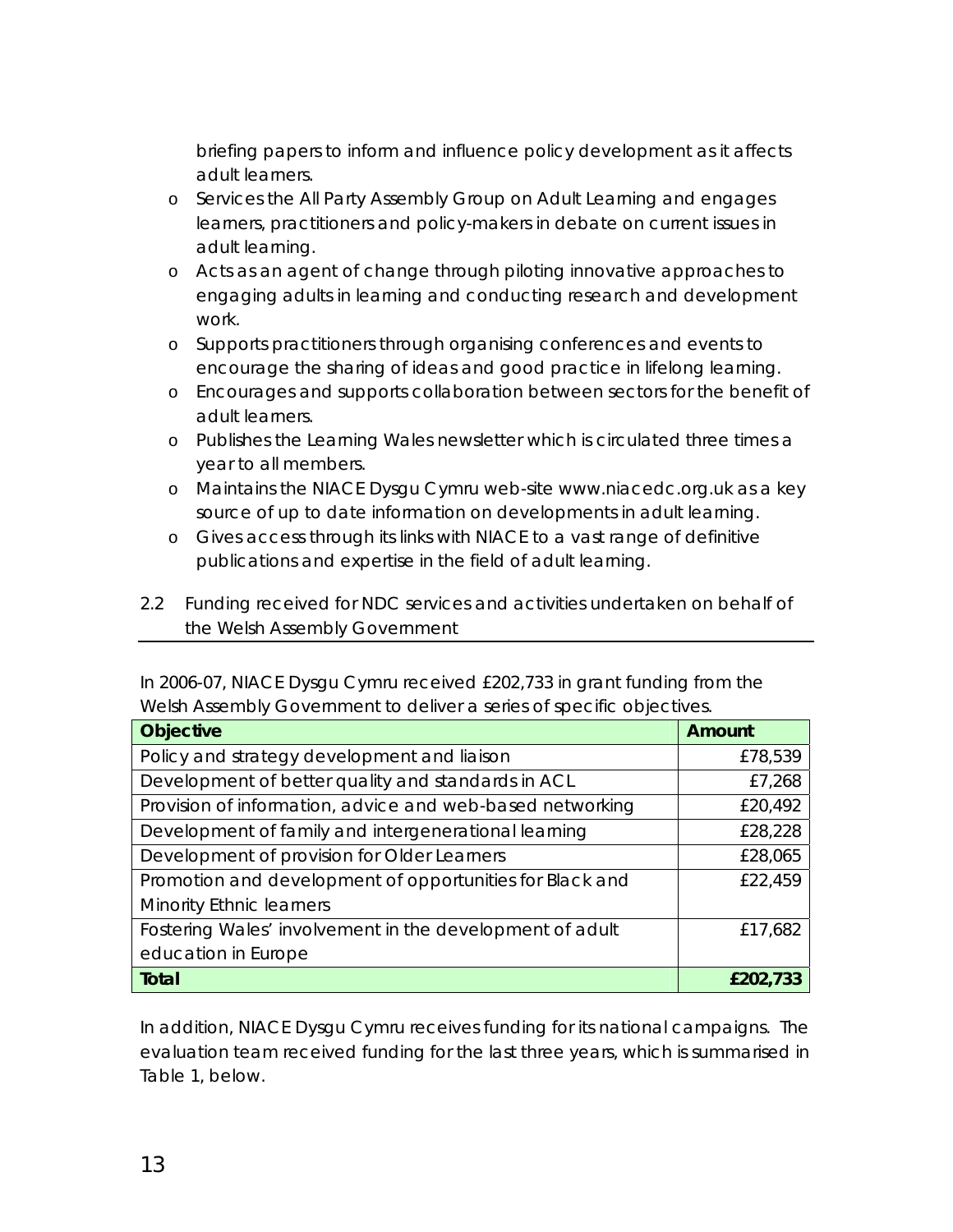# Table 1: Campaigns funding 2005-07

|                                                      | <b>Adult Learners' Week</b> | <b>Taking Control</b> | Sign Up Season | Total      |
|------------------------------------------------------|-----------------------------|-----------------------|----------------|------------|
| ESF Objective 1 2005                                 | £159,569                    | £79,784               | £79,784        | £319,137   |
| WAG / ELWa Obj 1 Match Funding 2005                  | £90,000                     |                       | £55,800        | £145,800   |
| ESF Objective 3 2005                                 | £73,041                     | £36,520               | £36,520        | £146,081   |
| WAG / ELWa Obj 3 Match Funding 2005                  | 75,000                      |                       | £35,000        | £110,000   |
| ESF Objective 1 2006                                 | £269,368                    | £100,817              | £135,084       | £505,269   |
| WAG / ELWa Obj 1 Match Funding 2006                  |                             | £55,800               |                | £55,800    |
| ESF Objective 3 2006                                 | £51,738                     | £46,983               | £27,069        | £125,790   |
| WAG / ELWa Obj 3Match Funding 2006                   |                             | £40,000               |                | £40,000    |
| WAG / ELWa Match Funding all areas 2006              | £166,000                    |                       | £81,400        | £247,400   |
| WAG / ELWa Match Funding all areas 2007              |                             | £143,143              |                | £143,143   |
| ESF Objective 1 2007                                 |                             | £107,441              |                | £107,441   |
| New WAG Funding (contracted but not yet<br>delivered | £254,287                    |                       | £129,143       | £383,430   |
| <b>Total</b>                                         | £1,139,003                  | £610,488              | £579,800       | £2,329,291 |
|                                                      |                             |                       |                |            |
| Total Funding for 2005                               | £397,610                    | £116,304              | £207,104       | £721,018   |
| Total Funding for 2006                               | £487,106                    | £243,600              | £243,553       | £974,259   |
| Total Funding for 2007 (to date)                     | 254287                      | 250584                | 129143         | £634,014   |
|                                                      |                             |                       |                | £2,329,291 |
| Other income sources EQUAL                           | £138,845                    |                       |                |            |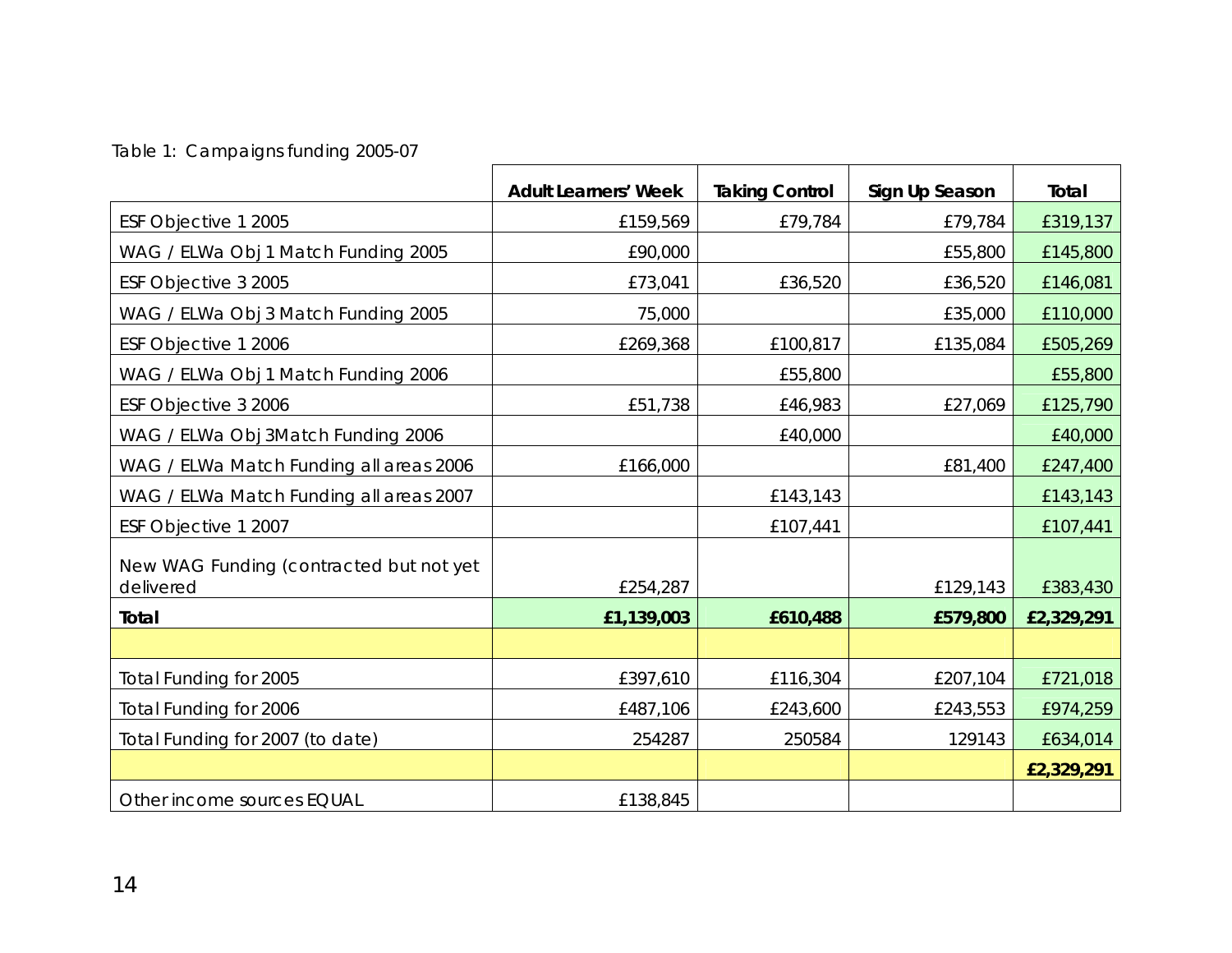<span id="page-16-0"></span>Part 2 of this report summarises the data and evidence collected through three modes of enquiry: desk research, a survey of providers of adult learning and face-to-face interviews with representatives of NDC's partner organisations.

In presenting this evidence, we have placed a higher priority on substantive comments and evidence that is validated by other sources. The breakdown of survey respondents is as follows:

| <b>DESCRIPTION</b>                                   | <b>TOTAL</b>   | <b>INCLUDES</b>                                                                                                           |
|------------------------------------------------------|----------------|---------------------------------------------------------------------------------------------------------------------------|
| Local authority adult<br>learning provider / officer | 11             | Community Education Officers, Adult Education<br><b>Officers, Project Coordinators</b>                                    |
| Local authority adult<br>learning management         | 8              | Heads of Community Education,<br>Heads of Lifelong Learning / Cont. Ed.,<br>Senior Community Education Managers           |
| <b>TOTAL LOCAL AUTHORITY</b><br><b>RESPONDENTS</b>   | 19             |                                                                                                                           |
| FE adult learning providers /<br>officers            | 5              | Tutors / Lecturers,<br>Adult Learning Development Officers                                                                |
| FE sector management                                 | 11             | Head / Principal, Faculty / Departmental Heads<br>Directors of Lifelong Learning, Manager of<br><b>Community Learning</b> |
| <b>TOTAL FE SECTOR</b><br><b>RESPONDENTS</b>         | 16             |                                                                                                                           |
| HE adult learning officers                           | $\overline{4}$ | <b>Community Development Officers</b>                                                                                     |
| HE sector management                                 | 4              | Faculty / Departmental Heads<br>Director of Education & Lifelong Learning                                                 |
| <b>TOTAL HE SECTOR</b><br><b>RESPONDENTS</b>         | 8              |                                                                                                                           |
| Other providers of adult<br>learning                 | 5              | Community projects / organisations                                                                                        |
| <b>OTHER ADULT LEARNING</b><br><b>PROVIDERS</b>      | 5              |                                                                                                                           |
| <b>VOLUNTARY SECTOR</b><br><b>PROVIDERS</b>          | $\overline{2}$ |                                                                                                                           |
| <b>PRIVATE SECTOR PROVDERS</b>                       | 1              |                                                                                                                           |
| <b>TOTAL RESPONSES</b>                               | 51             |                                                                                                                           |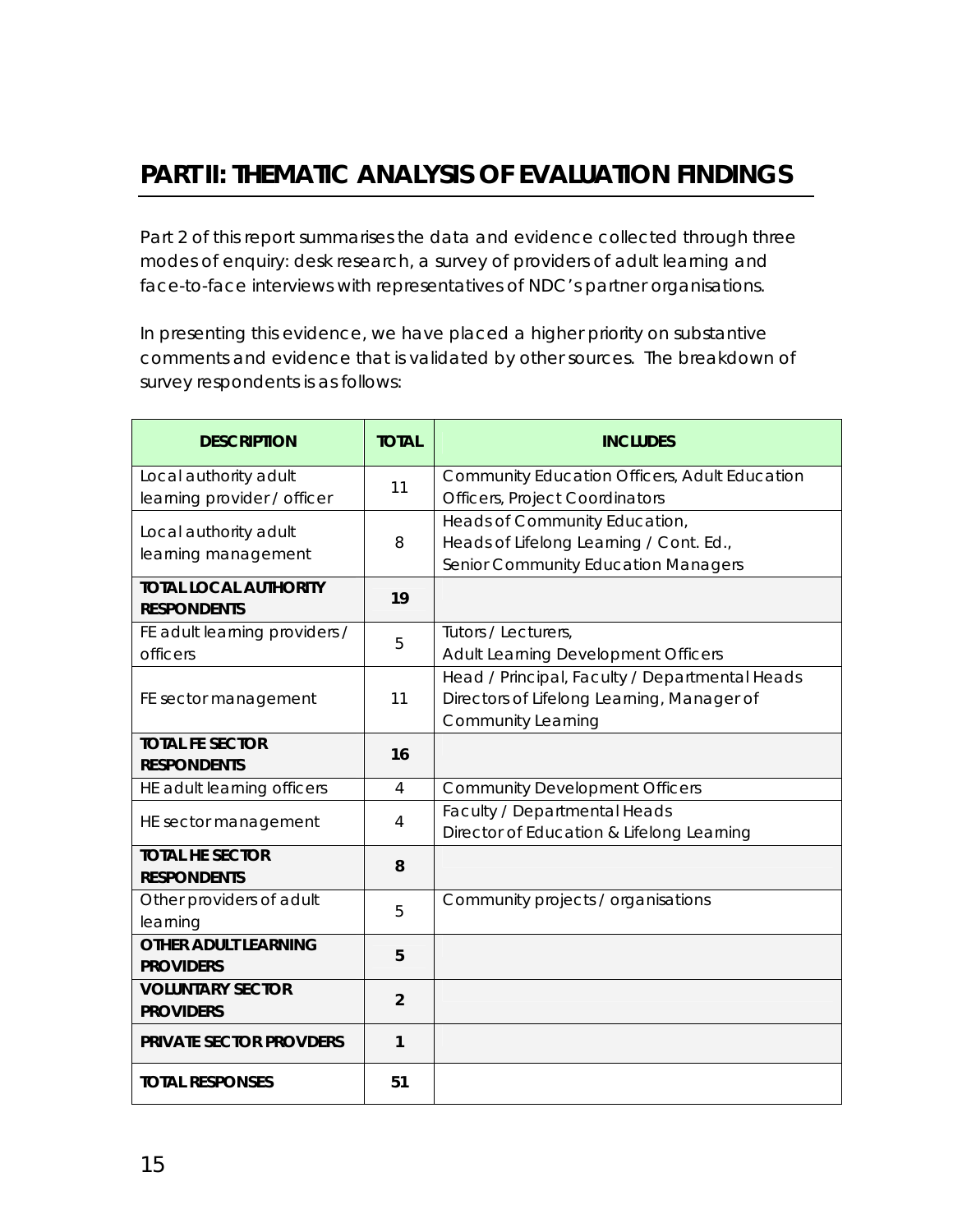<span id="page-17-0"></span>This section examines the contribution made by NIACE Dysgu Cymru towards policy development.

## 3.1 Overview of qualitative findings

Evidence received demonstrates that NDC has placed a considerably greater emphasis on strategic policy discussion and debate during the course of the last twelve to eighteen months. The outgoing Director of NDC has led a concerted effort to ensure that the organisation is in a position to help shape and influence policy development in the field of adult learning, as opposed to merely reacting to programmes of activity where NDC has had little impact.

A number of factors point to NDC's greater engagement with policy debate and discussion. In November 2005 the post of Policy Support Officer was created, with the specific aim of raising awareness within NDC of political and policy developments in the National Assembly. The appointment has provided benefits in terms of ensuring the organisation is better positioned to advocate on behalf of adult learning and contribute to national debate.

This move towards greater engagement in policy debate was supported by comments received by members of Community Learning Wales and other practitioners. They noted that information and advice about policy development at a national level is being fed down to learning providers, who in turn, provide feedback to NDC to help inform their advocacy at a national level.

The organisation has also been represented on a number of high profile policy review groups. These include the Rees Review Groups into student finance, the Graham Review of Part Time Higher Education Study and the ongoing Further Education Review. In addition, in late 2006 the Director of NDC was appointed to the Lifelong Learning and Skills sub-group of the Ministerial Advisory Group for Education, Lifelong Learning and Skills.

Interviews with Welsh Assembly Government officials and other strategic partners revealed the unanimous view that NDC has achieved a higher degree of visibility as an organisation as a direct result of its representation on policy review groups and its closer engagement with policy development processes. There is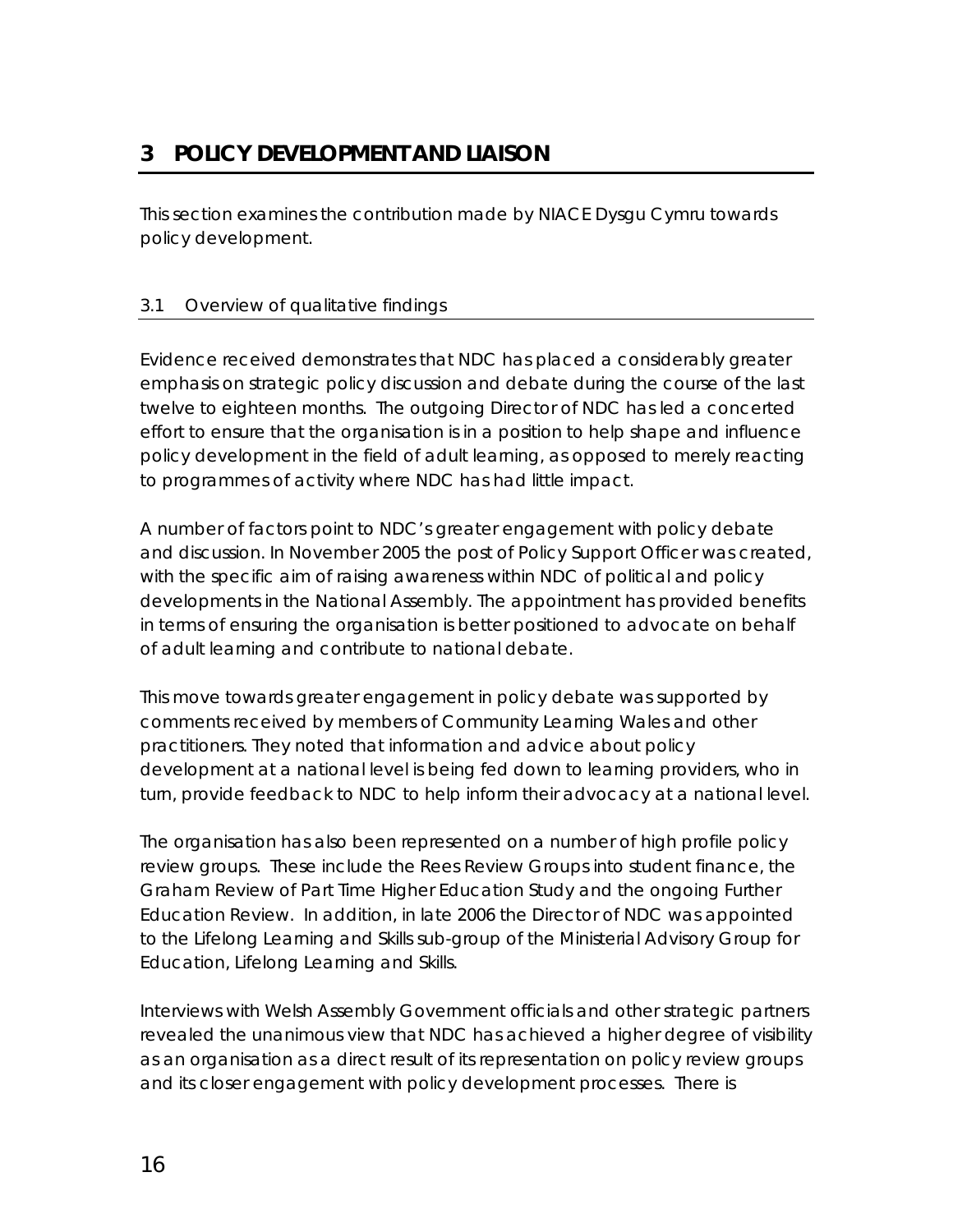<span id="page-18-0"></span>evidence that this has led to changes in perception about NDC. One interviewee noted that previously NDC was possibly seen as being an

*earnest but 'non-influential' organisation. This is no longer the case and clearly now NDC seeks to influence earlier during the policy-making process.* 

Interviewees also readily acknowledged that NDC offers knowledge and expertise of the adult learning sector that contributes to policy debate, ensuring that specific issues are taken into account and not marginalised. The work done by NDC to address fees for part-time adult learners in higher education stands as one example where the needs of part-time adult learners may have been overlooked had it not been for the evidence and advocacy provided by NDC.

It was argued by one respondent that due to the current lack of a national strategy for adult community learning, developments and activities in ACL are not taking place within the context of a coherent programme with sufficiently clear national aims and objectives. As a result, NDC's policy development work is obliged to cover a very broad arena of policy issues.

NDC's role is to raise awareness of the particular issues facing adult learners and providers of adult learning and to ensure that policymakers take these issues into account when discussing and formulating policy. As such, it can be argued that positioning itself so as to be able to advise national government on issues affecting adult learners is, at one level, a successful outcome in itself for an organisation in NDC's position.

### 3.2 Views of learning providers

The key to this element of NDC's work is the organisation's ability to liaise effectively with learning providers and to ensure that it acts as an enabling organisation. The questionnaire was designed so as to gauge views on the effectiveness of NDC in promoting engagement among practitioners in policy debate. It also invited comments on the extent to which NDC had raised awareness of policy development and the implications for those involved in delivering adult learning.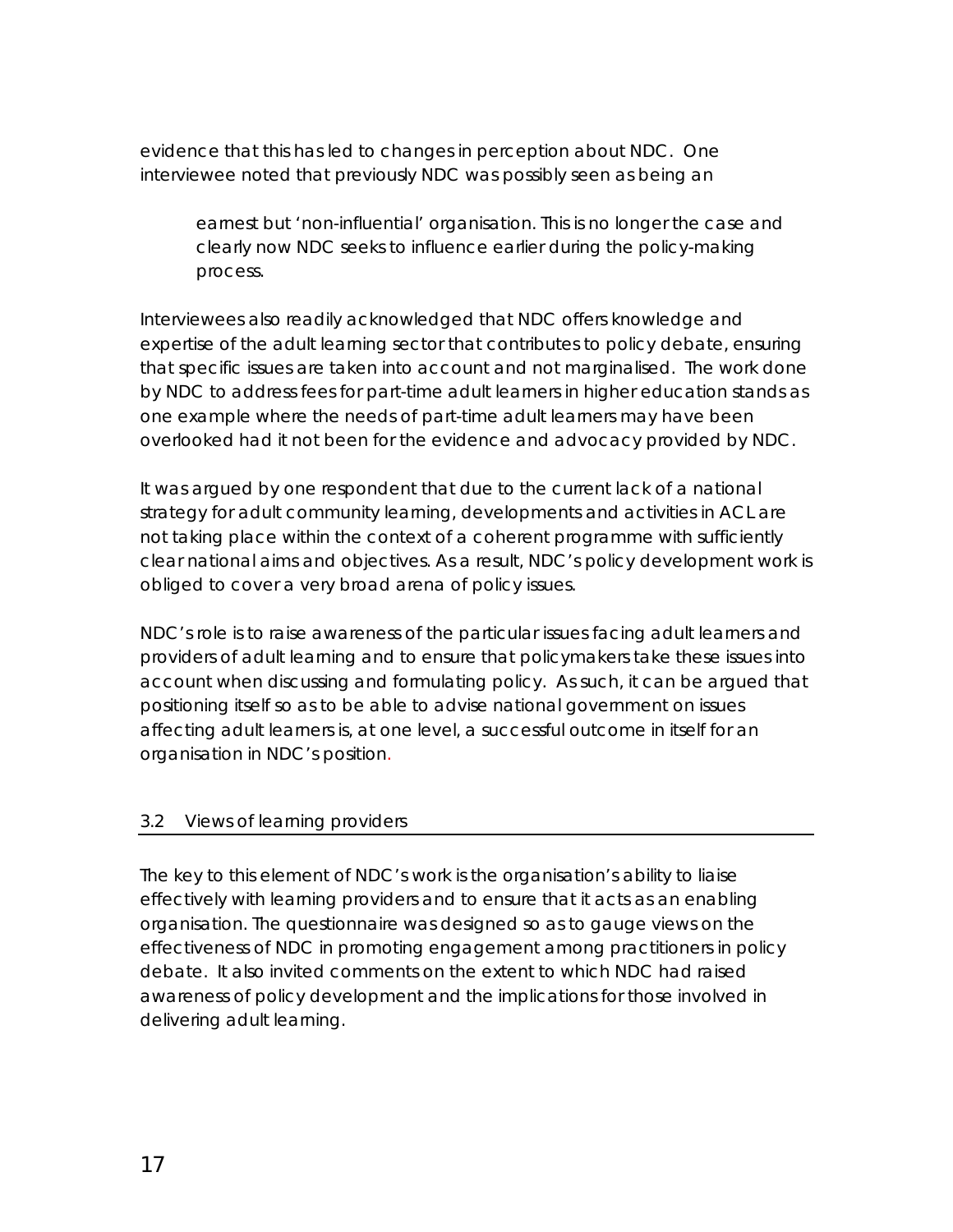#### **HEADLINE SURVEY DATA: POLICY DEVELOPMENT AND LIAISON**

- **98 per cent** of respondents consider that NIACE Dysgu Cymru (NDC) is effective in promoting engagement among practitioners in policy debate relating to adult community learning (ACL).
- **94 per cent** stated that NDC is effective in promoting engagement among practitioners in policy debate relating to adult learning more generally.
- **90 per cent** of respondents agree that NDC provides benefits to their organisation in terms of sharing information and ideas on good practice. (see Figure 1). **8 per cent** disagree with the above.
- **76 per cent** of respondents consider that NDC's contribution to policy development through formal reviews (e.g. Rees reviews, FE review) is beneficial. **20 per cent** were unaware of this aspect of NDC's work and **4 per cent** consider it to be of little or no benefit.





*Source: Arad Consulting Adult Learning Provider Survey*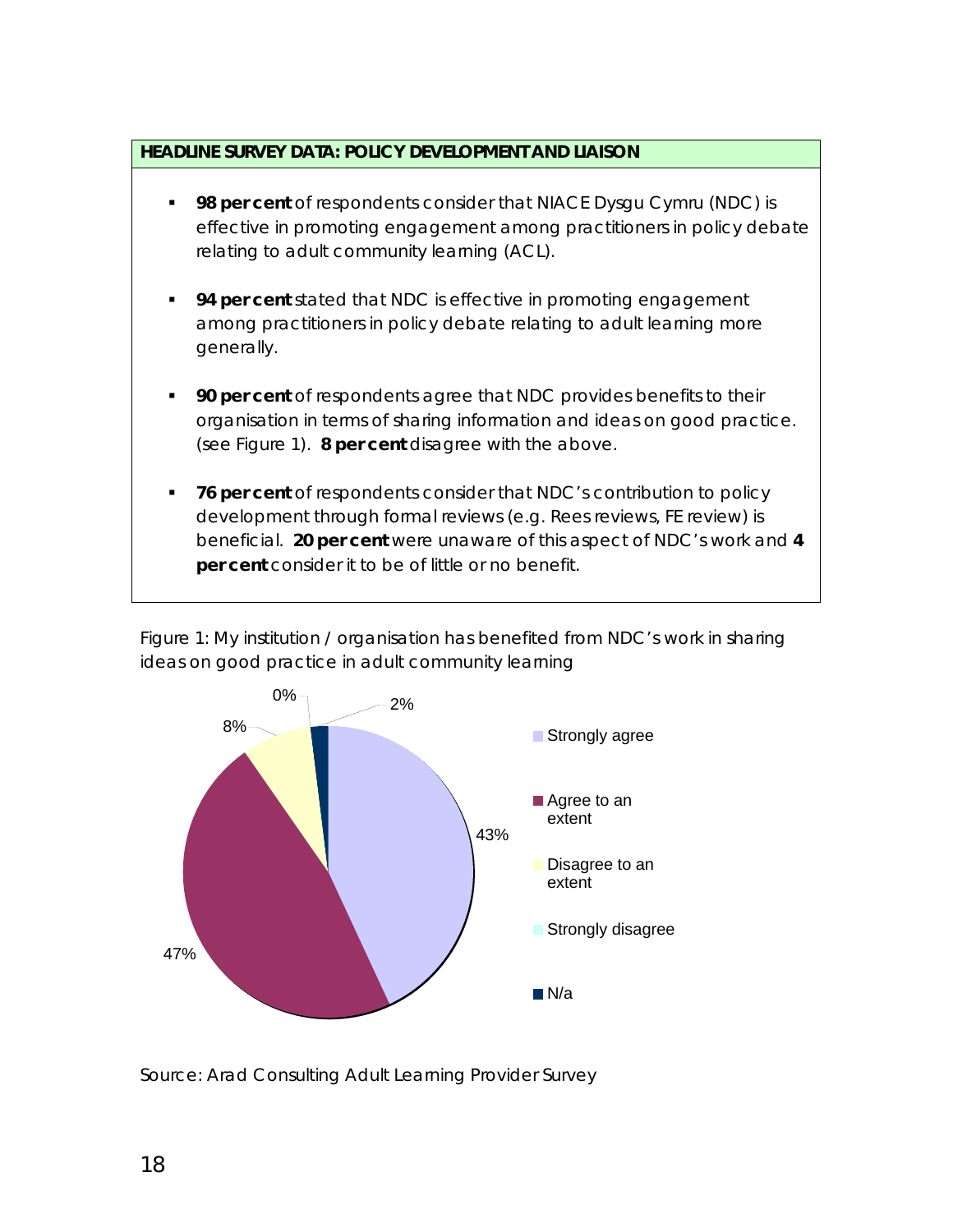Survey results reveal very strong support for the work carried out by NDC. Respondents value NDC's role in facilitating meetings and networks that enable practitioners from different sectors to share ideas, discuss policies and receive updates on recent initiatives.

*It is very useful to have a forum to share views across providers, and one which takes a lead on important issues affecting the sector, particularly in a time of limited funding.* 

Several respondents noted that NDC's independence is crucial in enabling them to disseminate information and involve a range of organisations in discussing policy. Another respondent noted:

*They are in a strong position to act as a conduit between practitioners and policymakers at all levels, researching into and advocating for the interests of learners who are in many cases the 'Cinderellas' of learning.* 

NDC is considered by many of those who responded to the questionnaire to be the authoritative voice in advocating on behalf of adult learners and providers of adult learning, due to the experience and knowledge that exists within the organisation.

While NDC's conferences and seminars were cited as being of particular benefit by a number of individuals, the personal support and assistance received from individuals within NIACE Dysgu Cymru was also mentioned. It is clear from the evidence received in questionnaires that staff within the organisation have established good working relationships and trust across a range of providers and practitioners.

A small number of respondents raised questions about the focus of NDC's work on policy development and the processes employed when consulting practitioners. There was a desire on the part of some practitioners to be able to have a greater say in policy positions taken by NDC on certain issues. Related to this, another respondent noted the difficulty of ensuring that the interests of all sectors / organisations involved in adult community learning are represented:

*In the field of community learning and development there's a good deal that goes on that is below NIACE's radar. It's not always clear to me whether there is a clear strategy to contact those who work with learners outside the more formal institutions.*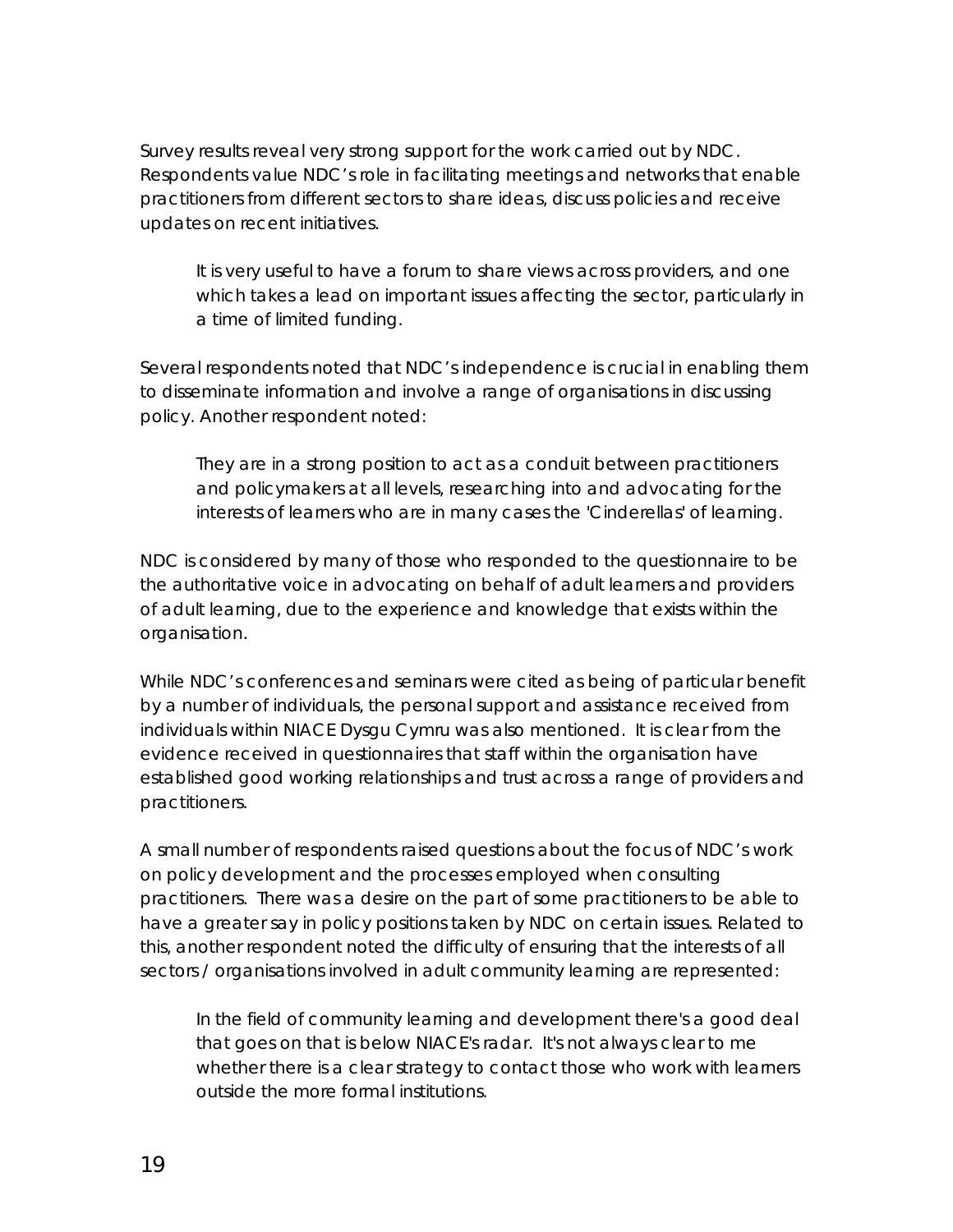<span id="page-21-0"></span>Another expressed concern that not enough effort was being invested in policy development linking basic skills to community learning. While this is not an issue that NDC are heavily involved with at the moment, it is possible that further opportunities exist to build partnerships with other organisations involved with the promotion of basic skills.

### 3.3 Policy development and networking

NIACE Dysgu Cymru works with a range of organisations in order to maximise its influence in the area of policy and strategy development. Partnerships with *fforwm*, Universities Association for Lifelong Learning (UALL) Cymru and Lifelong Learning UK were cited during the course of our discussions. There are clearly very close links between NDC and senior figures across these organisations. Through these links NDC is able to forge strategic partnerships, forming what one respondent described as a collective 'body politic' which makes an important contribution to political and policy debate and issues surrounding adult learning.

In some instances, this networking extends to NDC and other organisations consulting one another on policy issues and formal responses in order to gain an understanding of the key priorities and concerns held by each. As a result of these partnerships NDC is therefore well-positioned to play an active role in policy development, while seeking to enhance its influence by means of strategic partnerships with a number of key associations and representative bodies.

The capacity of the organisation to network effectively also extends to NDC's Management Committee. One member of the committee sits on the Ministerial Advisory Group for Education, Lifelong Learning and Skills, thereby providing a means for issues related to adult learning to be flagged up at the most senior level.

The composition of NDC's Management Committee was, in fact, the subject of discussion during a number of interviews. The Management Committee now includes representation from across a broader range of organisations and sectors, including a sector skills council and from Jobcentre Plus. This reflects the fact that NDC as an organisation is keen to become more involved with the skills agenda and workforce development, where possible contributing positively to policy development in these areas which have important links to adult learning.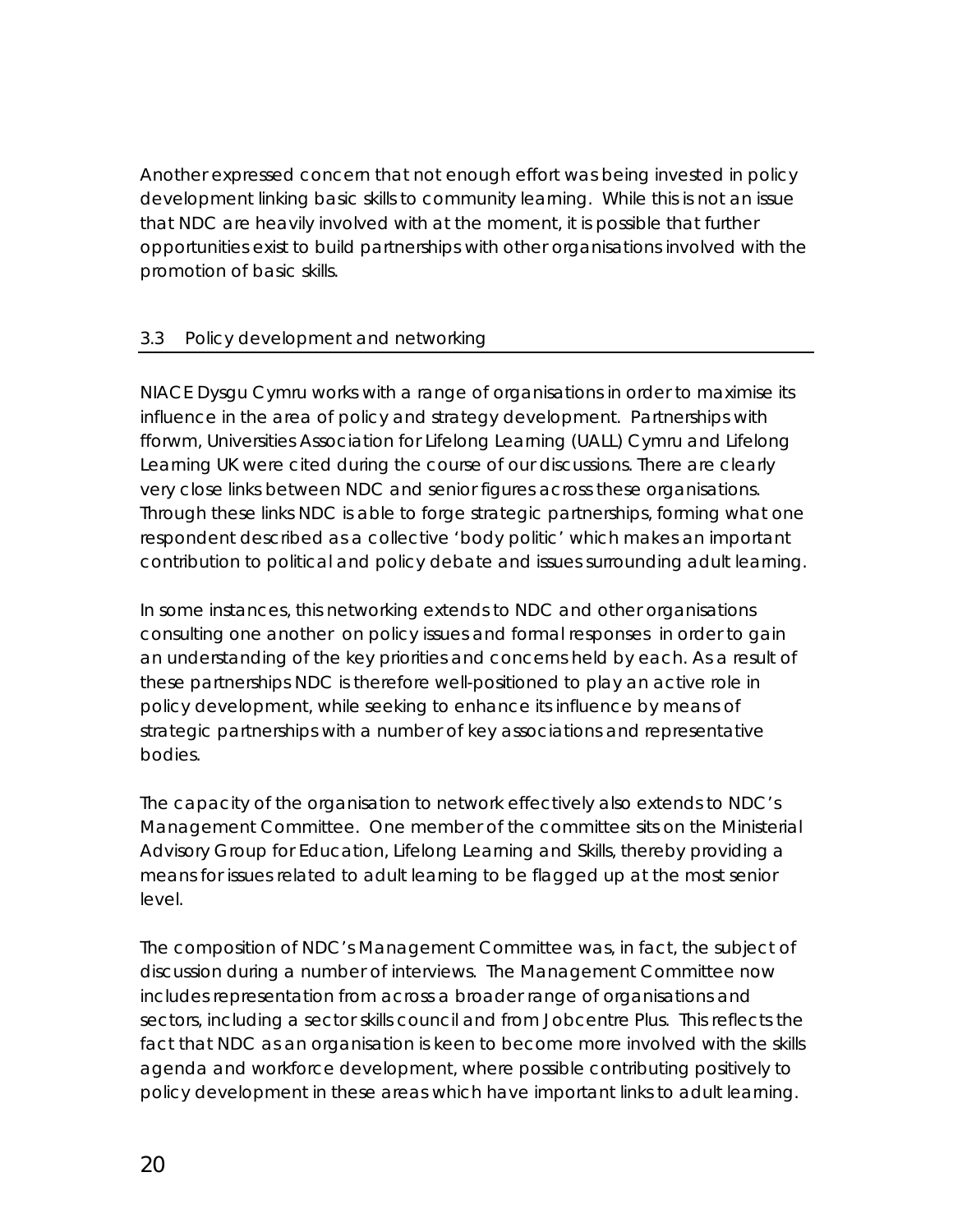A further example of this re-positioning of NDC's work over the last eighteen months or so has been its efforts to stimulate debate in Wales on the Leitch Review of Skills.

#### **CONCLUSIONS**

- NDC has increased its profile and presence in terms of its contribution to policy development, particularly so over the last 12-18 months, in part, although not exclusively as a direct result of the Director of NDC's representation on key policy review groups.
- **NDC** interacts effectively with key policy influencers, both within the Welsh Assembly Government and with partner organisations.
- NDC's policy development work is highly valued by practitioners, who view the organisation as an authoritative source of information and advice on policy relating to adult learning and ACL.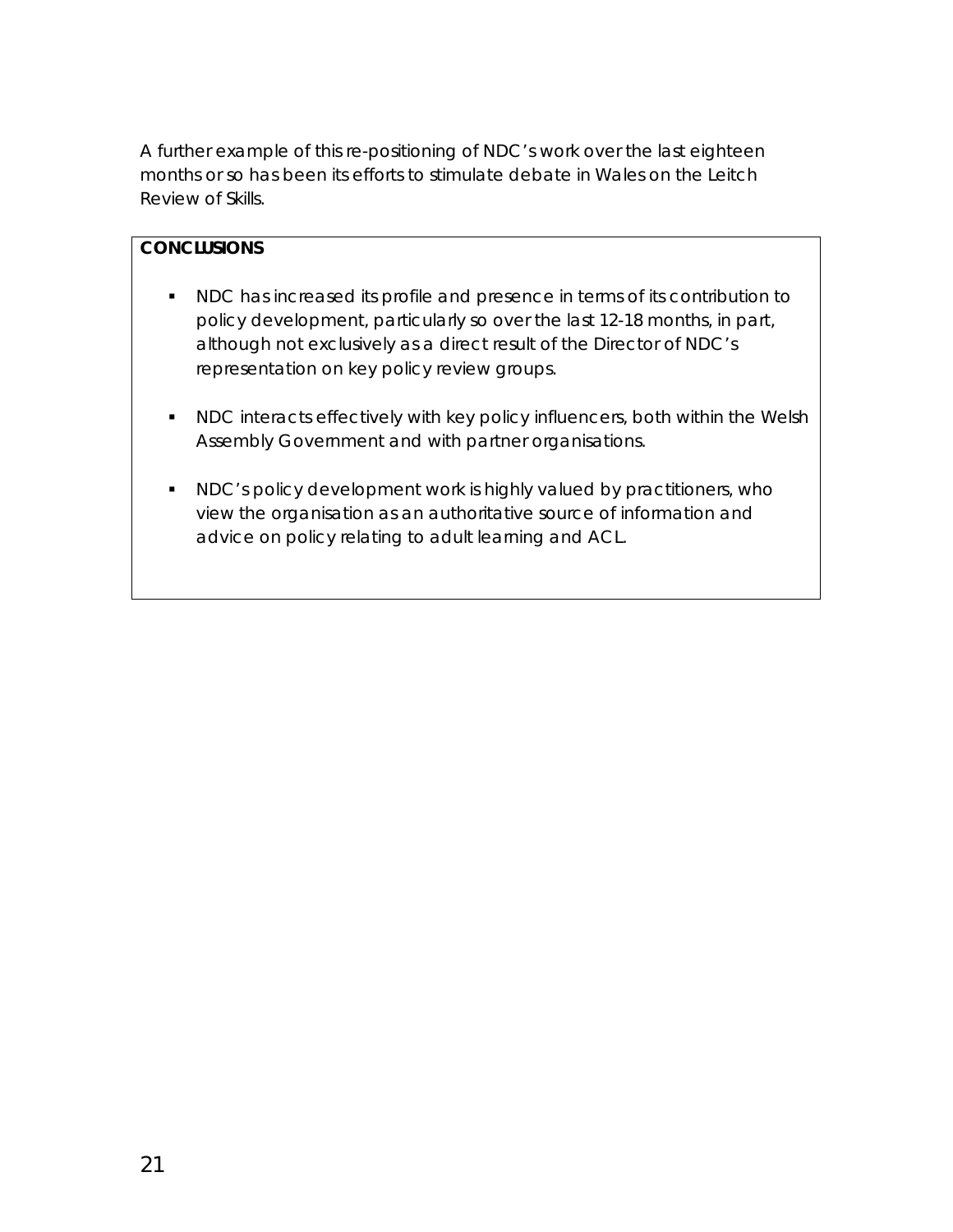## <span id="page-23-0"></span>**4 BENEFITS OF NDC ACTIVITIES AND SERVICES**

For the most part, this section draws on evidence collected through the survey of learning providers. Comments received during interviews with relevant stakeholders are less relevant, given that those representatives did not consider themselves to be direct beneficiaries of NDC's activities and therefore did not feel well-placed to comment.

#### 4.1 Views of learning providers

The questionnaire issued to providers requested their views on the extent to which they benefit from a number of the core services and activities carried out by NDC. Again, a clear majority of respondents answered positively, with a number elaborating on the specific benefits that their organisation enjoys.

#### **HEADLINE SURVEY DATA: BENEFITS OF NDC ACTIVITIES AND SERVICES**

- **92 per cent** of respondents consider the conferences and events managed by NDC to be beneficial. The remaining **8 per cent** do not attend these events or are unaware of them.
- **86 per cent** of respondents state that NDC's advocacy and lobbying work is beneficial to their organisation. The remaining **14 per cent** are unaware of, or have not used, these services.
- **78 per cent** consider that regional practitioner networks are of benefit to their organisation. **12 per cent** answered that these networks are of little or no benefit**.**
- **67 per cent** of respondents report that family and intergenerational networks are beneficial to their organisation. **4 per cent** consider them to be 'of little or no benefit' and **29 per cent** have not been involved with these networks.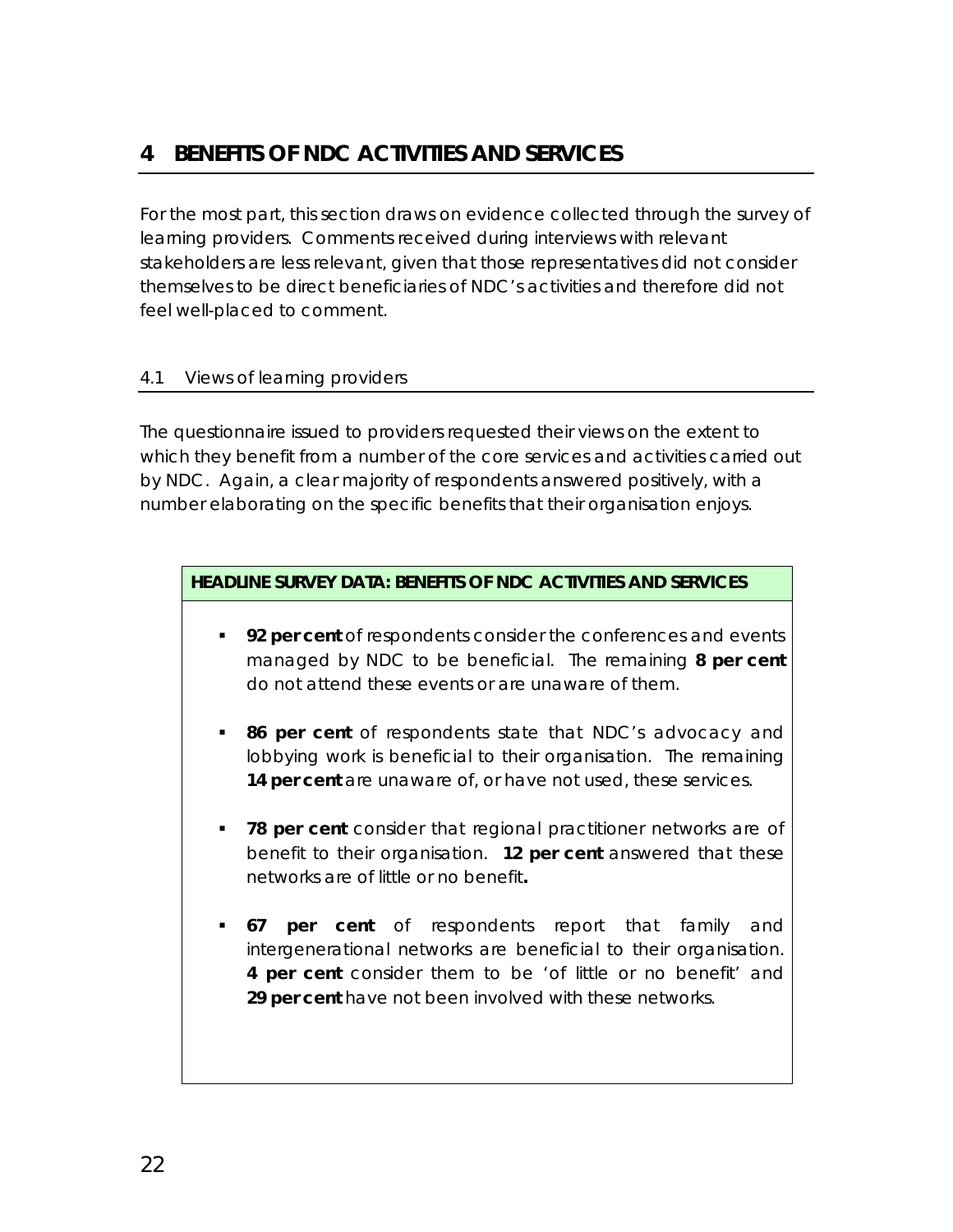#### Table 2.

Respondents' views on how beneficial the following aspects of NDC's work are to their organisation. (Numbers denote % of all responses. )

|                 |             |                 |          | Family &        | <b>Work</b> |
|-----------------|-------------|-----------------|----------|-----------------|-------------|
|                 |             | Regional        | Advocacy | Inter-          | with        |
|                 | Conferences | practitioners   | and      | generational    | older       |
|                 | and events  | <b>Networks</b> | lobbying | <b>Networks</b> | learners    |
| Very            |             |                 |          |                 |             |
| beneficial      | 35          | 33              | 47       | 25              | 27          |
| Beneficial at   |             |                 |          |                 |             |
| times           | 57          | 45              | 39       | 41              | 47          |
| Of little or no |             |                 |          |                 |             |
| benefit         | 0           | 12              | $\Omega$ | 4               | 6           |
| $N/a$ – am not  |             |                 |          |                 |             |
| aware of / do   |             |                 |          |                 |             |
| not use this    | 8           | 10              | 14       | 29              | 18          |

*Source: Arad Consulting Adult Learning Provider Survey* 

Table 2, above, reveals that of those who have attended events arranged by NDC, 100 per cent consider them to be beneficial. The same is true of NDC's advocacy and lobbying work, where all respondents reported it as being 'very beneficial' or 'beneficial at times'.

NDC's role in organising conferences and events was the activity that was most widely appreciated among those who completed questionnaires with over 90 per cent of respondents noting that they consider such events to be beneficial. These conferences were seen as important for publicising information, disseminating research and highlighting key issues facing those involved in adult learning.

*Practitioners don't always have the time or breadth of knowledge to highlight the issues which crop up across all sorts of areas; NIACE Dysgu Cymru's work enables us to feel reassured that someone is on the case and will alert us to common - and some uncommon - problems and issues.* 

These and other similar comments reveal that NDC provides additional capacity to learning providers, both in terms of information sharing and facilitating networking among organisations. Related to this point, a number of those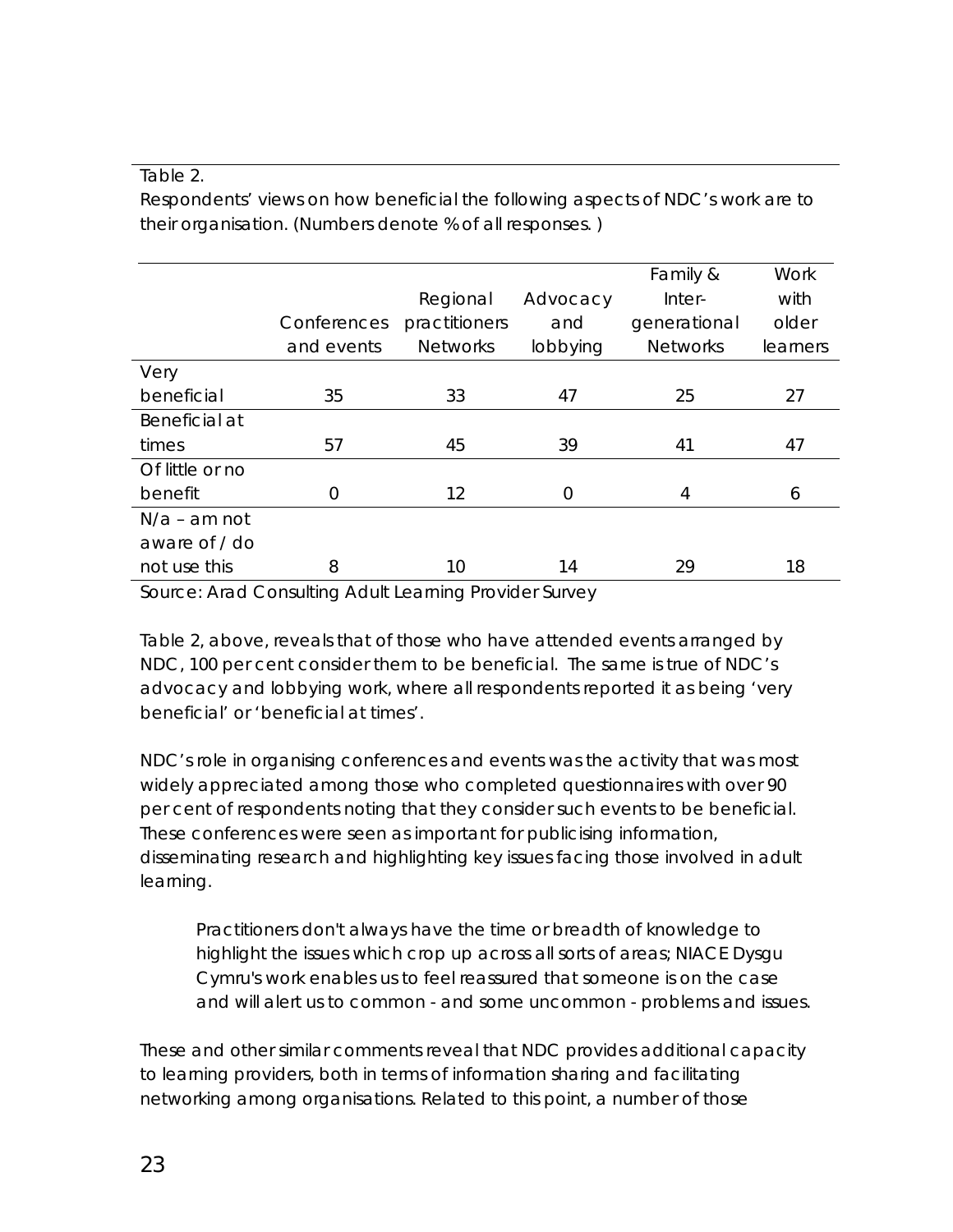surveyed commented that NDC generates added value for the adult learning sector through the (human) resources it has at its disposal and investments in such activities outlined above.

There was also evidence that learning providers consider that NDC's campaigns provide further benefits by serving as catalysts for their own internal planning. One respondent revealed that:

*We use the annual campaigns to help focus and plan our own provision and to aid our campaigning, working closely with other providers.* 

As noted in Table 2, above, an overwhelming majority of survey respondents also stated that NDC's facilitation of regional practitioner events was beneficial. There was particular appreciation from some quarters for the work carried out through the family and intergenerational networks, which was described as being 'innovative and of the highest calibre'.

The activity considered least beneficial to those who took part in the survey was the coordination of regional practitioners' networks. Even in this case, however, over three quarters of participants noted that their organisation had benefited from these networks. 12 per cent reported that regional practitioners' networks were of little or no benefit. It should be noted, however, that there was only limited detail to substantiate these views, with any objections referring to such events as being 'talking shops'. No suggestions were made as to how better use could be made of the networks.

Of all the activities NIACE DC undertakes, advocacy and lobbying was considered to be the most beneficial by respondents. This report will return to issues around advocacy and lobbying in greater detail in the following section. However, judging by the comments received, there is a widespread sense that NDC, through its events, campaigns and policy dissemination, serves the adult learning sector very effectively.

One particular example cited, was that of Community Learning Wales, which NDC supports and facilitates and is related to its work with regional networks.

*NDC brings an independent, professional approach to the work of Community Learning Wales, and takes its collective views to a wide and relevant audience*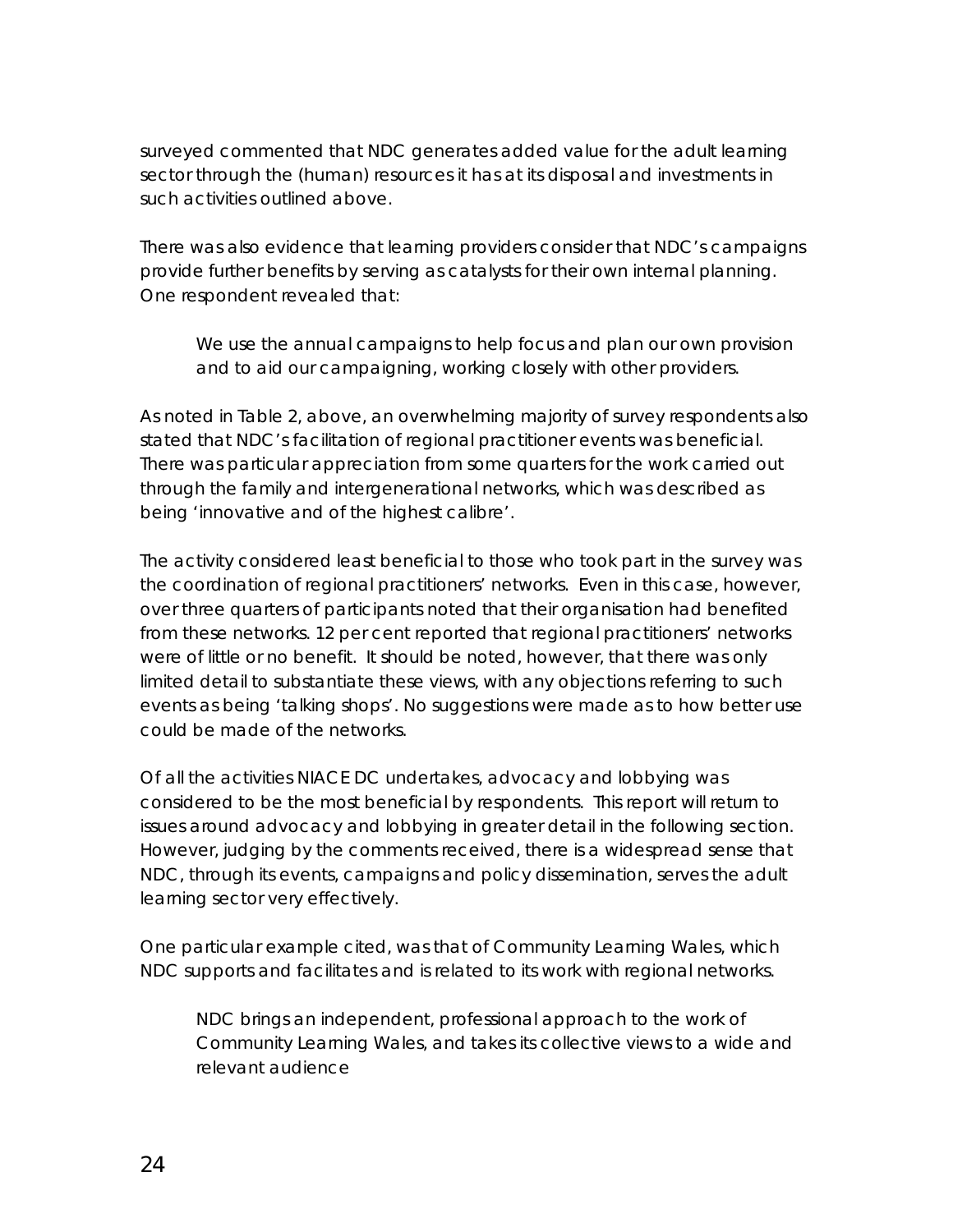<span id="page-26-0"></span>Some of NDC's most targeted activities such as those relating to family and intergenerational learning and work with older learners (the Older and Bolder initiative) are understandably less well known to many providers who are not directly involved in this work. Nevertheless, this work is also highly valued among those who are familiar with the work.

*The Intergenerational Learning Network provides a valuable opportunity to share ideas and information with a wide range of practitioners from a variety of organisations.* 

Additional comments were received in relation to the potential benefits that could be gained through greater engagement with Welsh for adults. One respondent observed that NDC's involvement with the Learner of the Year award at the National Eisteddfod has raised its profile in this area. It was suggested that this could be built upon by considering the introduction of additional awards during Adult Learners' Week related to Welsh for adults or learning Welsh as a family.

NDC can therefore be seen to have succeeded in raising awareness of the needs of practitioners, stakeholders, representatives and learners themselves. Given that this work is considered to be of value and benefit across the adult learning sector, there is a case for further promoting and disseminating NDC's work in this area – to both practitioners and at a political level.

### 4.2 Overview of qualitative findings

One issue that was raised by interviewees when asked about the benefits of NDC's activities and services was that of a slight ambiguity relating to who is, or who are, NDC's client(s). It was suggested during a number of interviews that there appears to be an inherent tension between NDC on the one hand receiving grant funding to deliver services on behalf of the Welsh Assembly Government, whilst also engaging in debate at the highest level to seek to influence and steer policy direction.

This is to a large extent unavoidable, perhaps, given the nature of Welsh civil society, where the relationship between the Welsh Assembly Government (and local government) and large parts of the voluntary sector is often a close one. There is a clear understanding of this close relationship between government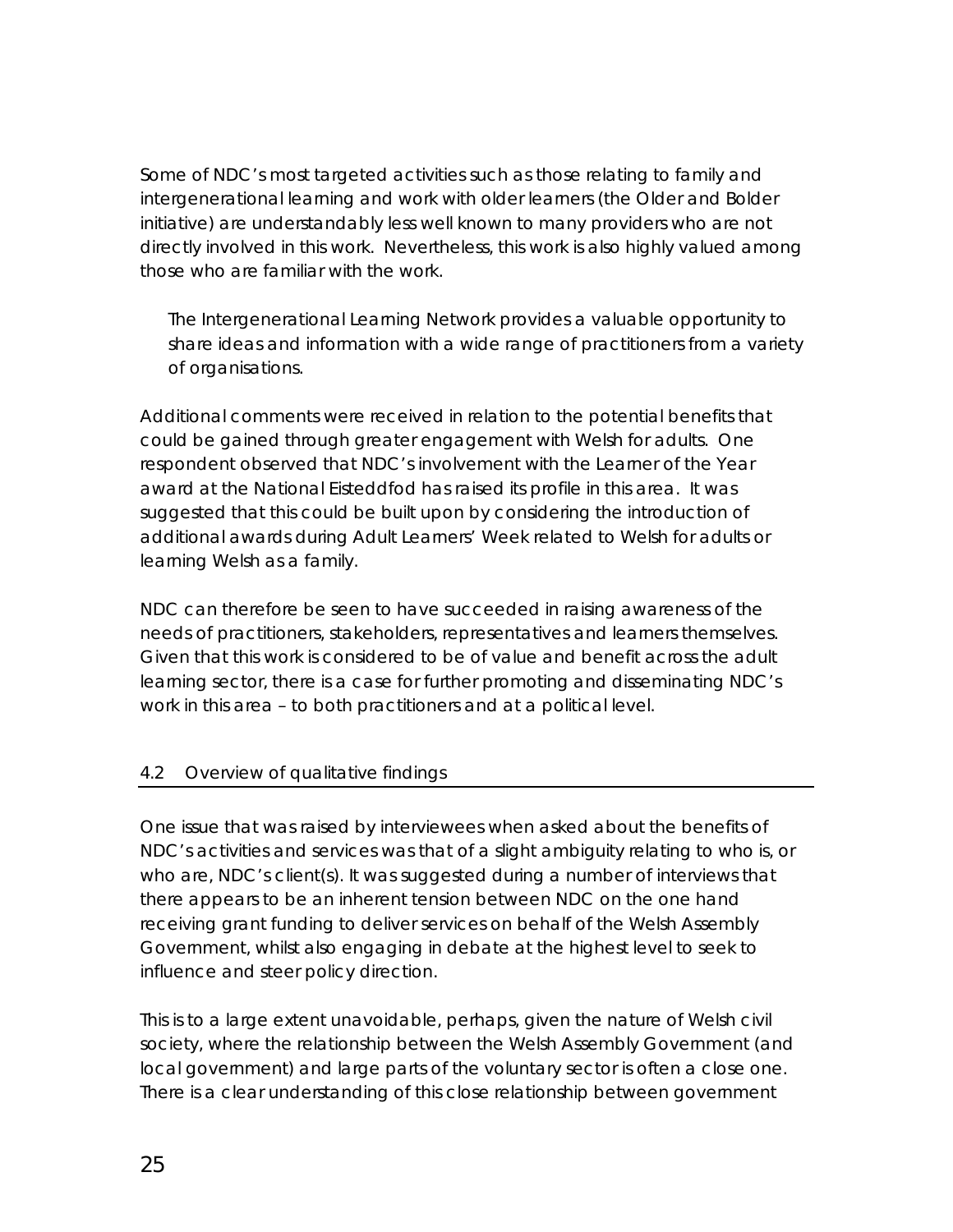and NDC amongst NDC staff and members of its Management Group, even if it is not always clearly understood by all stakeholders and practitioners.

It appeared to some interviewees that the organisation has multiple clients: on one level, the Welsh Assembly Government is its client through NDC's provision of a number of core services under contracts. Equally, learning providers are a key client as they benefit from the advocacy and lobbying NDC carries out on their behalf. Thirdly, adult learners are, of course, ultimately NDC's most important beneficiaries.

There was a call from some interviewees for greater clarity on the issue of what NDC delivers – and for the benefit of whom – and possibly a restatement of its role in respect of the work it carries out as funding by the Welsh Assembly Government.

Questions were raised about the quality of NDC's website, with many of those contributed to the evaluation noting that there is room for improvement in the way information is presented. Senior management within the organisation recognise the need for the site to be improved and have recently appointed a new member of staff whose task is to develop the site in the near future so that it becomes a more useful resource for practitioners, senior mangers and policymakers in the adult learning field. This, in turn, will take place within the context of the wider and rapidly developing e-strategy of NIACE as a whole

#### **CONCLUSIONS**

- **NDC's activities and services are highly valued by learning providers, with** conferences and events, and advocacy and lobbying reported as being beneficial to approximately 90 per cent of survey respondents.
- **EXECT** Learning providers value the additional capacity that NDC offers the adult learning sector in terms of enabling information sharing and facilitating networking opportunities.
- NDC's work relating to family and intergenerational learning and in support of older learners – although less well publicised and less well known– is also considered to be very beneficial to learning providers.
- NDC's overall role and the services that it provides to its range of clients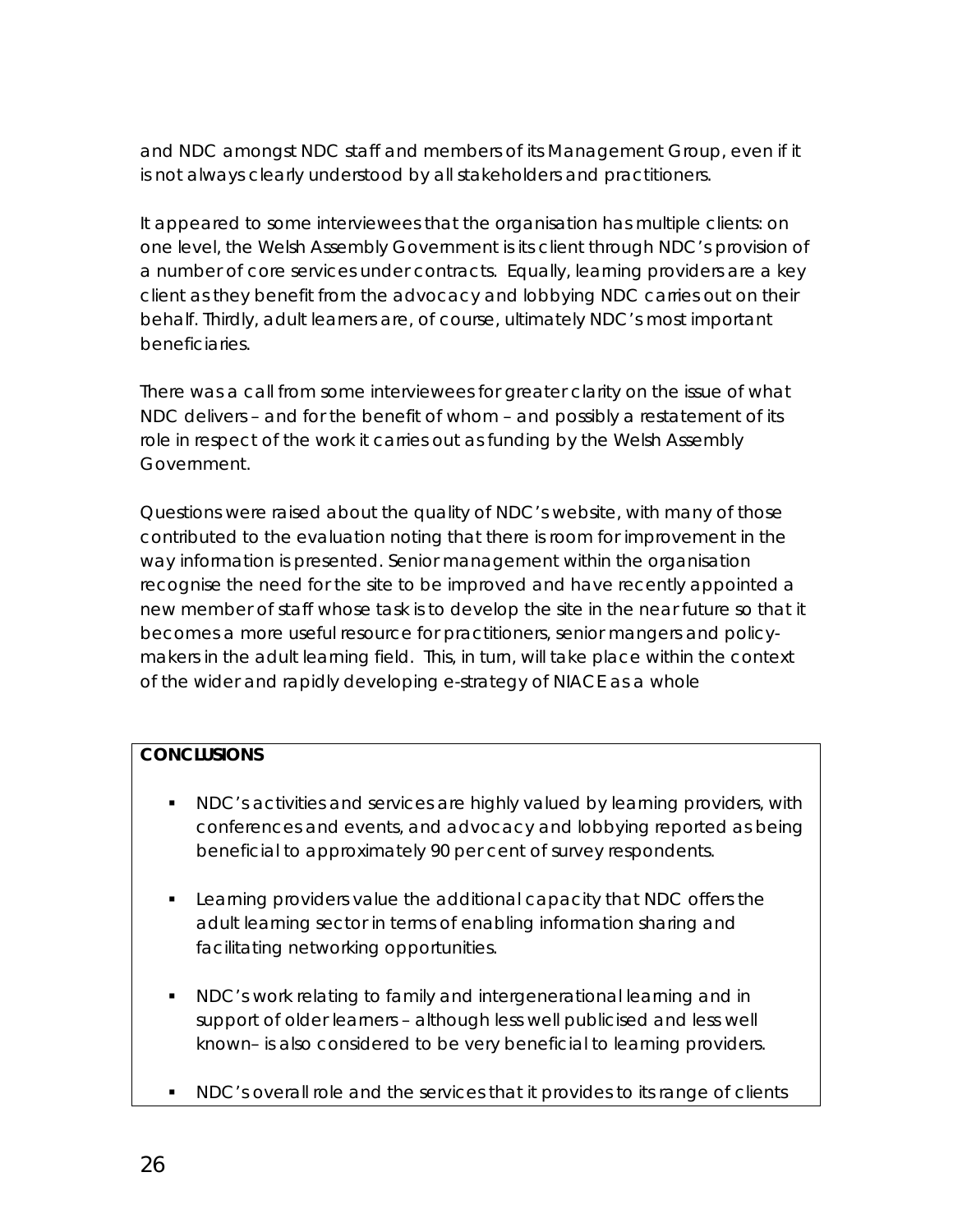needs to be made more explicit to its members, key stakeholders, and funders.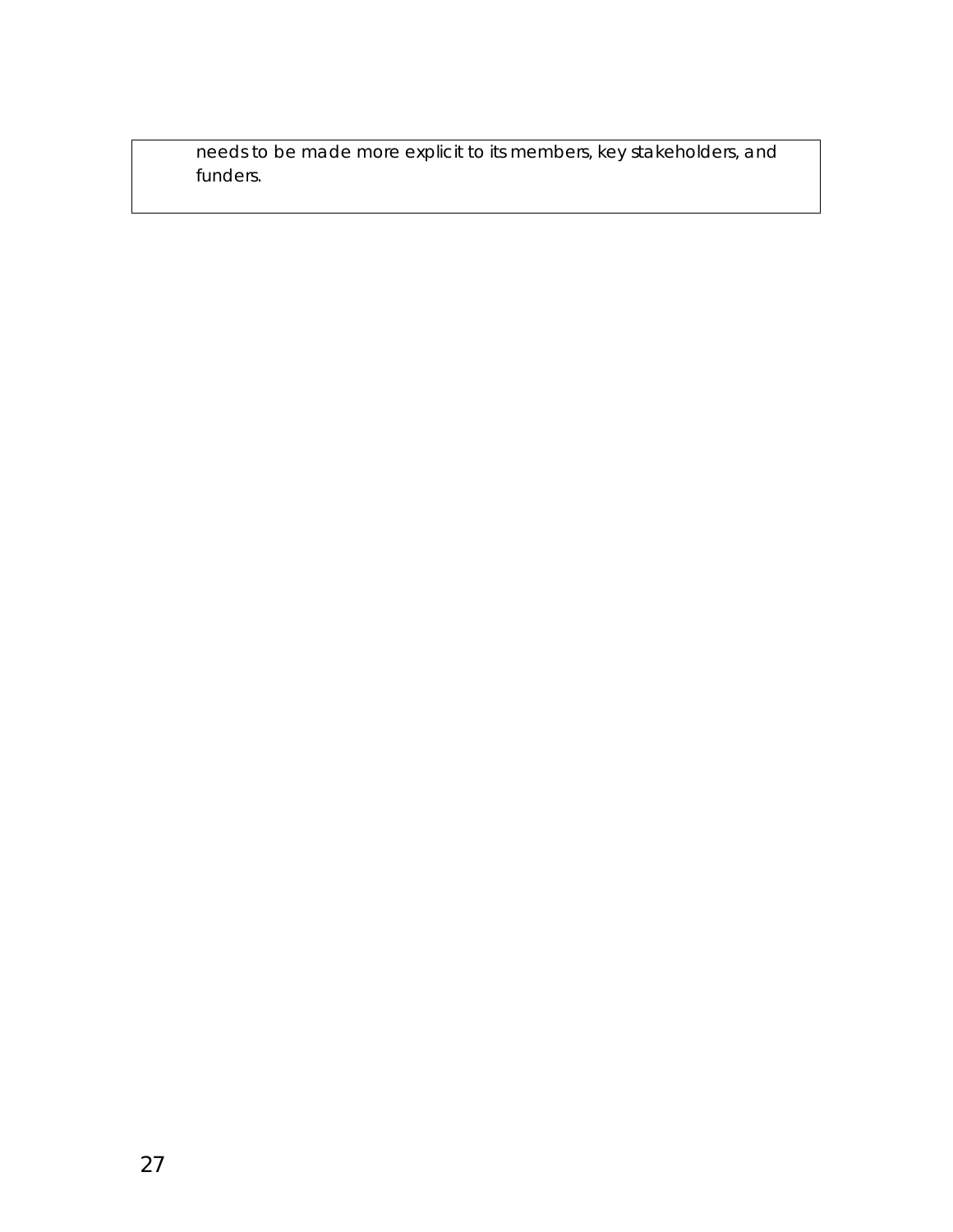## <span id="page-29-0"></span>**5 ADVOCACY AND LOBBYING**

#### 5.1 Overview of qualitative findings

The evaluation team's initial work in appraising the effectiveness of NIACE Dysgu Cymru's work in advocacy and lobbying involved reviewing a sample of the organisation's written outputs, including responses to Welsh Assembly Government consultation documents. It is evident from the range of topics on which NDC has submitted evidence that the organisation recognises that the needs of adult learners are affected by a broad spectrum of issues, across different policy areas. This selected list of consultation responses illustrates the diverse areas of policy in which NDC advocates on behalf of adult learners and adult learning:

- **Health Promotion Action for Older People**
- **Economic Contribution of Older People in Wales**
- **Consultation on Convergence Programmes 2007-2013**
- **Developing the Workforce: Learning in and for the Workplace**
- **W:AVE, Wales a Vibrant Economy**
- The Learning County 2: Vision into Action

It is clear, therefore, that NDC takes a very broad view in relation to where it can promote adult learning and recognises that opportunities to harness the potential of adult learners should be recognised and understood in a range of policy contexts. NDC makes explicit that its first concern is for the needs of learners and argues for a range of provision and support frameworks that 'likewise put learners' needs foremost'.

Many of the recommendations and amendments that NDC propose in their submissions draw on academic research and expertise. This backs up the organisation's argument that it is helping to building a robust evidence base in support of adult learning. As highlighted in its response to *The Learning Country: Vision into* Action consultation document NDC aims to promote adult learning and lifelong learning for skills and economic prosperity; for citizenship and for personal and social wellbeing; for cultural and community development.

NDC's status as an organisation engaged in advocacy and lobbying has been further boosted recently by a number of high profile conferences it has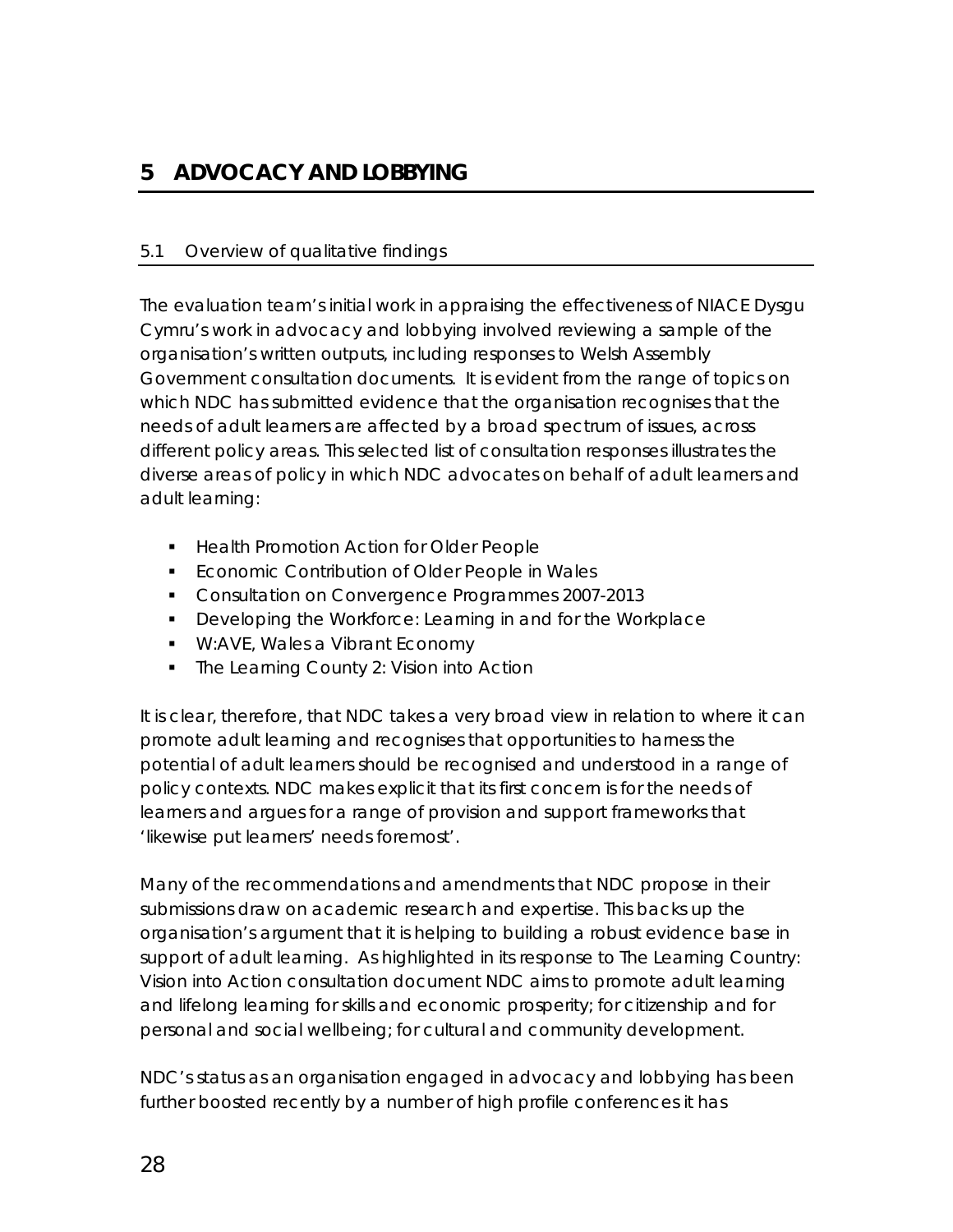<span id="page-30-0"></span>organised, one example being the 'Skills, Demography and the Welsh Economy' conference in January 2007. This conference focused on the outcomes of the Leitch Review of skills, and was the first such event organised in Wales following publication of the Leitch report. Whilst organised by NDC, it was co-sponsored by the SSC Lifelong Learning UK, and the Bevan Foundation, and was addressed by both Jane Davidson AM, Minister for Education, Lifelong Learning and Skills and Andrew Davies AM, Minister for Enterprise, Innovation and Networks.

#### 5.2 Views of learning providers

Following on from the issues outlined, learning providers who contributed to the survey were strongly of the opinion that NDC is effective in advocating on behalf of adult learning. However, the questionnaire responses revealed that learning providers were less convinced of NDC's effectiveness at a local and community level.

### **HEADLINE SURVEY DATA: ADVOCACY AND LOBBYING**

- **94 per cent** of respondents agree that NDC is an effective advocate of adult learning at a national level. Significantly, **63 per cent** agree strongly, with a further **31 per cent** agreeing 'to an extent'.
- A lower proportion **69 per cent** agree with the statement that 'NDC is an effective advocate of adult learning at a local and community level'. **20 per cent** disagree with the above statement.

Responses to a survey question on lobbying also provided an overwhelming endorsement of NDC's work at a (Welsh) national level. (see Figure 2, below). There were differences of opinion, however, as to whether NDC succeeds in striking the right balance between its advocacy and lobbying at a national level and the effort it invests in supporting providers at a local level. A small number of respondents expressed concern that NDC could be doing more to connect directly with local learners.

*While NDC does very good work at a national level through its engagement with the National Assembly, it is less effective on a local*  level. On some issues, there is little or no consultation with local providers.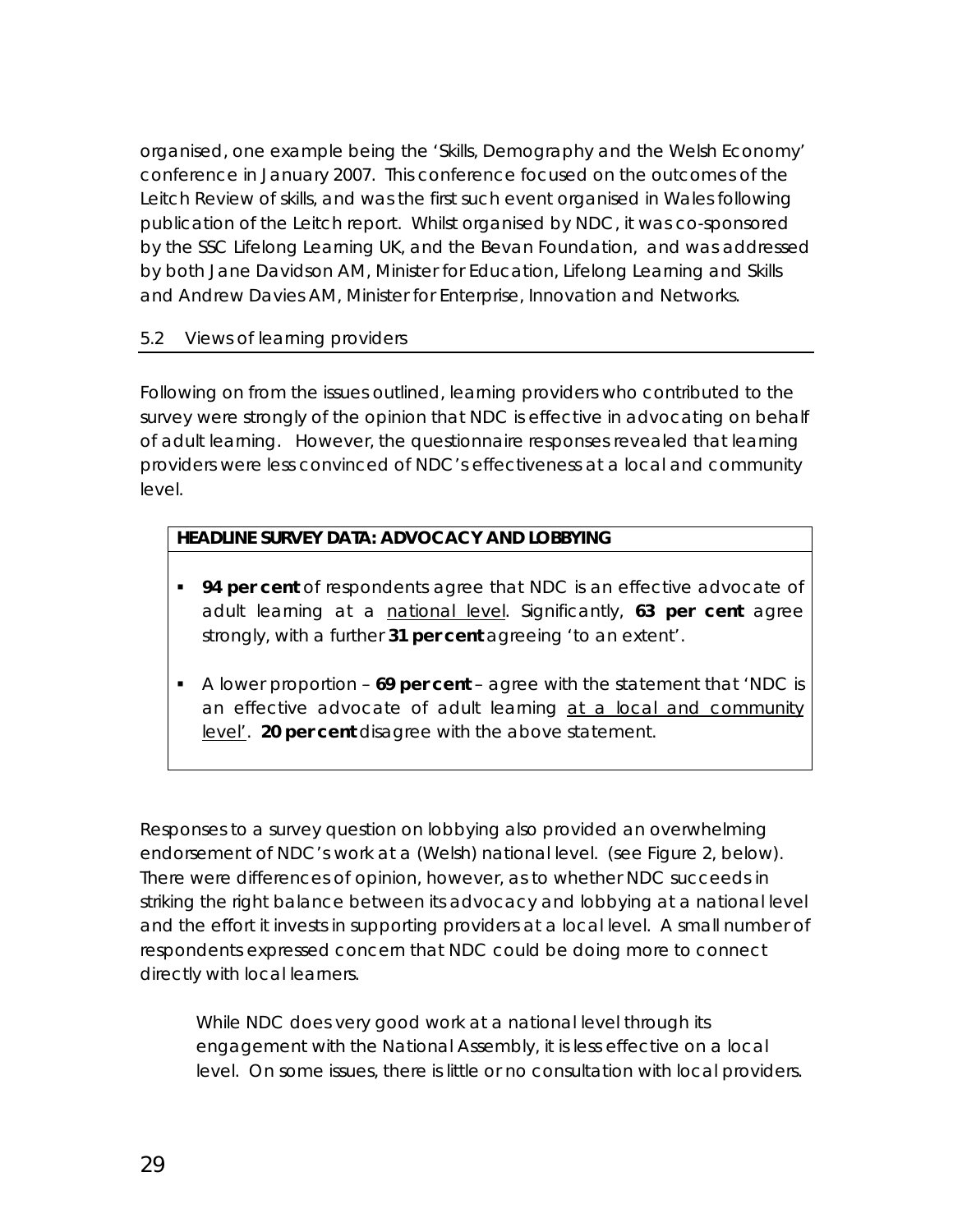Others, however, saw logic in NDC – a national organisation – focusing its attention on national issues.

*NIACE Dysgu Cymru is more effective at a national level than it is locally. But [this] is how it should be – it is the role of local organisations and stakeholders to do this locally.* 

*Figure 2: Responses to the following statement: 'NDC provides effective lobbying on behalf of adult learners and adult learning providers in Wales' (percentages).*  **88 per cent**



agree that NDC provides effective lobbying on behalf of adult learners and adult learning providers in Wales.

One of NIACE Dysgu Cymru's strategic objectives under its core contract with the Welsh Assembly Government is to provide information and advice to the adult learning sector. We therefore sought to use the questionnaire to gauge what contribution NDC has made to increasing knowledge and awareness about the needs of adult learners among learning providers. The responses received were somewhat mixed.

Although 69 per cent responded positively, almost a quarter disagreed that NDC has increased knowledge and awareness of the needs of adult learners. Those who disagreed included managers of adult learning provision (both in HE and FE), local authority community development officers and some voluntary sector respondents. Of course, this could be for a range of reasons and is based upon a relatively small sample size. Nevertheless, there may be a case for NDC to review the nature of the information it provides to learning providers, and this could form part of a general review of the content and presentation of its web-based documentation, which the newly appointed Web & Communications Assistant will be well placed to take forward.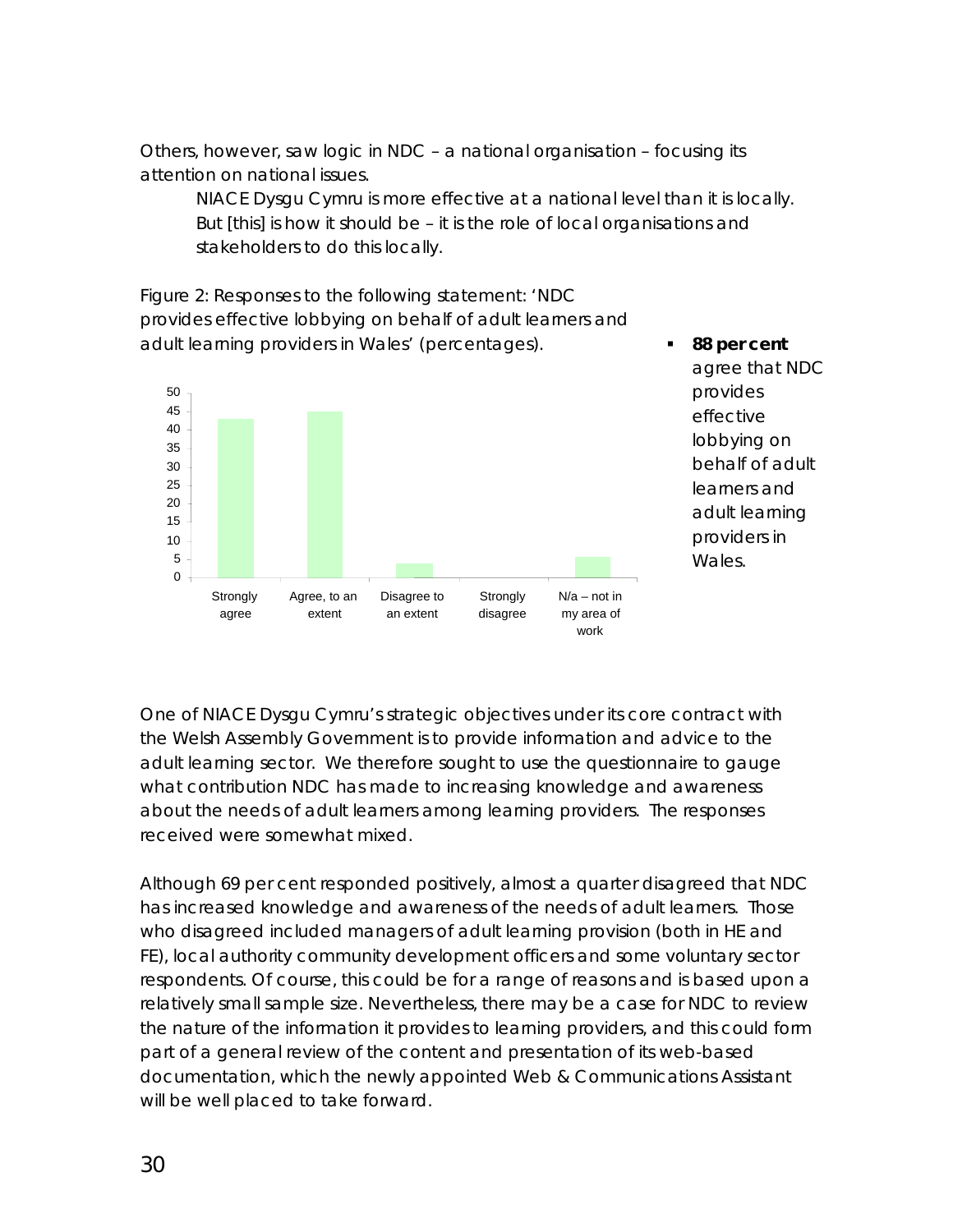<span id="page-32-0"></span>*Figure 3: Responses to the following statement: 'NDC has increased knowledge and awareness within your organisation regarding the needs of adult learners' (percentages).* 



- **69 per cent** agree that NDC has increased knowledge and awareness of the needs of adult **learners**
- **Conversely, 24 per cent** disagree with the above, the majority of whom disagree only to an

### 5.3 Assessing the impact of NDC's advocacy and lobbying

A number of clear and positive messages about NDC's advocacy work emerged from a cross-section of parties. The organisation has grown in stature in recent years, predominantly due to the creation of good links and working relationships with both partner organisations and, in some cases, Welsh Assembly Government officials. As well as a greater degree of visibility, the organisation has a stronger voice: its advocacy and lobbying is more focused and rigorous as a result. Opinion was divided however as to whether the organisation now has a more influential voice.

One representative from within the Department for Education, Lifelong Learning and Skills observed that NDC has traditionally been seen as a group that lobbies on behalf of one cohort of (often marginalised) learners. This interviewee observed that, although the organisation is known across a number of divisions within the department, they

*'do not get very close to the individuals within that division who influence policy most directly, and hence in many cases have achieved only a limited impact'*.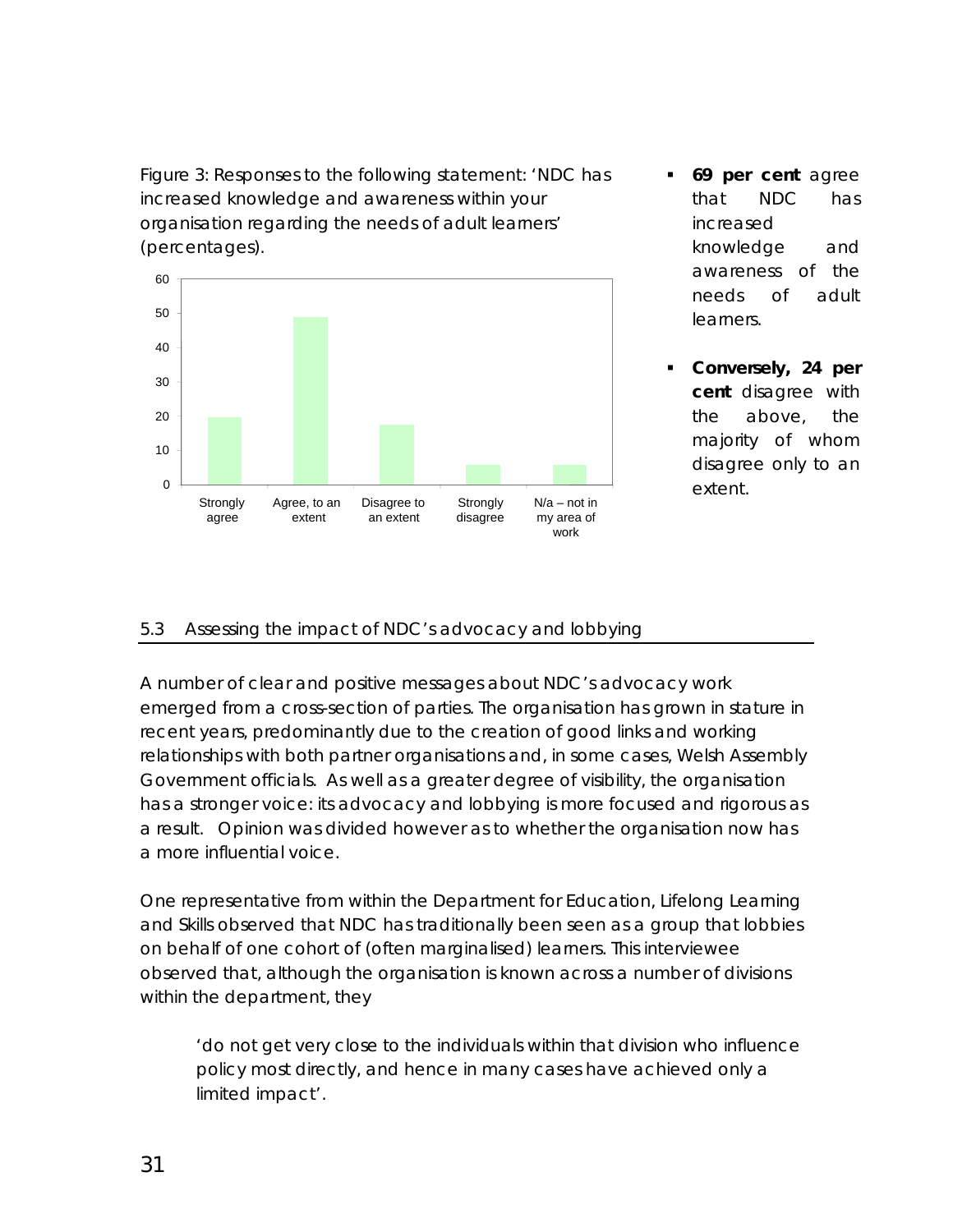This view was countered by another interviewee who argued that NDC does achieve an impact through its connections at ministerial level. NDC is perceived as a 'critical friend' to government, an organisation that maintains its independence by scrutinising and, where necessary, challenging government policy.

To summarise, and in keeping with the conclusions noted in Section 3, NDC is an important contributor to debate at a national level, representing the views of very substantial cohort of learners and providers. It should be underlined that this in itself represents an important contribution which, as evidence reveals, is valued. The organisation has advocated on behalf of adult learners through its contribution to the Rees Reviews and Graham Review and, as the Chair of one of those reviews noted, has contributed valuable expertise to debate and discussion, from a perspective informed by the experiences of learners and practitioners.

As always, quantifying and appraising the impact of this contribution is problematic. It is perhaps best expressed in the following terms, as one contributor to the evaluation noted: that without NDC's contribution in terms of advocacy (and indeed policy development) the unique perspective of adult learners and practitioners may be lost in scrutinising policy proposals and the full implications and potential consequences of emerging issues on adult learners may not be given sufficient consideration.

### **CONCLUSIONS**

- NDC contributes to building an evidence base in support of the benefits of adult learning that relates to a broad range of policy areas.
- NDC is recognised as being an effective advocate of adult learning at a national level and provides effective lobbying on behalf of adult learners and adult learning providers across Wales.
- Its contribution, in terms of advocacy and lobbying, is slightly less effective at a local level, according to survey respondents.
- NDC's contribution to the promotion of adult learning and as a source of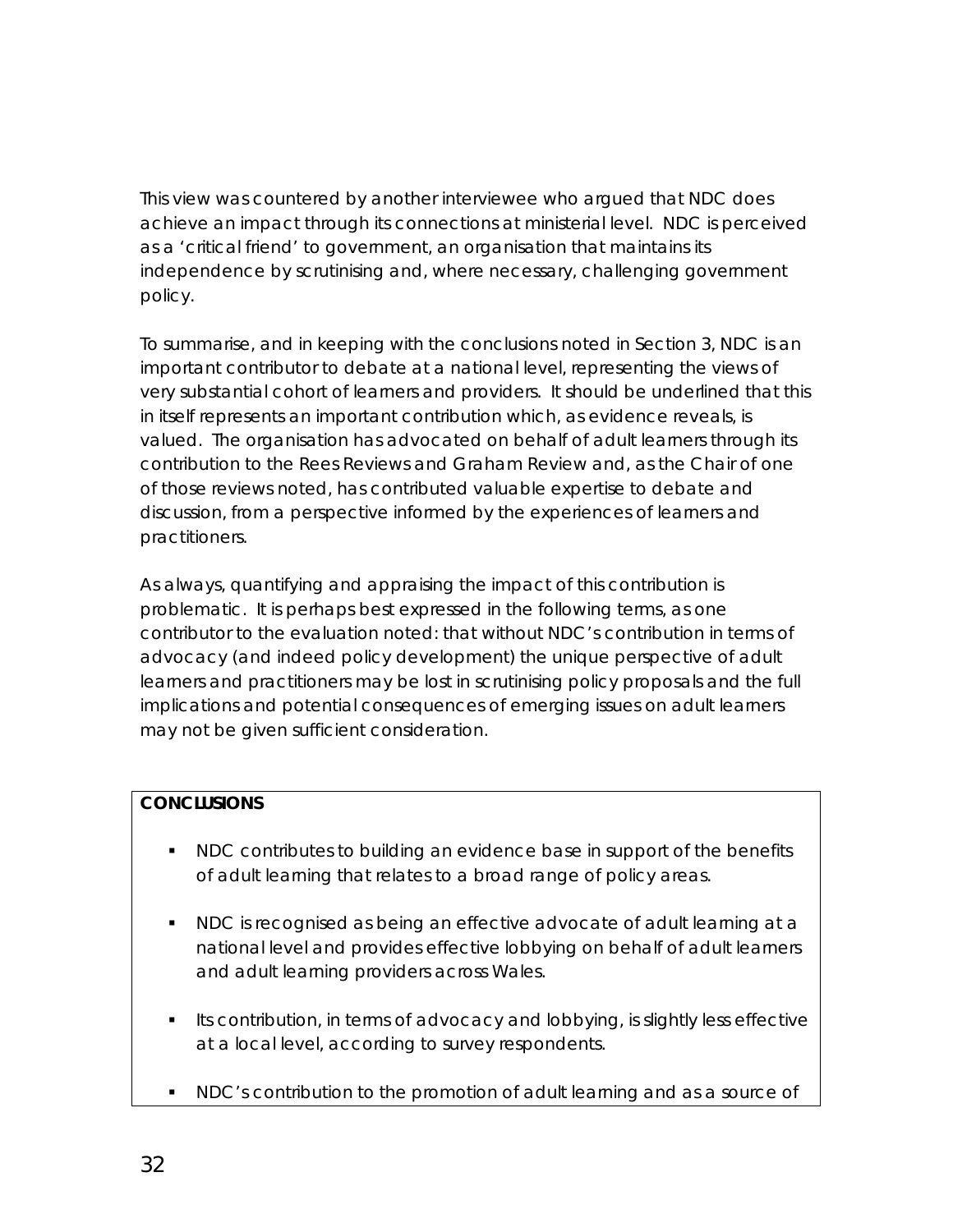support and information to learning providers generally is significant and is widely appreciated. Measuring the impact of NDC's advocacy work is inherently difficult and problematic and arguably cannot be quantified.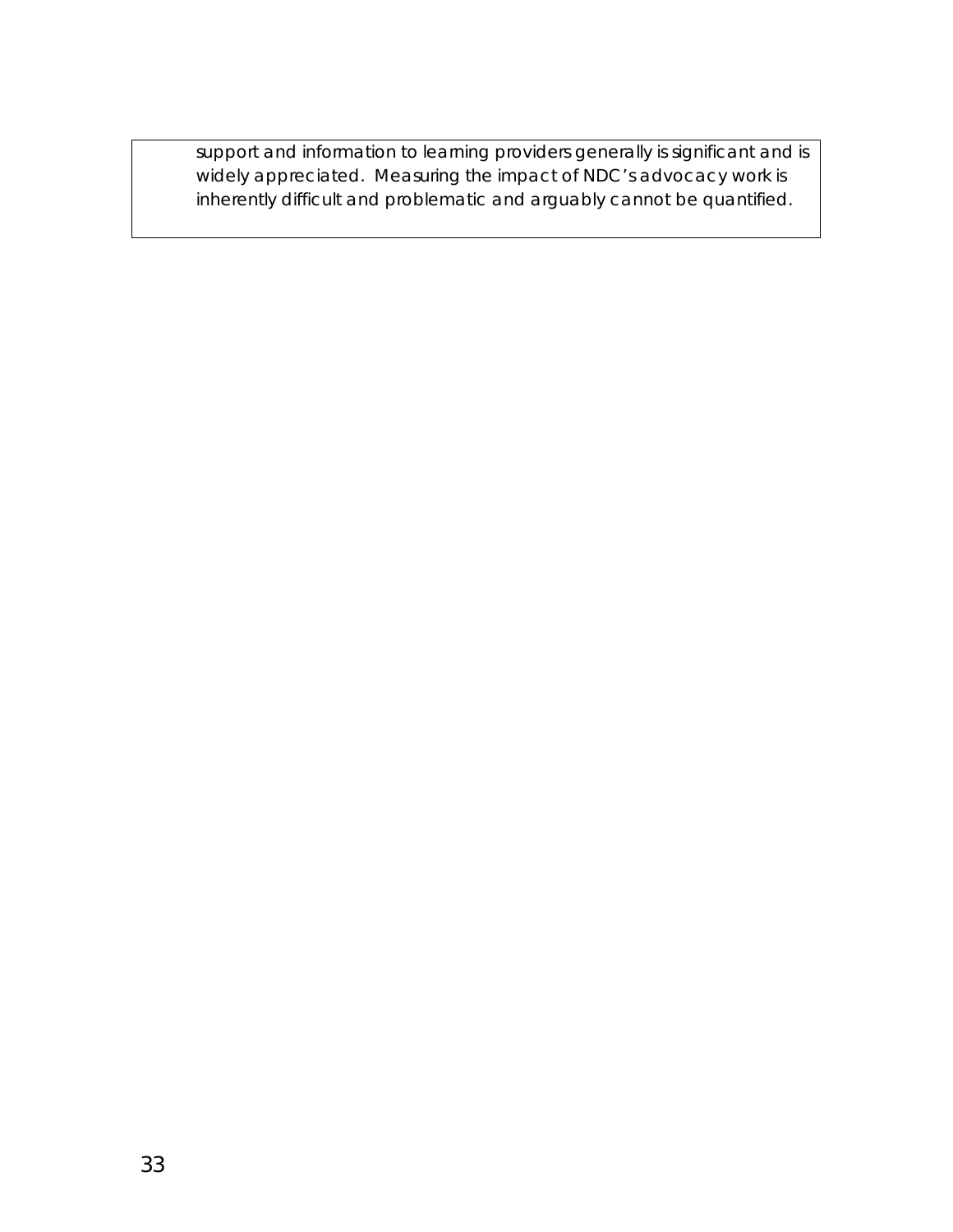## <span id="page-35-0"></span>**6 NATIONAL CAMPAIGNS AND INITIATIVES**

This section draws together the evidence collected in relation to the campaigns managed by NIACE Dysgu Cymru. It focuses on the three main campaigns, namely Adult Learners' Week (ALW), Sign Up Season and Taking Control. It also makes reference to specific initiatives or grants that NDC has led in recent years. NIACE Dysgu Cymru commissions annual external evaluations of each of the three major campaigns. The findings of these evaluations were reviewed as part of the initial desk research and are referenced within this chapter.

#### 6.1 Information on the campaigns and initiatives

#### o **Adult Learners' Week**

Adult Learners' Week is the UK's largest celebration of adult learning, coordinated by NIACE Dysgu Cymru and jointly funded by the Welsh Assembly Government and the European Social Fund. It originated in 1992 as a collaboration between education and training providers, broadcasters and national and local government, co-ordinated by NIACE. By now a similar model is run in over 50 countries worldwide. It involves hundreds of local activities used to showcase learning provision, supported by national promotional and marketing events. It takes place in May each year across the UK.

#### o **Sign Up Season**

Sign Up Season was rebranded in 2005 from its predecessor Sign Up Now (Sept), which had been in place since 2001. Sign Up Season forms part of a UK-wide promotion of adult learning. The aim of the campaign is to promote participation in learning among adults and to increase access to information, advice and guidance. The campaign takes place during August / September.

#### o **Taking Control**

Taking Control was repositioned and re-branded in 2005 from the Sign Up Now (Jan) campaign, which had been in place since 2001. This campaign seeks to encourage individuals to take positive decisions about their lives through learning. The campaign takes place in January each year.

#### o **Learning Promotion Grants**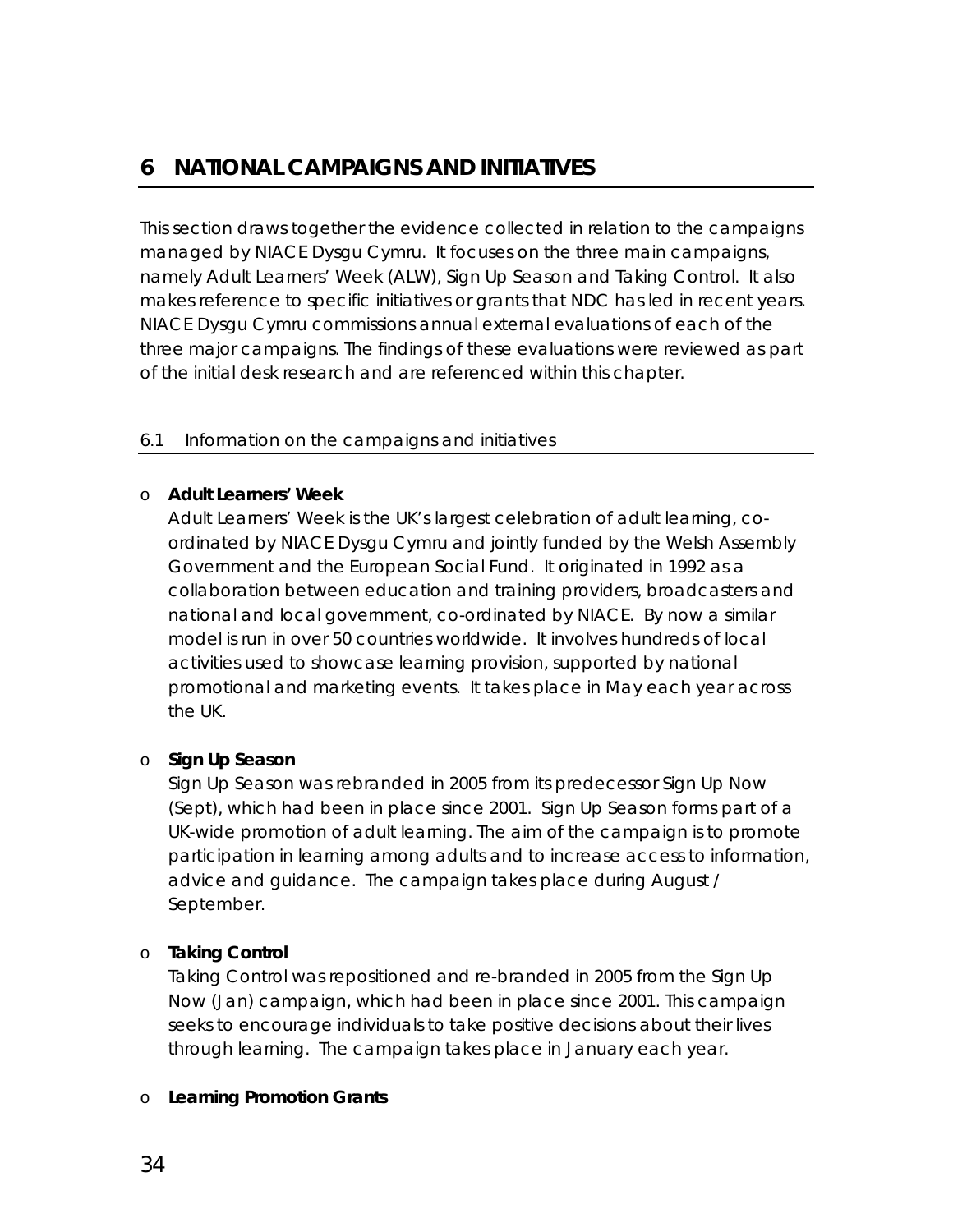<span id="page-36-0"></span>This is a fund that is intended to stimulate a varied programme of learning events across Wales during the above campaigns. Funds are available to support promotional or marketing activities or to deliver short bite size taster sessions. Funds are targeted at organisations that are working with communities which are under-represented in terms of participation in learning. These were previously known as Innovation Grants (which began in 2001). It is worth noting that these grants have enabled taster sessions and courses to develop in areas which previously had no provision.

#### o **Learning Festivals**

Learning Festivals are a successful and growing initiative promoted by NDC. They run concurrently with each of the three campaigns, providing a means of discussion among partner organisations throughout the year. In some local authority areas they have served to provide a valuable forum for planning adult learning provision, taking on board some of the functions carried out previously by CCETs.

6.2 Background: key findings from secondary data and previous evaluation reports

As noted above, there is a considerable amount of existing evaluation data and information relating to the campaigns which NDC co-ordinates. This section summarises the key findings from recent publications and sources.

NDC's campaigns manager provided data which illustrates the growth seen in Adult Learners' Week between 2001 and 2006. The total number of participants has increased fourfold in six years, with 16,743 individuals taking part in 862 activities last year.

| <b>ADULT LEARNERS' WEEK</b>                                        |       |       |        |        |        |        |
|--------------------------------------------------------------------|-------|-------|--------|--------|--------|--------|
| $May-02$<br>$May-04$<br>$May-01$<br>$May-03$<br>$May-05$<br>May-06 |       |       |        |        |        |        |
| <b>Total Participants</b>                                          | 3,982 | 9,584 | 10,500 | 13,333 | 13,923 | 16,743 |
| <b>Total Number of</b>                                             |       |       |        |        |        |        |
| Events / Activities                                                | 172   | 264   | 400    | 518    | 861    | 862    |
| <b>Press Articles</b>                                              |       |       |        |        |        |        |
| Generated                                                          | 200   | 230   | 373    | 225    | 209    | 79     |

#### Table 3: Adult Learners' Week data 2001-2006

*Source: NIACE Dysgu Cymru*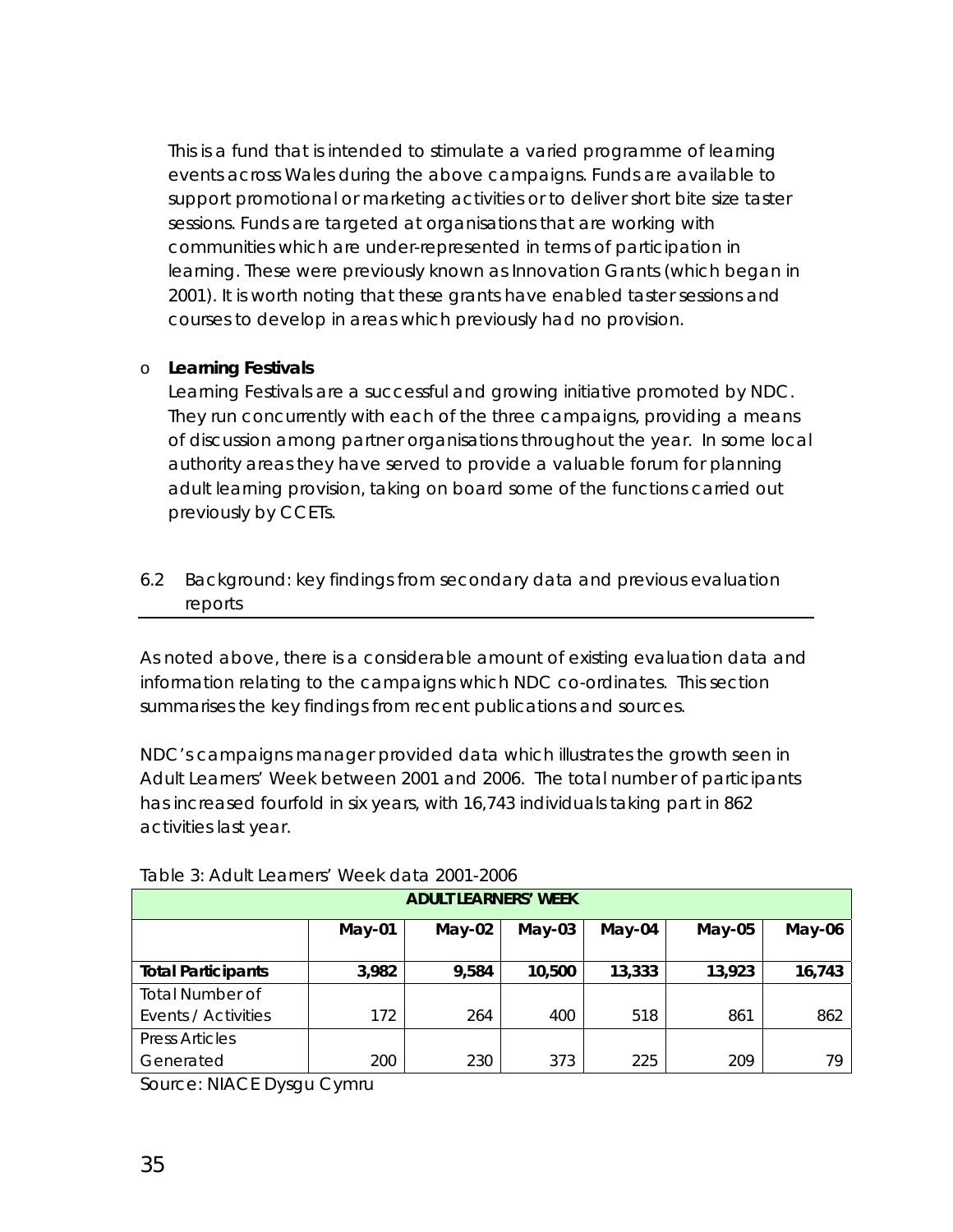<span id="page-37-0"></span>There has also been an increase in the number of applications for Learning Promotion Grants, to support ALW events and activities.

| <b>ADULT LEARNERS' WEEK</b>                                        |            |        |         |         |         |         |  |
|--------------------------------------------------------------------|------------|--------|---------|---------|---------|---------|--|
| $May-04$<br>$May-05$<br>$May-03$<br>$May-01$<br>$May-02$<br>May-06 |            |        |         |         |         |         |  |
| Number of Learning                                                 | <b>Not</b> | 45     | 63      | 42      | 74      | 84      |  |
| <b>Promotion Grant</b>                                             | Available  |        |         |         |         |         |  |
| <b>Applications</b>                                                |            |        |         |         |         |         |  |
| Learning Promotion                                                 | 15         | 23     | 29      | 34      | 50      | 55      |  |
| <b>Grants Awarded</b>                                              |            |        |         |         |         |         |  |
| Amounts Awarded                                                    | £7,896     | 21,067 | £20,660 | £18,976 | £46,473 | £50,000 |  |

Table 4: Adult Learners' Week: number and value of Learning Promotion Grants Awarded, 2001-2006

*Source: NIACE Dysgu Cymru* 

The evaluation of ALW 2006 also revealed that a broader range of venues is being used to host ALW activities, showing that learning is taking place in all parts of the community. This includes more traditional venues such as community centres, village halls and schools; and less traditional venues including shops, pubs and art galleries. This signals that ALW is making it easier for individuals to access learning opportunities, in venues that are most familiar to them, which is a key issue that is being promoted at a European policy level (see Annex 2, notes following interview with Ellinor Haase, EAEA).

Following ALW 2006, interviews with a sample of 350 participants revealed that 63 per cent had taken some form of positive action since the campaign, including 25 per cent having signed up for a course. IT and Art & Crafts were by far the two most popular types of course.[2](#page-37-0)

The 2006 evaluation of Sign Up Season, also carried out by Strategic Marketing, concluded that promotion and marketing of this campaign was "not particularly strong". However, the same evaluation found that 29 per cent of those who attended an event as part of this campaign had subsequently signed up when the evaluation took place<sup>[3](#page-37-0)</sup>, suggesting that the campaign is making a positive difference to a substantial cohort of adult learners.

 2 Evaluation of Adult Learners' Week 2006, Strategic Marketing (August 2006)

<sup>&</sup>lt;sup>3</sup> Evaluation of Sign Up Season 2006, Strategic Marketing (December 2006)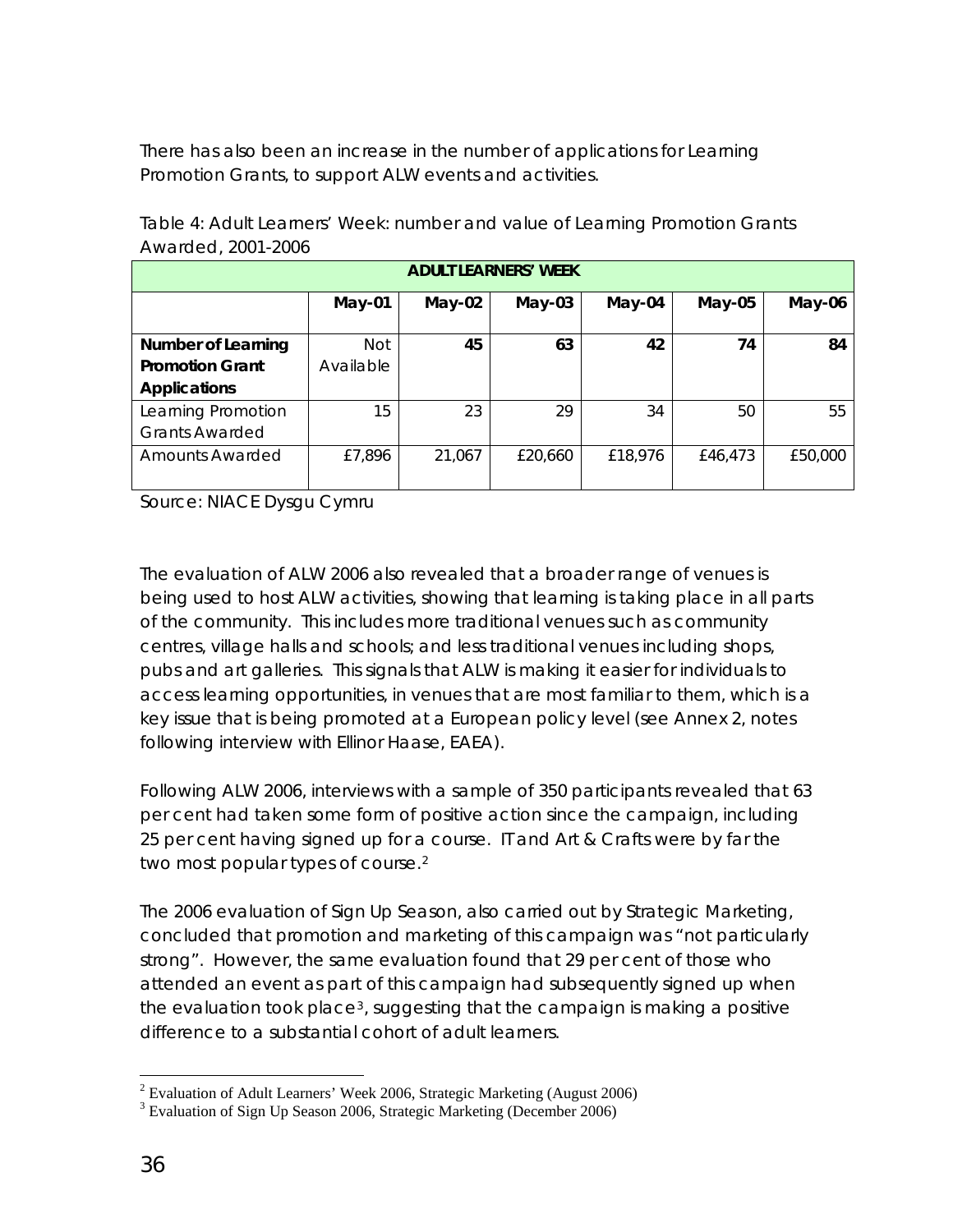#### <span id="page-38-0"></span>6.3 Overview of interviewees' comments

A key contributor to the campaigns' success, particularly Adult Learners' Week, has been the way in which NDC has established a recognisable brand. This has enabled campaign staff to lead a consistent and cohesive marketing approach. In general, interviewees considered the marketing strategy adopted to be highly effective. Combined the three main campaigns seek to convey a message of empowerment and positive decision making. The majority of interviewees consider that the marketing materials – particularly the use of case studies – produced by NIACE DC capture these messages extremely well.

It should be noted that in promoting Adult Learners' Week and the other two national campaigns, NDC does not promote itself. Rather, it is adult learning, coupled with the provider running the campaign locally, which are promoted.

Evidence also came to light regarding the added value that is achieved as a direct result of the publicity generated through Adult Learners' Week. National and local newspapers carry dedicated supplements to coincide with ALW, which are secured at discounted rates. The cost saving generated through NIACE Dysgu Cymru for media buying for ALW 2006 was **£184,531**, according to figures provided by NDC. Further added value is secured by coverage via TV advertisements and radio coverage. It was reported that these savings are repeated during the other campaigns, meaning that cumulatively, savings are generated to the tune of approximately £550,000 in terms of the value of publicity and marketing.

There was a small degree of scepticism among some interviewees about the longer term benefits of NDC's campaigns. This contrasts with some of the data included above relating to the positive actions taken by those involved with ALW activities. Some questioned how many participants actually progressed into, and completed, courses. Whilst the annual evaluations referenced above collect information on participants' experiences immediately following their participation on adult learning events, there was a call for a more longitudinal approach to measuring the impact of campaigns. It was suggested that the feasibility of undertaking any such longer term study should be explored.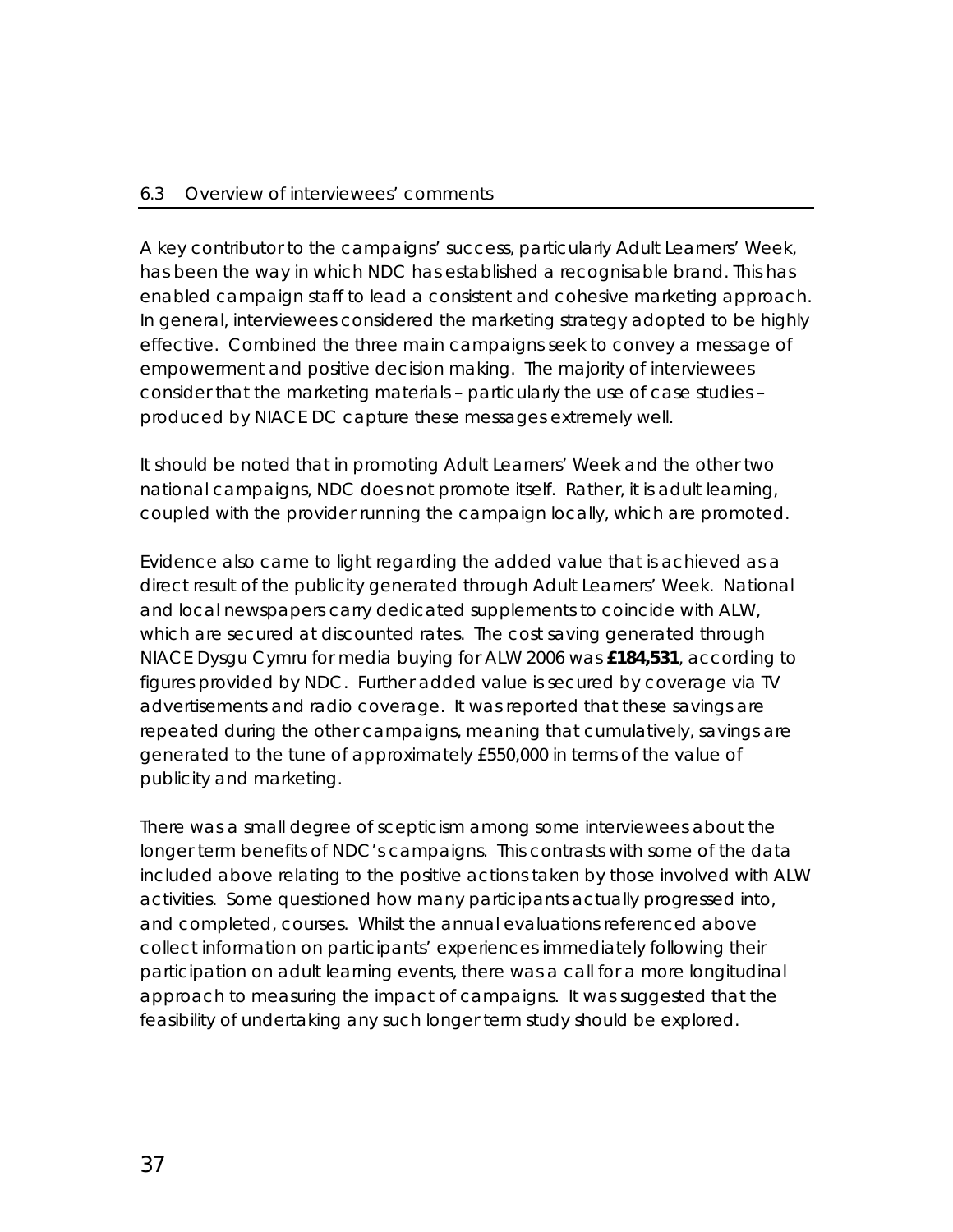#### <span id="page-39-0"></span>6.4 Views of learning providers

Of the three major campaigns managed by NDC, respondents consider Adult Learners Week to be the most effective. Table 5, below provides further detail. It omits data relating to those who responded that the campaigns are not relevant to their area of work.

Table 5: Respondents' views on the effectiveness of NDC's main campaigns (percentages):

|                        | <b>Adult Learners</b> | Sign Up | Taking  |
|------------------------|-----------------------|---------|---------|
|                        | Week                  | Season  | Control |
| Highly effective       | 36                    | 20      |         |
| Reasonably effective   | 48                    | 56      |         |
| Relatively ineffective |                       | 24      |         |
| Totally ineffective    |                       |         | n       |

Note: totals may not add up to 100 per cent due to rounding

#### **HEADLINE SURVEY DATA: NDC NATIONAL CAMPAIGNS**

- **84 per cent** consider ALW to be effective, with **36 per cent** answering 'highly effective'.
- Taking Control the newest campaign is considered by only a small percentage to be highly effective (**2 per cent**). However it is viewed as 'reasonably effective' by a clear majority (**70 per cent**) of respondents.
- **Just under 30 per cent** of respondents consider Taking Control to be an ineffective campaign. 24 per cent consider Sigh Up Season to be ineffective.

Respondents were asked to cite the most successful features of NDC's campaigns. A number referred to the way in which campaigns encourage providers to work collaboratively to ensure that learners' needs are met.

*Adult Learners' Week engenders a partnership approach locally, while being rooted firmly within a national and regional framework of action and policy.*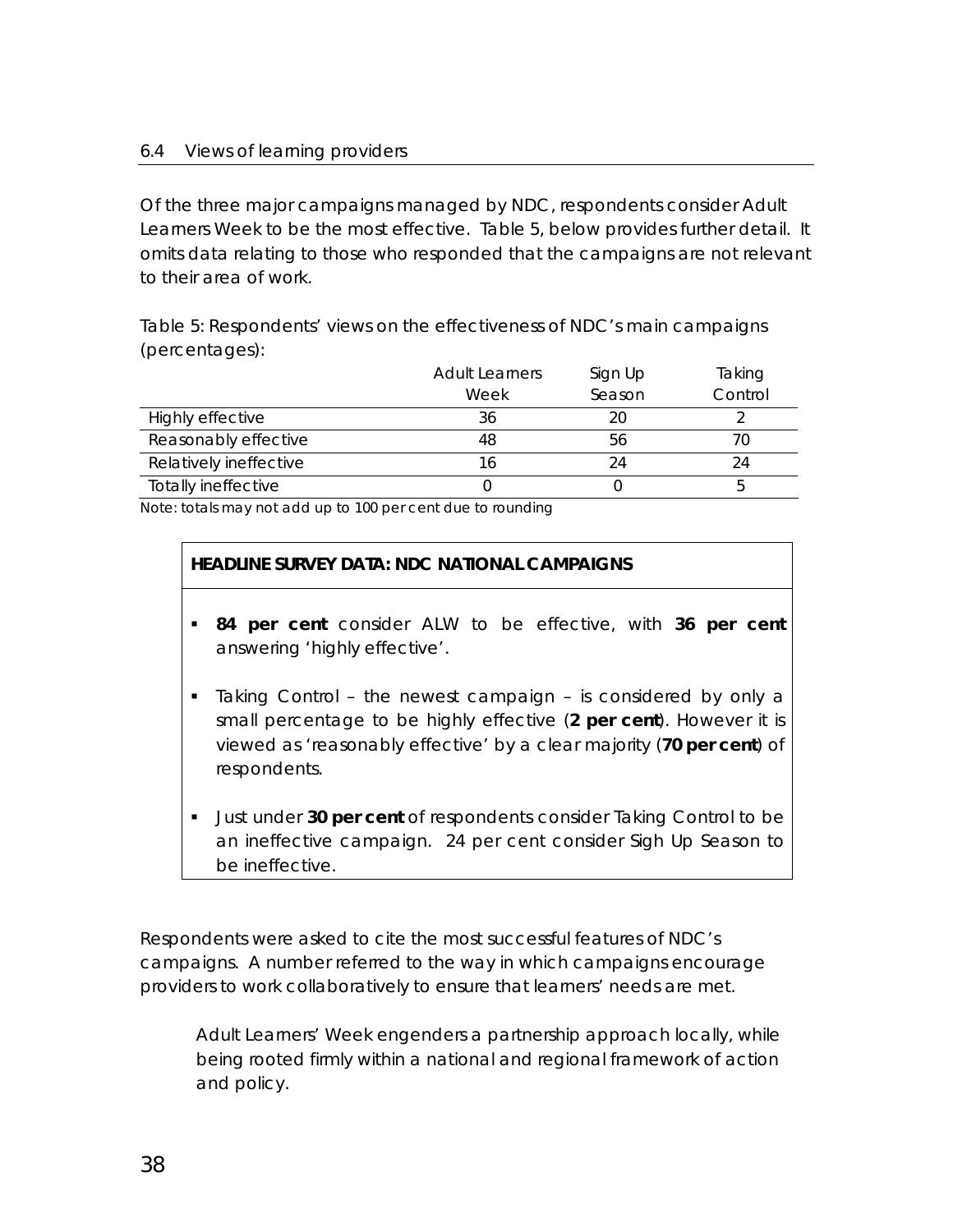This includes presenting opportunities for statutory and voluntary organisations to work together towards a common goal and provides a clear focus for such collaboration for a time-specified period. Other providers referred to the extent of advertising and coverage achieved in the local and national press.

## *We know, from talking to learners, that they relate to the real life case studies that NIACE Dysgu Cymru helps to produce.*

Others noted that, while there are obvious success stories to emerge from ALW, there are some doubts concerning the effectiveness of campaigns in directly engaging learners and moving them onto courses. The complexities of transforming taster courses into sustained engagement in learning were acknowledged by a number of respondents, however, who observed that there are often many social and practical barriers to overcome.

Learning providers expressed a range of views about the timing of NDC's campaigns. Some felt that ensuring that campaigns are spread out throughout the year enables learning providers to concentrate their marketing and promotional activities in a staggered and structured manner. Not all respondents subscribed to this view, however. NIACE Dysgu Cymru has consulted on the timing of campaigns in order to try and establish what would work best for the greatest number of partners. It was noted that it has not been possible to find a consensus and agree a time of year / month that pleases everybody. ALW is also timed to coincide with similar campaigns in England and Scotland.

Some felt that there is too much of a gap between Adult Learners' Week – described as NDC's flagship campaign – and typical course enrolment periods. However, during a discussion with representatives of Community Learning Wales, one member made the salient point that the continued growth of ALW and the increase in participation and events demonstrates that the timing is convenient for many providers and learners.

Learning Festivals have been established across a number of local authority areas. It appears that these have, in some instances, emerged organically and as a direct consequence of the partnerships formed during Adult Learners' Week in particular. Encouragingly, this suggests that there is an enthusiasm and an appetite to ensure year-round promotion of adult learning, with various providers and partners working collaboratively.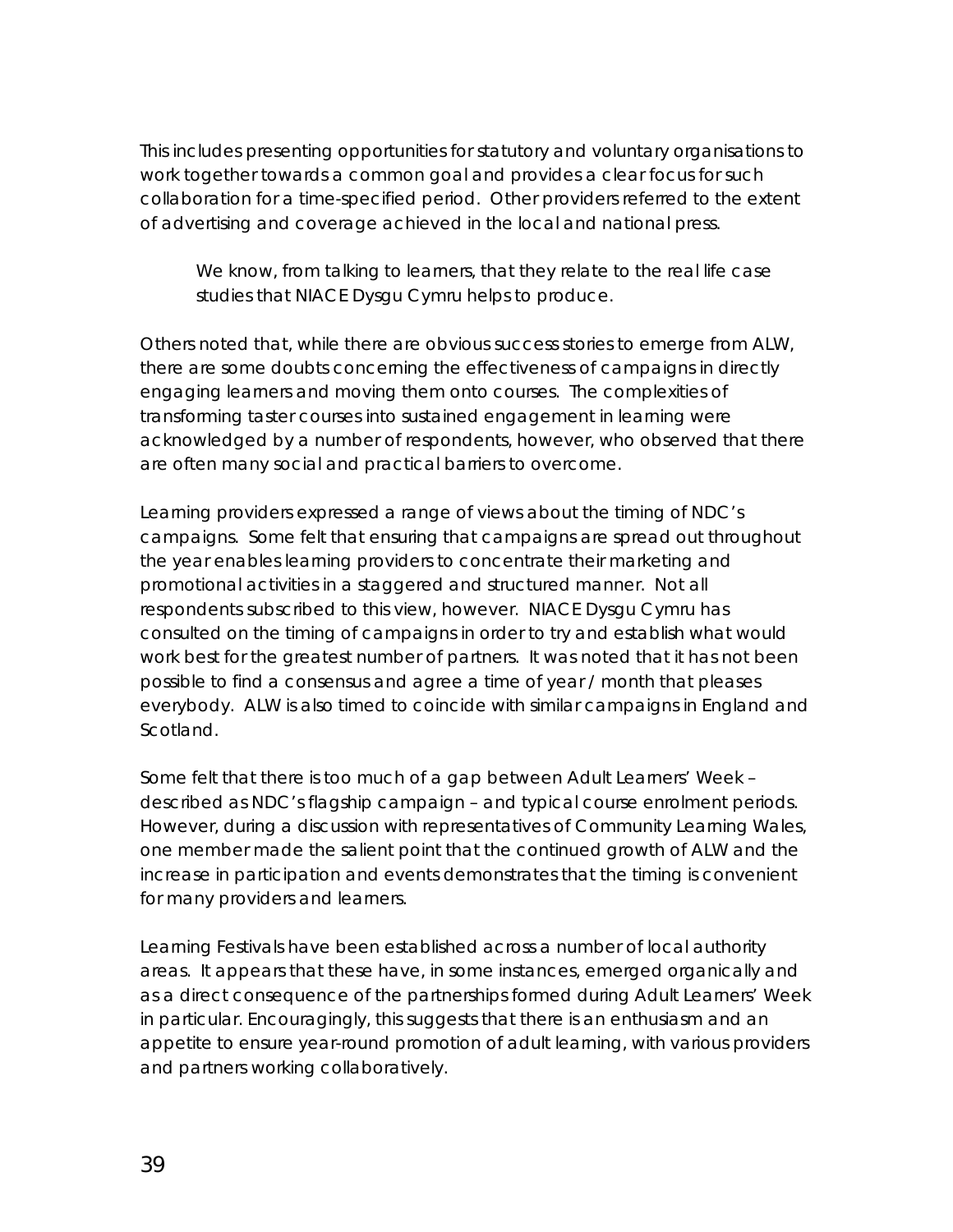#### <span id="page-41-0"></span>6.5 Proposals for the future development of NDC's campaigns

The questionnaire encouraged respondents to provide examples of how they considered the campaigns could be enhanced in the future. The suggestions, which are summarised below, include a combination of potential strategic developments and measures which could reduce the administrative burdens associated with applying for funding.

o **Local award ceremonies where providers of adult learning programmes can gather together to celebrate achievement the achievements.** 

This could follow the successful format established at a national level and should ensure the involvement of a range of local partners (including private and voluntary sectors). Such events could create a healthy competitive atmosphere, providing additional motivation for providers and adult learners alike to engage. They would also provide an opportunity for local networking and the strengthening of partnership, and could build upon Learning Festivals that are being established in some local authority areas.

o **An annual grant to support local networks of learning providers that work together that could be used to fund activity across all three main campaigns.** 

This could evolve from the current grant in support of local networks and would enable such partnerships to avoid having to draw up triplicate applications to cover activities as part of ALW, Sign Up Season and Taking Control. It has been noted that NDC are already exploring ways of implementing this.

o **A survey into learner motivation, to coincide with national campaigns.** More research evidence could be collected into what drives individuals to access learning / training and what are the key barriers they face. This could possibly be undertaken in partnership with, for example, local Communities First coordinators.

#### **CONCLUSIONS**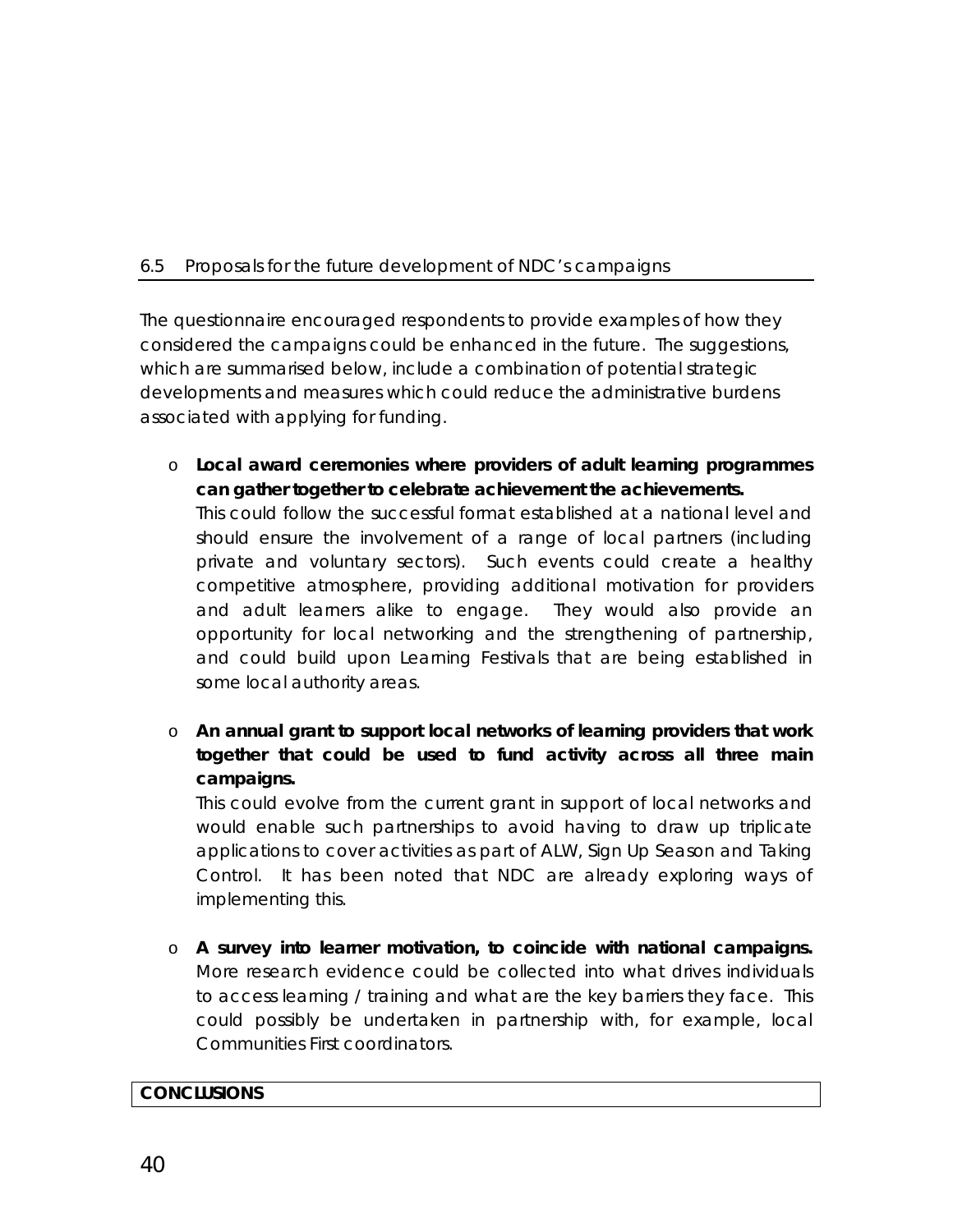- Adult Learners' Week stands out as NDC's most effective campaign. The total number of participants has increased fourfold in six years, with16,743 taking part in 862 activities last year.
- 84 per cent of learning providers surveyed consider ALW to be an effective campaign.
- **Last year, the cost saving generated through media coverage achieved** for ALW alone was £184,531, representing a considerable return in terms of added value.
- **Just under 30 per cent of respondents consider Taking Control to be** ineffective. 24 per cent consider Sign Up Season to be ineffective. A review of the way in which these campaigns are structured and delivered should be undertaken to assess what opportunities exist to modify activities and broaden their appeal.
- **Learning Festivals are a positive development and demonstrate** enthusiasm for year-round promotion of adult learning opportunities.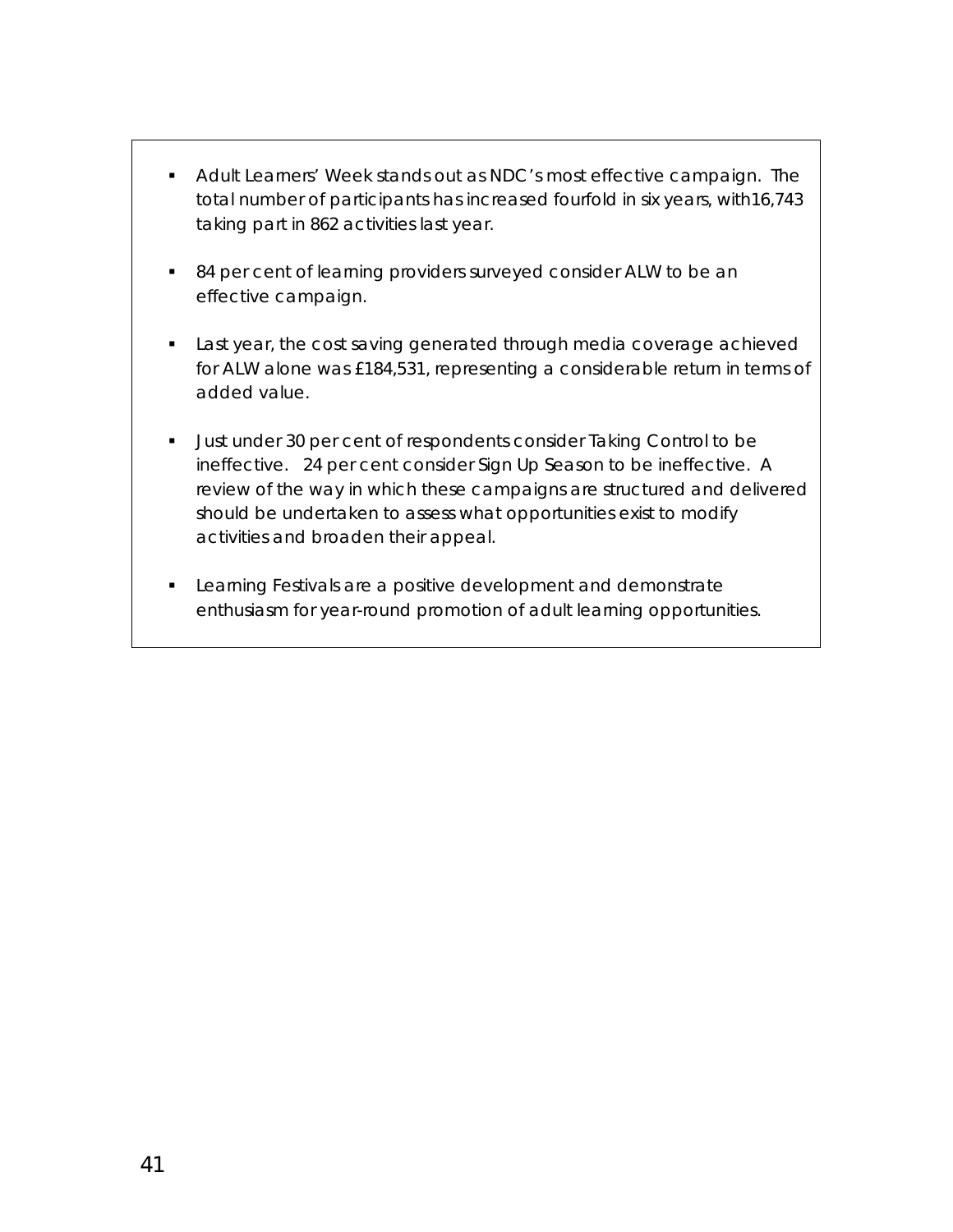## <span id="page-43-0"></span>**7 PARTNERSHIPS AND COLLABORATIVE WORKING**

In much of the work it undertakes, NDC acts as a neutral broker that facilitates networking opportunities, encourages collaborative provision and enables organisations to share good practice. Under the terms of its contract with the Welsh Assembly Government, the organisation has a duty to undertake the following activities, each of which involves the development of partnerships and networks:

- **Promoting opportunities for Older Learners, recognising the contribution of** learning to successful;
- **Promoting and developing Black and Ethnic Involvement and Learning;**
- **Developing Family and Intergenerational Learning.**

This section presents the evidence collected in relation to the above activities and other partnership working with which NDC is engaged.

#### 7.1 Overview of qualitative findings

As has been noted in earlier sections of this report, NIACE Dysgu Cymru works in partnership with a range of organisations through formal associations and in an informal networking capacity.

NDC's work with Community Learning Wales (CLW) enables it to maintain links with providers at local authority-level. Its partnerships with local authorities through CLW are inevitably established far more strongly in South Wales, given that there is far more LA provision of this kind in South Wales. A number of those who contributed evidence to the evaluation suggested that NIACE should look to strengthen its links with local authority adult learning representatives in North Wales. It is important to note, however, that this activity is funded by the Welsh Local Government Association, not the Welsh Assembly Government.

The development of Learning Festivals was cited as an example of the innovative use of funding to promote local partnerships, driven by NDC in close association with local authorities. Where they have been developed, these festivals have proven effective in increasing local ownership of adult and community learning activities; there was widespread agreement that efforts should continue to support their roll out in other areas of Wales.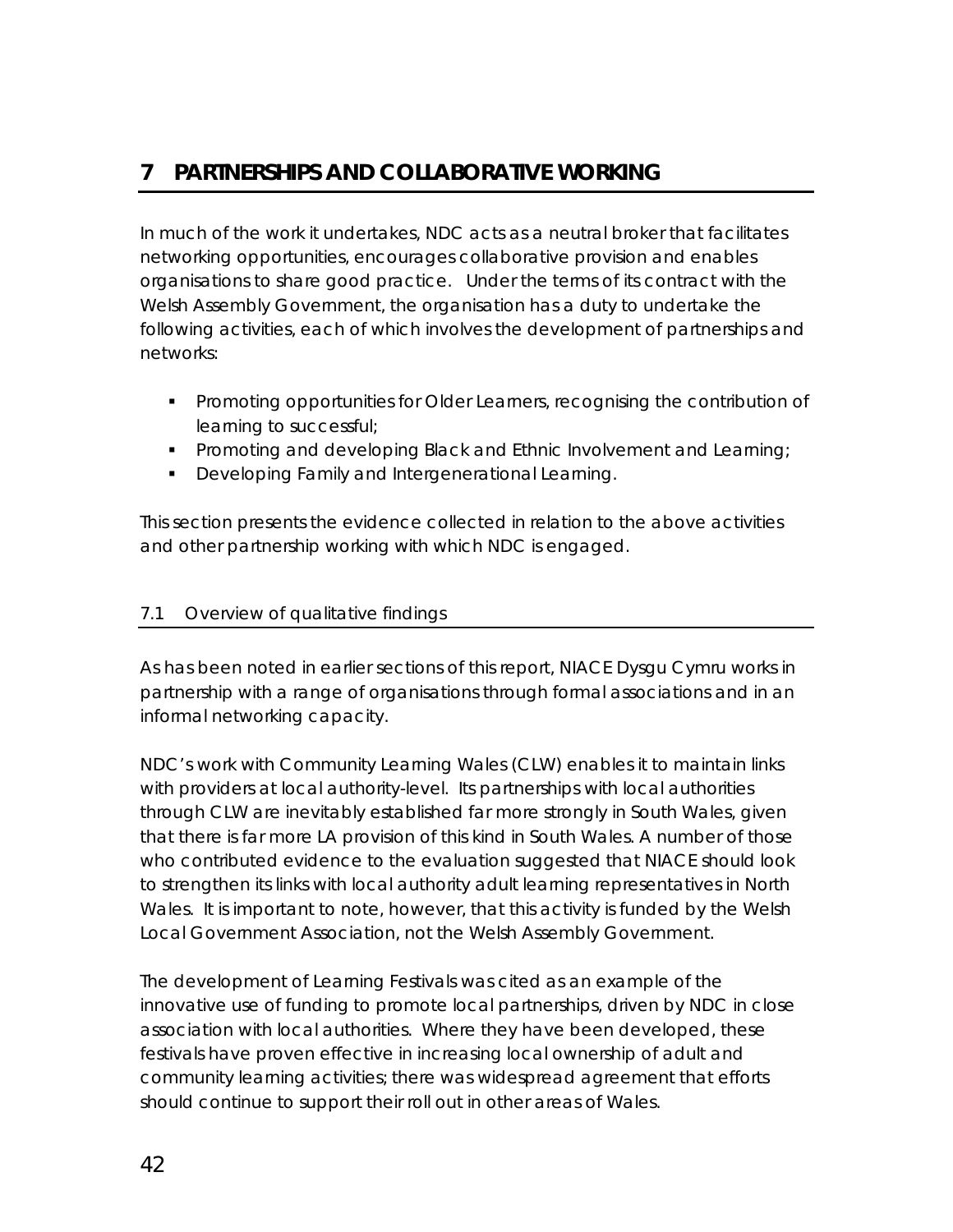<span id="page-44-0"></span>Representatives from *fforwm* and LLUK with whom we spoke were keen to stress their appreciation of the good working relationships that have been developed with the Director of NDC. NIACE is very well positioned to play a greater role in the area of skills and workforce development. By strengthening its connections with LLUK and with Sector Skills Councils, it can access the latest labour market intelligence that is collected by SSCs. Through its existing links with the adult learning sector, it can ensure that learning providers are aware of issues being flagged up by employers and employer groups and help them to adapt to changing skills needs. Strengthening links with SSCs and the area of work-based learning has been a priority of NDC's work over the last eighteen months, and a SSC representative was recently co-opted onto the NDC Management Group.

NIACE Dysgu Cymru was also described as an 'important player' in the Welsh Assembly Government's work as part of EARLALL, the European Association of Regional and Local Authorities for Lifelong Learning. EARLALL places an emphasis on exchanging ideas about lifelong learning and how good practice can be replicated at the practical / practitioner level. Representatives of NIACE Dysgu Cymru have visited other regions and local authorities and have arranged visits to adult learning initiatives here in Wales for delegations from EARLALL partners.

Adult learners themselves are arguably NDC's most important partners. Securing the support and trust of adult learners is a key measure of NDC's effectiveness as an organisation. There are mechanisms in place to ensure that the views of learners are heard and fed into the organisation. The Adult Learners Forum has approximately 200 members and provides a means of collecting views and recommending priority issues for NDC to take forward. Another possible avenue that was suggested by an interviewee would be to encourage student / learner representative groups, such as the NUS, to share the feedback it receives from adult learners. To improve this area of its work, NDC has recently invited the Adult Learners' Forum and the NUS to each nominate a representative to the NDC Management group.

#### 7.2 Views of learning providers

88 per cent of the learning providers who took part in the evaluation survey consider that NDC has successfully developed partnership and networks in the field of adult learning at a national level. A smaller proportion of respondents –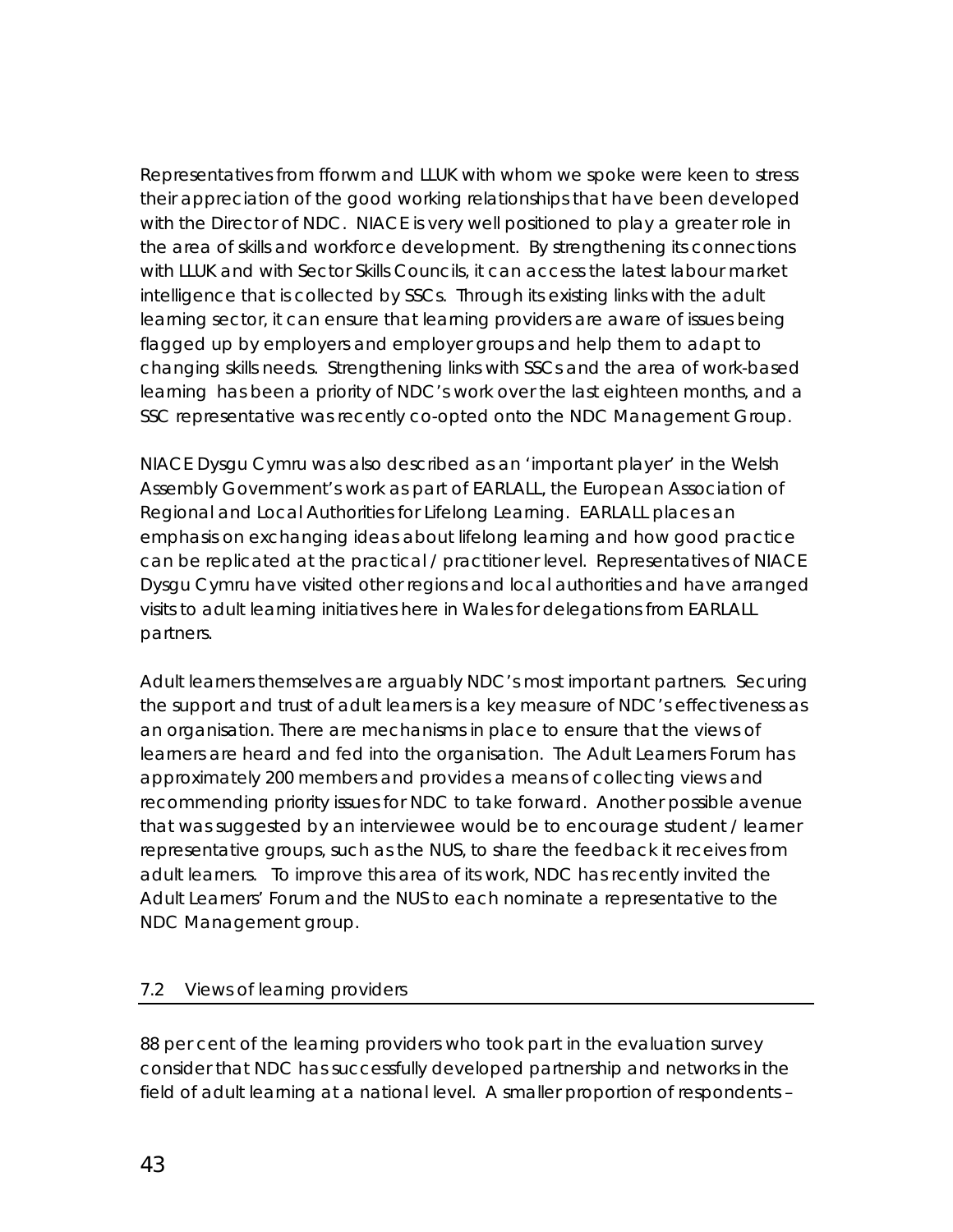albeit at 75 per cent still a very healthy proportion – consider NDC's partnerships and networks at a local level to be effective. This follows a similar pattern to that described above in relation to advocacy and lobbying in Section 5.

#### **HEADLINE SURVEY DATA: PARTNERSHIPS AND COLLABORATIVE WORKING**

- **88 per cent** of respondents agree that NDC has successfully developed partnerships and networks in the field of adult learning at a national level.
- **75 per cent** consider that NDC has successfully developed partnerships and networks in the field of adult learning at a local or community level. 37.5 per cent 'agree strongly' and a further 37.5 per cent 'agree to an extent.'
- A significant minority **20 per cent** disagree with this view, although all respondents disagreed 'to an extent' and none 'disagreed strongly'. This cohort is composed of local authority adult learning officers, voluntary sector representatives and other adult learning providers
- **88 per cent** are of the view that NDC networks and partnerships have contributed to the sharing of good practice among practitioners and managers in adult learning
- There is a greater degree of ambivalence in relation to the whether NDC networks and partnerships have enabled organisations to target a wider range of adult learners: **27 per cent** strongly agree, **31 per cent** agree to an extent and a further **31 per cent** disagree.
- While **69 per cent** feel that NDC networks and partnerships have ensured a wider choice for adult learners, **24 per cent** oppose this view.
- **57 per cent** agree or strongly agree that NDC networks and partnerships have enabled more effective ways of engaging 'hard to reach' learners to be tested and developed. However **31 per cent** disagree with this.
- **25 per cent** of respondents are aware of the work being carried out by NDC with educators and mentors of adult learners from BME communities.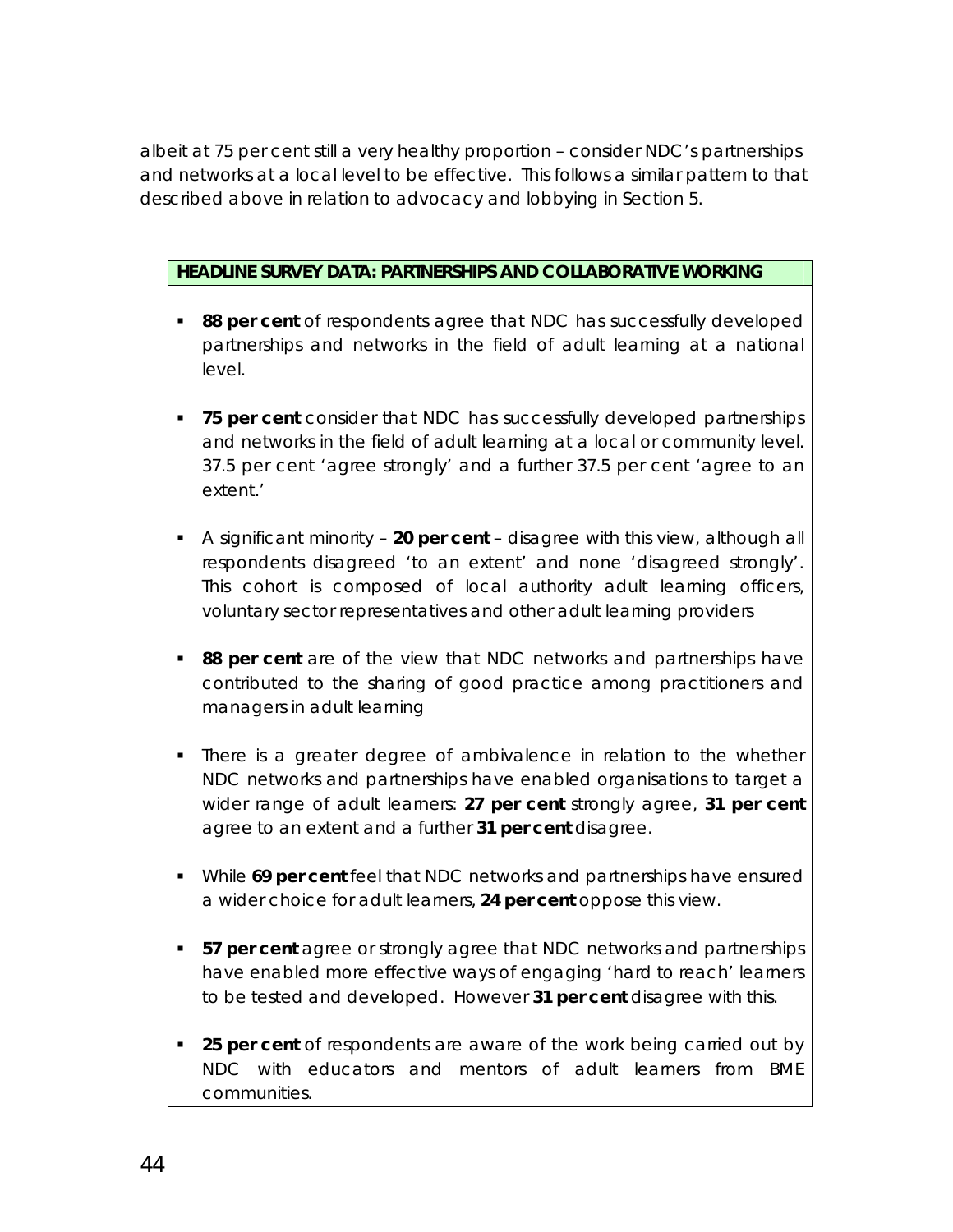Only a quarter of respondents reported that they are aware of NIACE's work through the RAMOD networks, which support educators and mentors of adult learners from BME communities. Comments suggest that this work is beginning to have an impact, particularly in raising awareness of the educational and learning needs of refugees and asylum seekers. All of those who commented on this work underlined its importance and stressed the need for continued support for these networks.

*While this work with BME communities is starting to make a difference, there is still a long way to go. However NIACE should be congratulated - it seems that nobody else is doing any significant work in this area and, as part of community cohesion, it is essential.* 

#### **CONCLUSIONS**

- NDC has established strong links with a range of partners at a national level.
- Building on existing partnerships, there is scope for NDC to become more actively involved with discussion and debate around issues of workforce skills and development.
- In terms of the future development, there may be opportunities for NDC to become involved in other groups to further its influence in the area of workforce skills. NDC could explore opportunities to contribute to the work of the Future Skills Wales Partnership, and the Ministerial Advisory group on Education Lifelong Learning & Skills, either by presenting evidence on key issues or by requesting representation on these bodies.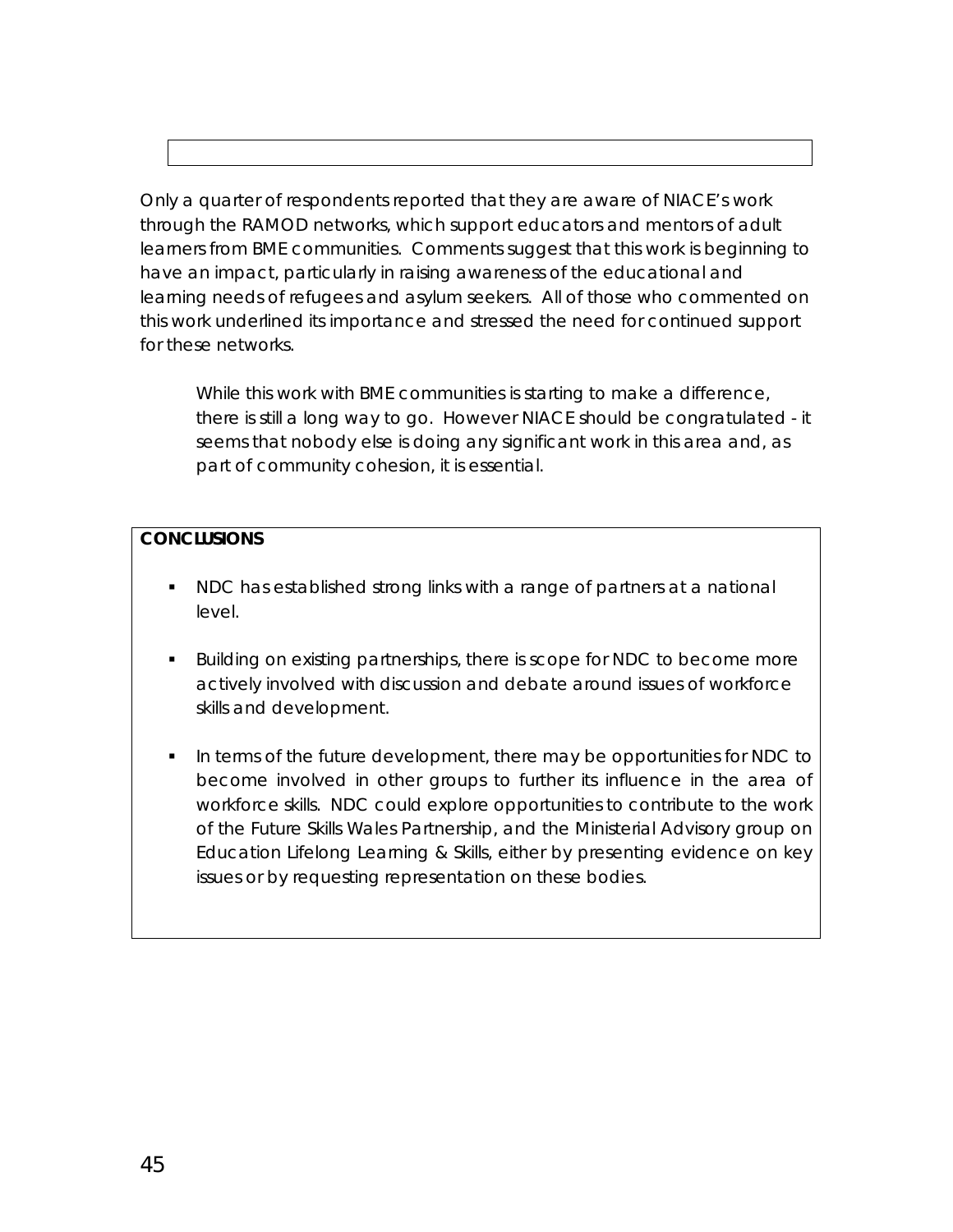## <span id="page-47-0"></span>**8 NDC'S CONTRIBUTION TO QUALITY AND STANDARDS**

#### 8.1 Overview of qualitative findings

NIACE Dysgu Cymru's contribution towards promoting quality and standards in adult learning comes through a number of different activities carried out on behalf of the Welsh Assembly Government. It promotes staff development for practitioners through a number of conferences and regional network meetings that it facilitates. Evidence suggests that these meetings do impact on quality in ACL by providing practitioners with fora to discuss experiences and good practice.

However, the most direct contribution made by NDC in relation to quality and standards comes through a number of dedicated research projects. NDC staff provided examples and documentation relating to a number of projects, including the project 'Improving quality and standards in Community Learning'. This involved developing a CPD programme for community learning staff (including NIACE DC, CLW, FE, WEA, OCN, UALL Cymru et al) that can be delivered nationally/regionally/locally within a framework of national occupational standards and recognised professional competence.

Another project that was mentioned repeatedly during the course of the evaluation was the development of a value added toolkit to support the Recording and Recognition of Progress and Achievement (RARPA) in nonaccredited learning. NDC were funded by DELLS to devise a means of measuring the value added benefits of learning which falls beyond the scope of qualification or credit-based outcomes and which is not accredited by any specific learning awards body.

The individuals who contributed evidence to this evaluation – both learning providers and strategic-level representatives from partner organisations – consider this aspect of NDC's work provides high quality outputs and to offer potential for further development.

*Leading research projects of this nature would seem to be a logical progression for an organisation in NIACE's position. It has the internal expertise and can draw on practitioners' knowledge and experience to develop an evidence base to inform policy development.*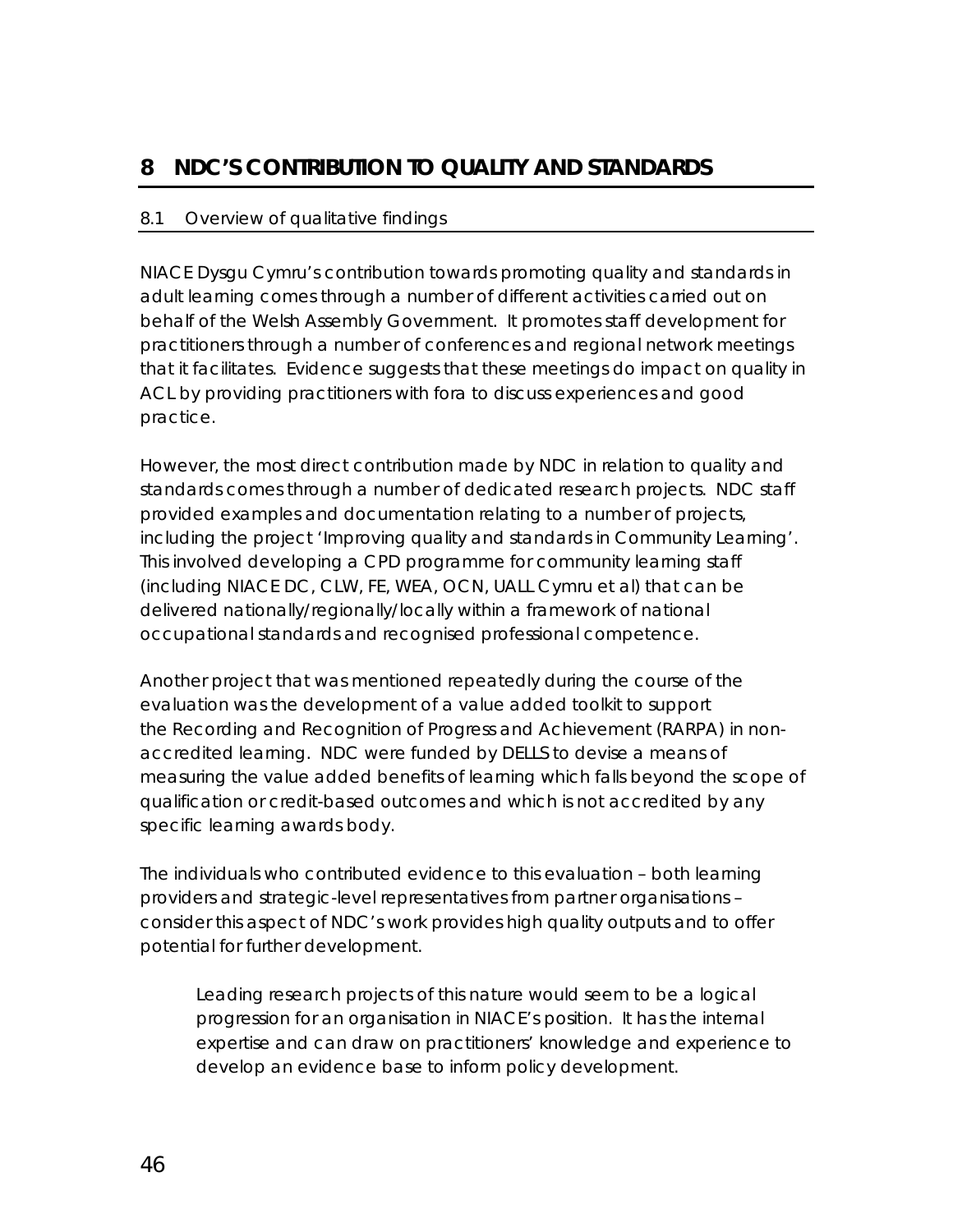<span id="page-48-0"></span>Senior staff within NDC pointed out that on occasion, insufficient resources are available at present to take forward the outcomes of its research projects as fully as might be hoped. There is no systemic means of valorising the tools developed by NDC through its research. It is crucial that project outcomes can be tested with practitioners and introduced into mainstream practice. Once again, through its strong links with learning providers, NDC is in an excellent position to facilitate such activities, and ensure that its research projects achieve a greater impact.

As part of its national programme of inspection, Estyn inspects adult communitybased learning in local authorities in Wales. The evaluation team reviewed a small sample of the inspection reports published on the Estyn website and there is a great deal of valuable information relating to successful features of local provision, effective leadership and management, efficiency and the extent to which provision meets the needs of individual learners and the wider community. Although these reports are in the public domain, there would be clear merit in collating and disseminating the key findings from inspection reports on adult community-based learning completed to date.

#### 8.2 Survey findings

The questionnaire asked learning providers whether they agree that NDC has made an important contribution to improvements in quality and standards in adult education and community learning. 73 per cent agreed, of whom 25 per cent agreed strongly.

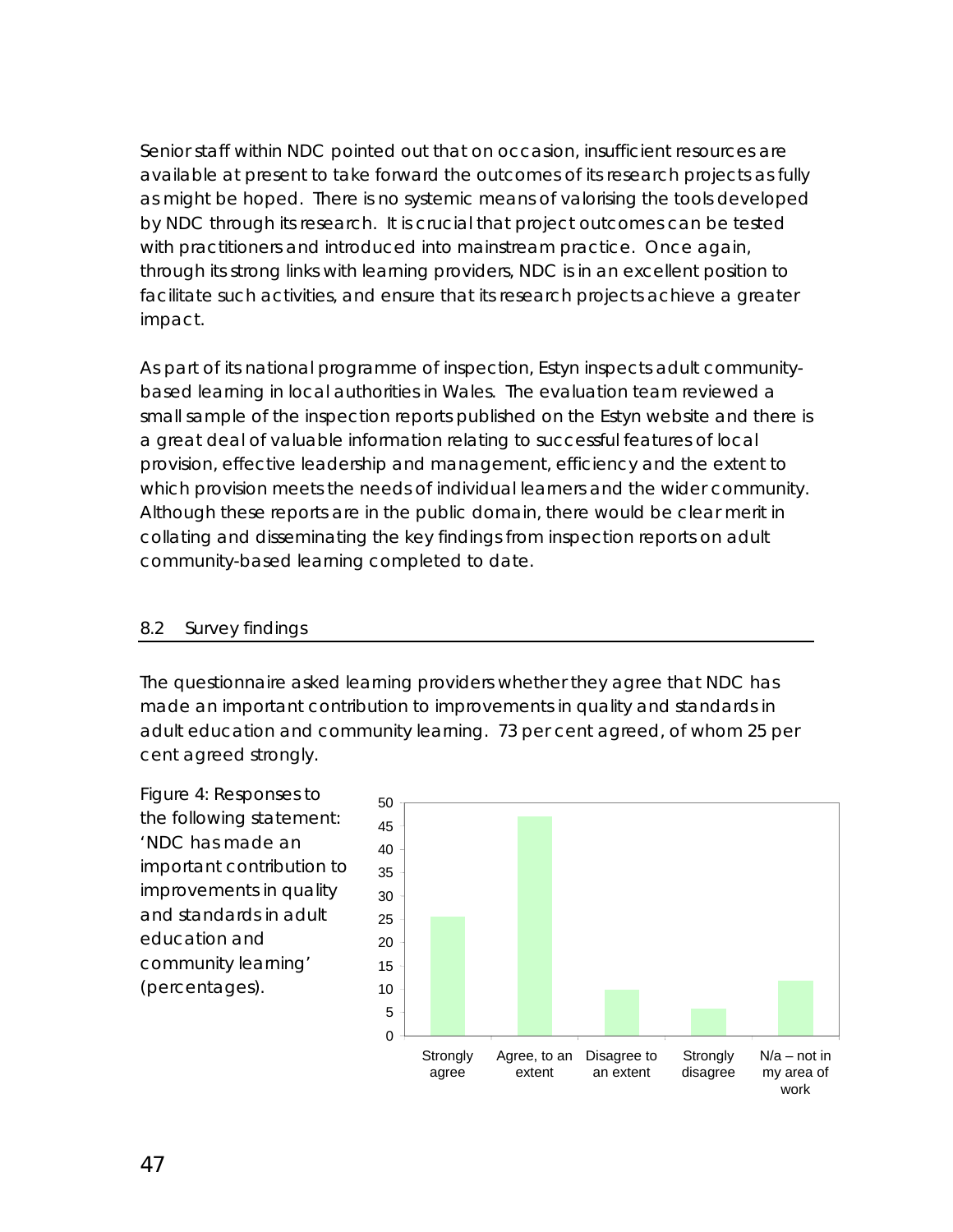As can be seen from Figure 4, above, 16 per cent disagree. One respondent noted that she didn't believe that NDC is necessarily well positioned to influence the quality of learning provision, although by seeking to influence policy at a national level, it can influence quality and standards indirectly.

Other respondents made the point that limited funding for the sector is impacting on the quality of adult learning by reducing the range of subjects on offer to adults.

*I feel saddened that, because of limited funding, we can no longer offer education for all and certain valuable subjects such as the arts are now under funded and under threat.*

#### **CONCLUSIONS**

- **Through its project work, NDC is actively involved in developing tools and** frameworks to help raise quality and standards in adult learning. This research should not be confined to the archives. There is more that could be done to ensure these tools are further developed, tested and applied in mainstream practice.
- **Effective practice in adult community learning identified in Estyn** inspections should be disseminated – possibly through NDC.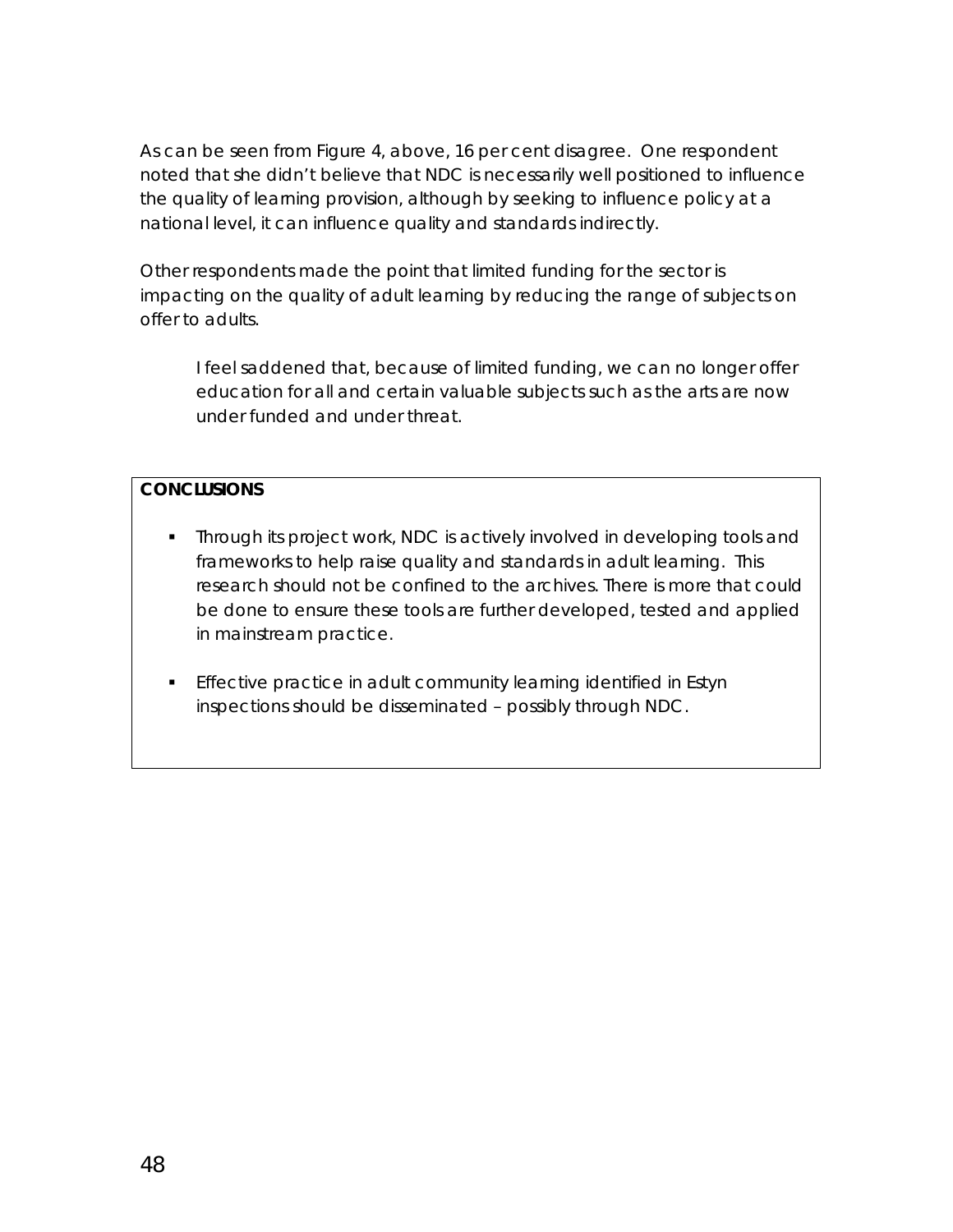# <span id="page-50-0"></span>**PART III: EVALUATION OUTCOMES**

## **9 RECOMMENDATIONS AND ISSUES FOR FURTHER CONSIDERATION**

#### 9.1 Future drivers of change

The Arad Consulting team used the opportunity afforded by this evaluation to collect views on the issues that are most likely to impact on NDC's work during the coming years. The most prevalent points and questions to emerge are listed below. They represent the issues that those who contributed to this evaluation consider to be key to shaping the policy context within which NDC operates.

- o **Further Education Review:** How will adult learning and ACL be affected by the outcomes of this work?
- o **National Planning and Funding System:** What are the implications of introducing the NPFS for ACL? Could this lead, as some have suggested, to a reduction in provision? What work can NDC do to mitigate any such risks?
- o **Leitch Review**: what role can / should NDC play in helping to increase skills levels among the working age population? What new partnerships should NDC form to facilitate its work in this area?
- o **Promotion of informal / non-accredited learning:** Flagged up by numerous contributors, who suggested that NDC should prioritise this area by researching into, and promoting, the benefits of 'learning for learning's sake'. What evidence base can NDC help develop relating to the wider benefits of learning in the Welsh context?
- o **General trends in funding:** How should NDC respond to the trend whereby education funding is being increasingly channelled away from older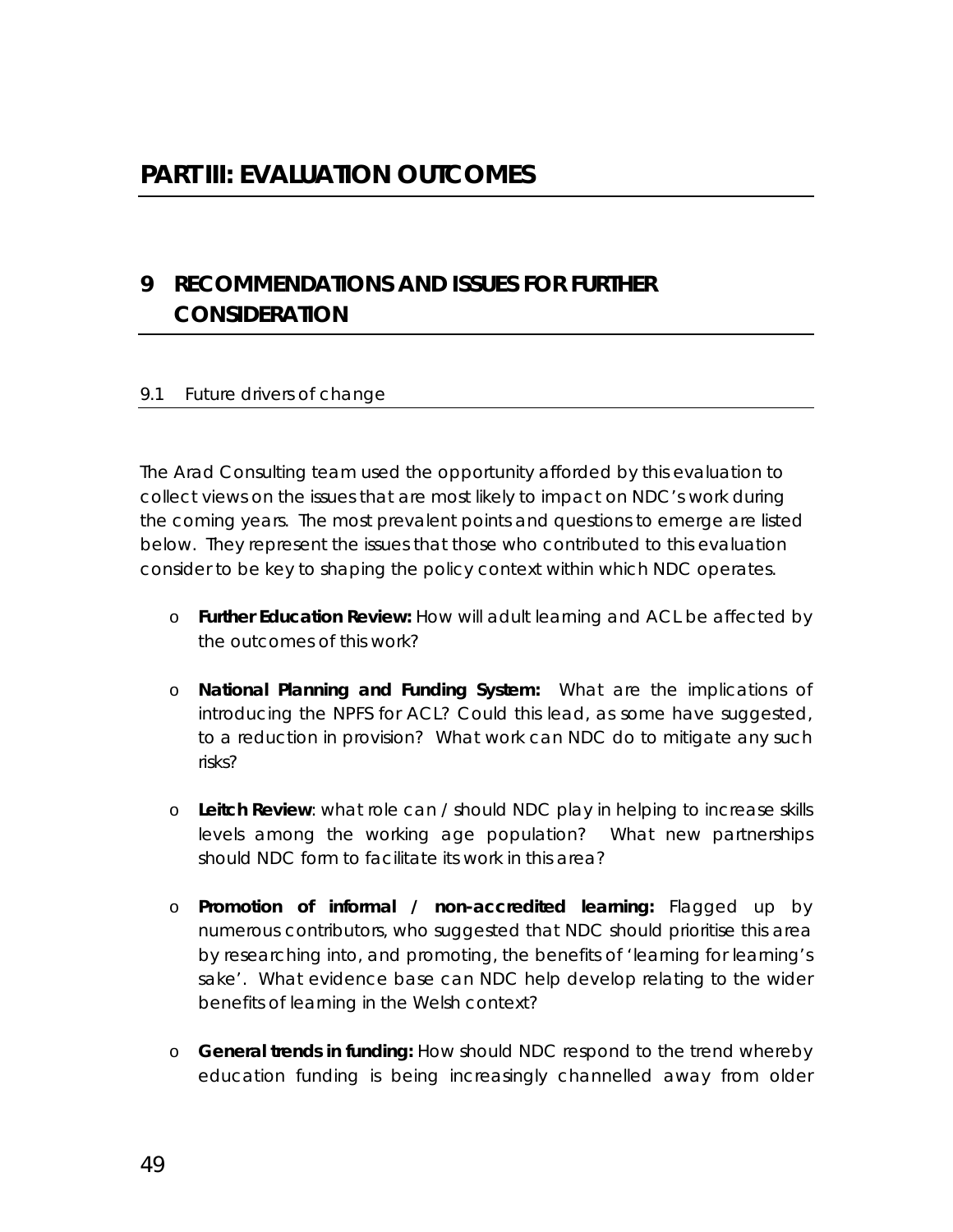<span id="page-51-0"></span>learners to support high profile policy initiatives such as 14-19 Learning Pathways?

- o **Making the Connections:** what are the implications and opportunities presented by more integrated service delivery. Are there opportunities, for example, to facilitate more joint-planning and delivery of adult learning?
- o **Convergence Funding:** how can opportunities be maximised for adult learning and what actions can NDC lead on?

#### 9.2 Overview of benefits of NDC activities and NDC-run campaigns

The activities undertaken by NIACE Dysgu Cymru under its contracts with the Welsh Assembly Government vary in terms of the range of beneficiaries and organisations they 'reach' and the perceived benefits of these activities. This section aims to group NDC's activities in order to inform and support future strategic decisions and priorities. This needs to be approached within the context of a very positive response to NDC's work revealed by the evaluation.

Using a variation on the Boston Matrix, it is possible to categorise NDC's activities and campaigns according to the two axes of 'perceived benefit' and the 'reach' of the various activities and campaigns. The classification is derived using the evidence submitted by learning providers during the survey exercise. It also draws upon the qualitative views expressed by other stakeholders during interviews. Given the high levels of support expressed by those who contributed to the evaluation; the margins between the groupings are, in some cases, very tight.

Figure 5, below, depicts four quadrants into which NDC's activities and campaigns have been placed. They represent activities which, based on the evidence submitted to the evaluation team fall into the following descriptions:

- 1. Are considered to be of most benefit and reaches the widest 'audience'
- 2. Reach a more limited audience but are considered beneficial / effective by those who are aware of this activity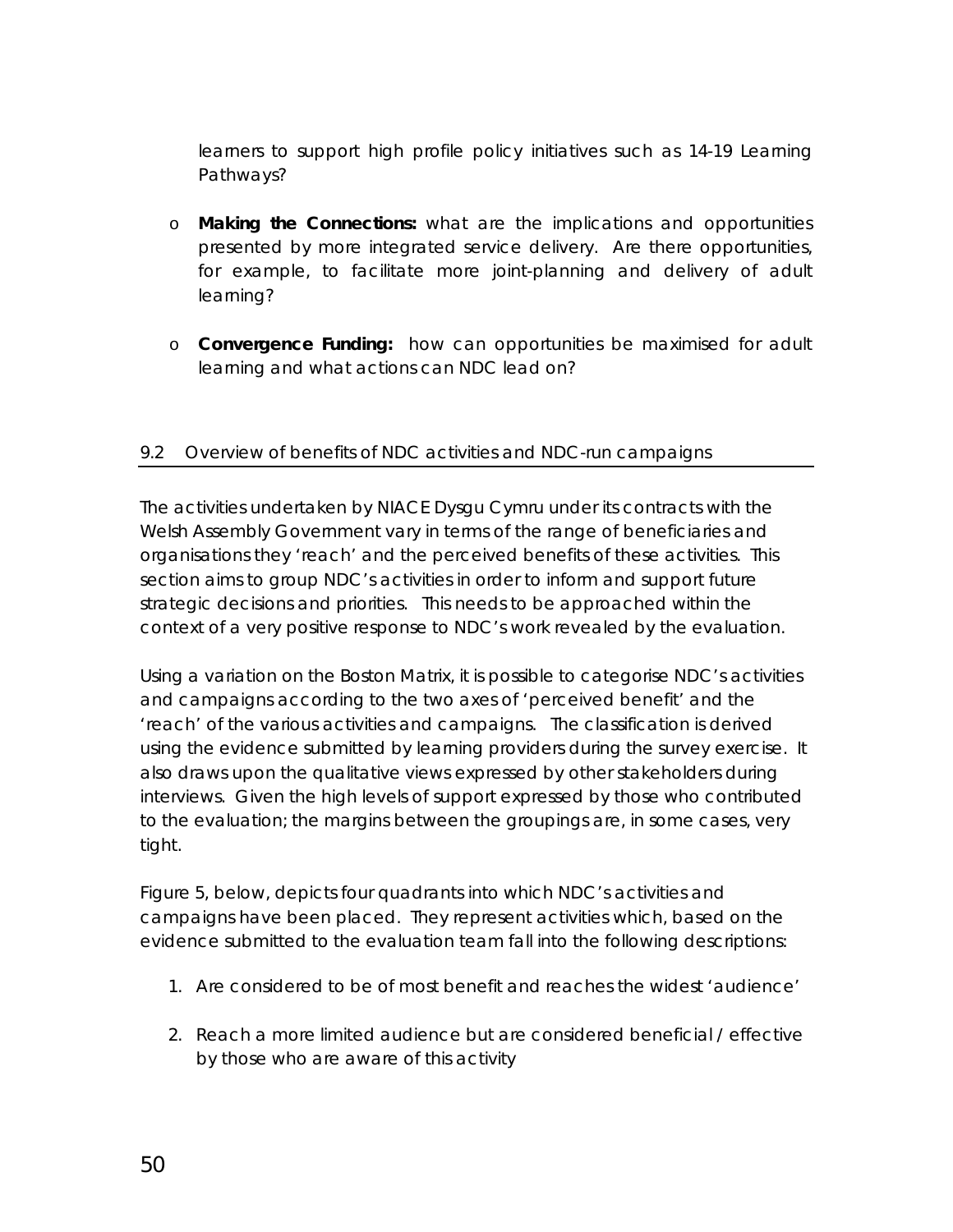- 3. Perceived as being 'reasonably effective' or 'beneficial at times' by a relatively large audience
- 4. Are considered least beneficial and are not as widely known about or used as other activities / campaigns

A degree of caution is required when approaching this analysis. The classification / ranking of activities are relative and those activities listed under category 4 are not necessarily considered as being ineffective. Rather, on the overall scale of perceived benefit, these were seen as being the least beneficial by learning providers and by others who submitted evidence to the report. In addition, there are various reasons as to why some activities will have a broader 'reach' than others, mainly due to the fact that some are targeted at specific groups and cohorts.

Brief commentary on each activity follows below.



#### **Figure 5. CATEGORISATION OF NDC ACTIVITIES BASED ON EVIDENCE SUBMITTED**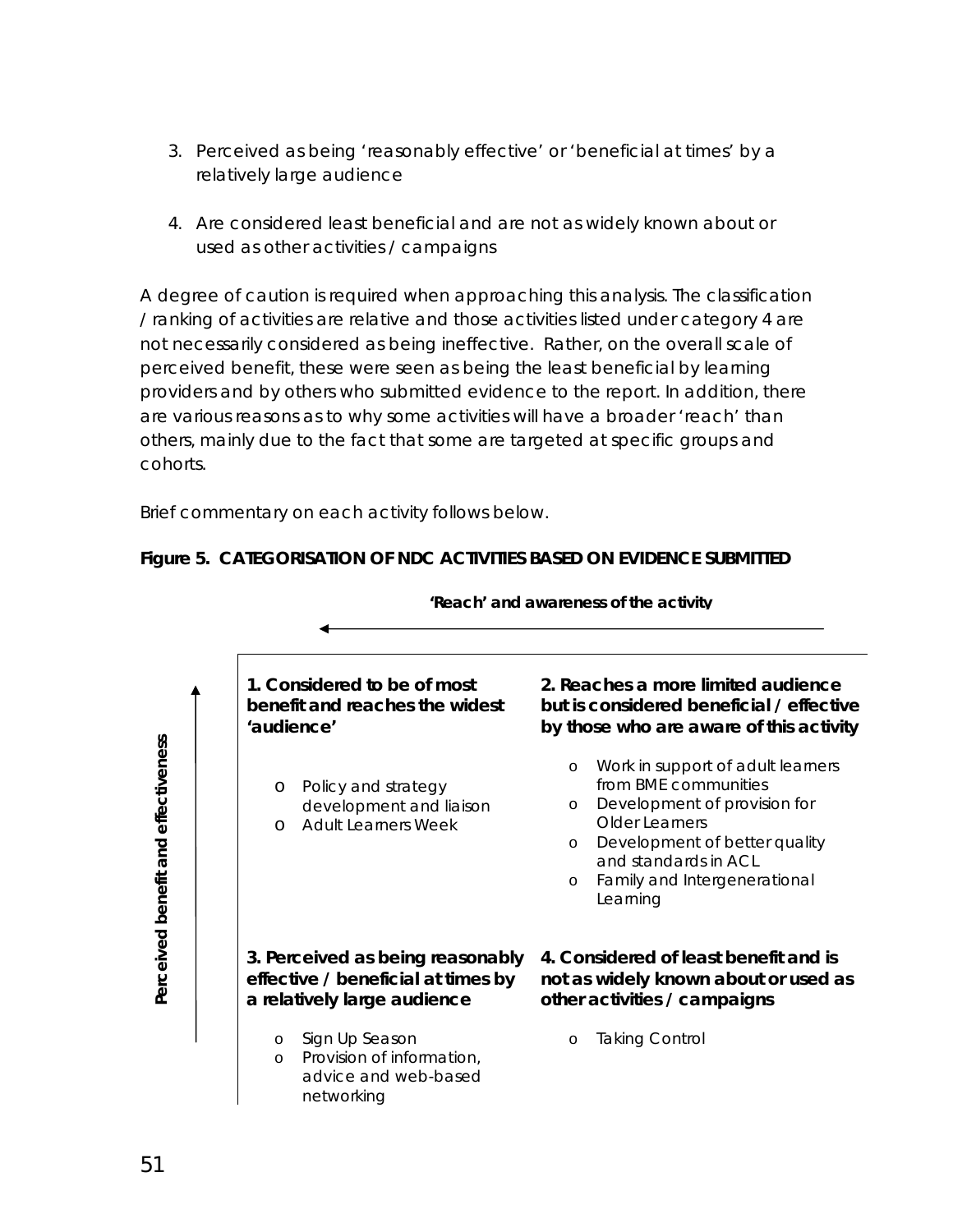Not included in the above matrix due to insufficient evidence:

o Fostering Wales' involvement in the development of adult education in Europe.

#### **Policy and strategy development and liaison**

Considered beneficial by 90 per cent of respondents, with 45 per cent reporting this aspect of NDC's work as being 'very beneficial'. This is further supported by qualitative evidence which indicates that learning providers consider this to be a cornerstone of the organisation's work. Other stakeholders also value the contribution made by NDC in this area of work.

#### **Development of better quality and standards in ACL**

Specific projects, including the RARPA project, having been taken forward and well received by a number of learning providers. However, this aspect of NDC's work and the results of such projects are not widely disseminated. 72 per cent of respondents agree that NDC has made an important contribution to improvements in quality and standards in adult education and community learning. 16 per cent disagree.

#### **Provision of information, advice and web-based networking**

'Beneficial at times' was the majority verdict of respondents in relation to this activity. Qualitative evidence included some frustration with the layout of NDC's website although, as noted earlier in this report, plans are in place to redesign the site.

#### **Development of family and intergenerational learning**

According to survey responses this activity is ranked as the least beneficial of NDC's activities. However, it is still considered 'beneficial' by two-thirds of respondents. Around 30 per cent noted that they are not aware of, or have not been involved with, NDC's work to develop family and intergenerational learning.

#### **Development of provision for older learners**

Three quarters of those who responded consider this work to be beneficial, with 27 per cent recording it as being 'very beneficial'. Again this is targeted at a specific cohort and therefore it is not surprising that 20 per cent of respondents were not aware of this activity.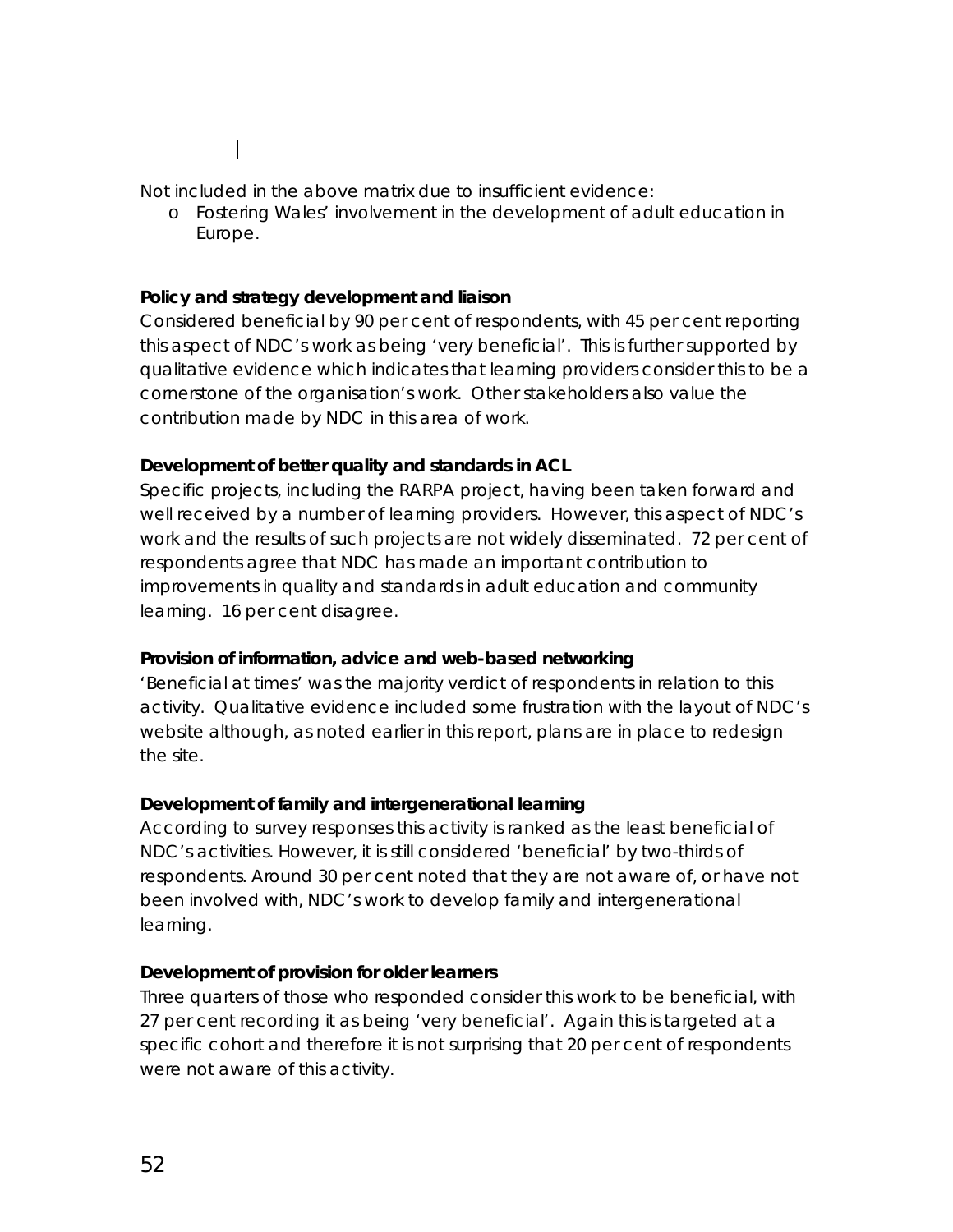## <span id="page-54-0"></span>**Promotion and development of opportunities for Black and Minority Ethnic learners**

Only a quarter of those who completed questionnaires were familiar with NDC's work to promote opportunities among BME learners. Overall qualitative comments were favourable, although numerous contributors noted the difficulties in making a judgment about the effectiveness of the RAMOD networks.

#### **Fostering Wales' involvement in the development of adult education in Europe**

Learning providers were not asked to submit views in relation to this aspect of NDC's work. It has, therefore, not been included in the matrix – which is based exclusively on evidence submitted by providers.

## **National campaigns: i) Adult Learners' Week, ii) Sign Up Season, and iii) Taking Control**

Table 5 on page 35 summarises the data relating to providers' perceptions of the effectiveness of the national campaigns. It reveals that Adult Learners' Week is seen as the most effective and impacts upon the greatest number of learners, which is supported by qualitative evidence. 36 per cent of respondents consider it to be highly effective. Conversely, only 2 per cent consider Taking Control to be highly effective, with just under 30 per cent reporting it as being ineffective. Taking Control also impacts upon a smaller number of learners.

### 9.3 Comments on strategic priorities

The analysis summarised in the matrix in Section 9.2 is intended to support the Welsh Assembly Government in its decisions regarding future funding priorities. The following key messages should be borne in mind:

#### **Group 1**

The activities considered to be most effective and which impact upon the greatest number of learners, learning providers and partner organisations. As such, they should be supported by the Welsh Assembly Government.

### **Group 2**

A strategic decision is required in relation to activities which are designed to assist specific cohorts of learners (older learners, BME learners, family and intergenerational initiatives). These initiatives are at a relatively early stage of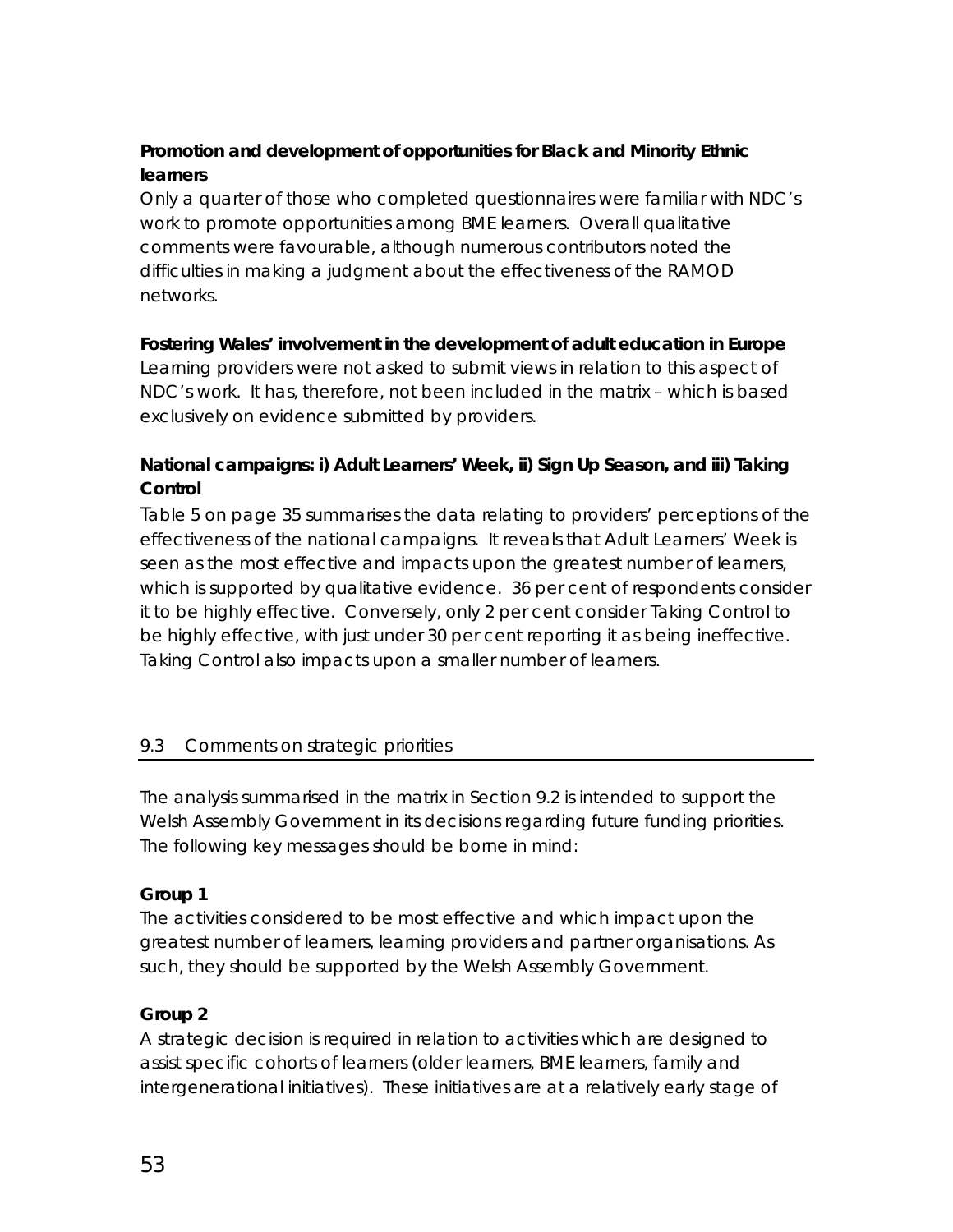development in some cases. Their impacts are not yet fully evident, although there is some evidence of increased engagement with targeted groups. As such the potential impact of not continuing to support them is difficult to establish categorically.

The Welsh Assembly Government needs to be able to measure – at some level – the return on its investment in these areas. And therefore a key question to be asked is how are the outcomes of these activities currently defined? NDC's internal evaluation reports and quarterly monitoring reports to the Welsh Assembly Government refer predominantly to the following types of outcomes in relation to its activities targeting Older Learners, BME learners and Family and Intergenerational Learning:

- o the establishment of networks and communities of practice
- o raising awareness of the opportunities for older learners / BME learners etc
- o provision of information on policy and practice
- o dissemination events

These would best be described as 'process outcomes' – which reflect NDC's mission and objectives and signal the territory where NDC operates: it exists to promote adult learning, to support and advise practitioners and policy makers and to facilitate collaboration. It provides a range of intermediary functions which facilitate but do not deliver final outcomes, such as increased levels of participation and skills levels among targeted groups.

In light of the above, the views of partner organisations are an important indicator of NDC's effectiveness and the value that it provides. This evaluation has found that stakeholders (learning providers and other partner organisations) consider NDC to play a pivotal role that aids their planning and delivery. In the view of the evaluation team, these activities should continue to be supported.

### **Group 3**

There is clearly room for improvement in the way these activities are delivered. They reach a wide audience, but are not considered as effective as they could be. Ongoing improvements to the web-site should help improve the quality of information-sharing and web-based networking. Sign Up Season needs to be able to inform policy-makers as to what 'drives' individuals to access training and courses and what prevents them from doing so. Currently evaluations of Sign Up Season provides only limited insights into motivations and barriers.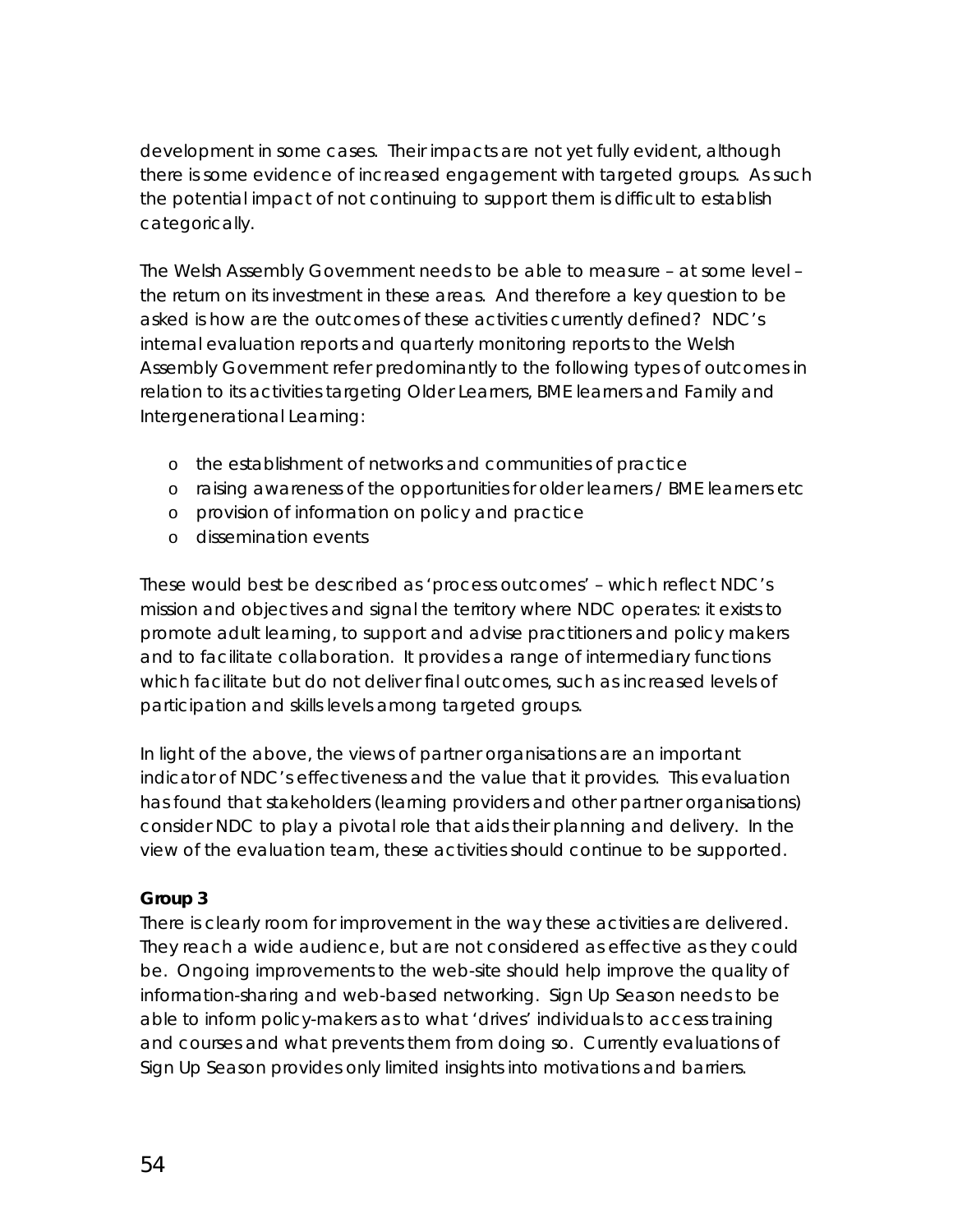## <span id="page-56-0"></span>**Group 4**

Taking Control was described during the course of the evaluation as a 'Problem Child'. Its effectiveness was questioned by a significant proportion of those who contributed and it has not yet succeeded in engaging providers and learners to the degree that might have been expected. This leads to the conclusion that this is a lower strategic priority.

#### 9.4 Recommendations

### **POLICY DEVELOPMENT**

NDC has increased its profile and presence in terms of its contribution to policy development, particularly so over the last 12-18 months. It interacts effectively with key policy influencers, both within the Welsh Assembly Government and with partner organisations. Its work in this area is also highly valued by practitioners, who view the organisation as an authoritative source of information and advice on policy relating to adult learning and ACL.

There are, however, some concerns regarding NDC's position as an organisation that receives Welsh Assembly Government funding to support, in part, its efforts to influence Welsh Assembly Government policy. Whilst the Welsh Assembly Government recognises (in its contract) the role of NDC as a 'critical friend', the nature of the relationship is considered to be unclear by many of those who submitted evidence to this evaluation. This may largely be due to the fact that NDC receives funding from sources other than the Welsh Assembly Government to undertake activities of this nature. Evaluating the activities undertaken by NDC funded by sources other than the Welsh Assembly Government is not within the remit of this study. However, it is necessary to recognise their existence and to note that it is not always clear to practitioners outside of NDC as to which activities fall under WAG funding and which do not. This should be resolved by a reaffirmation (by both NDC and the WAG) of the role of NDC as an independent organisation that delivers specific contracts and services on behalf of the Welsh Assembly Government.

### **Recommendation 1**

Recognising NDC's increasingly important contribution in this area, the Welsh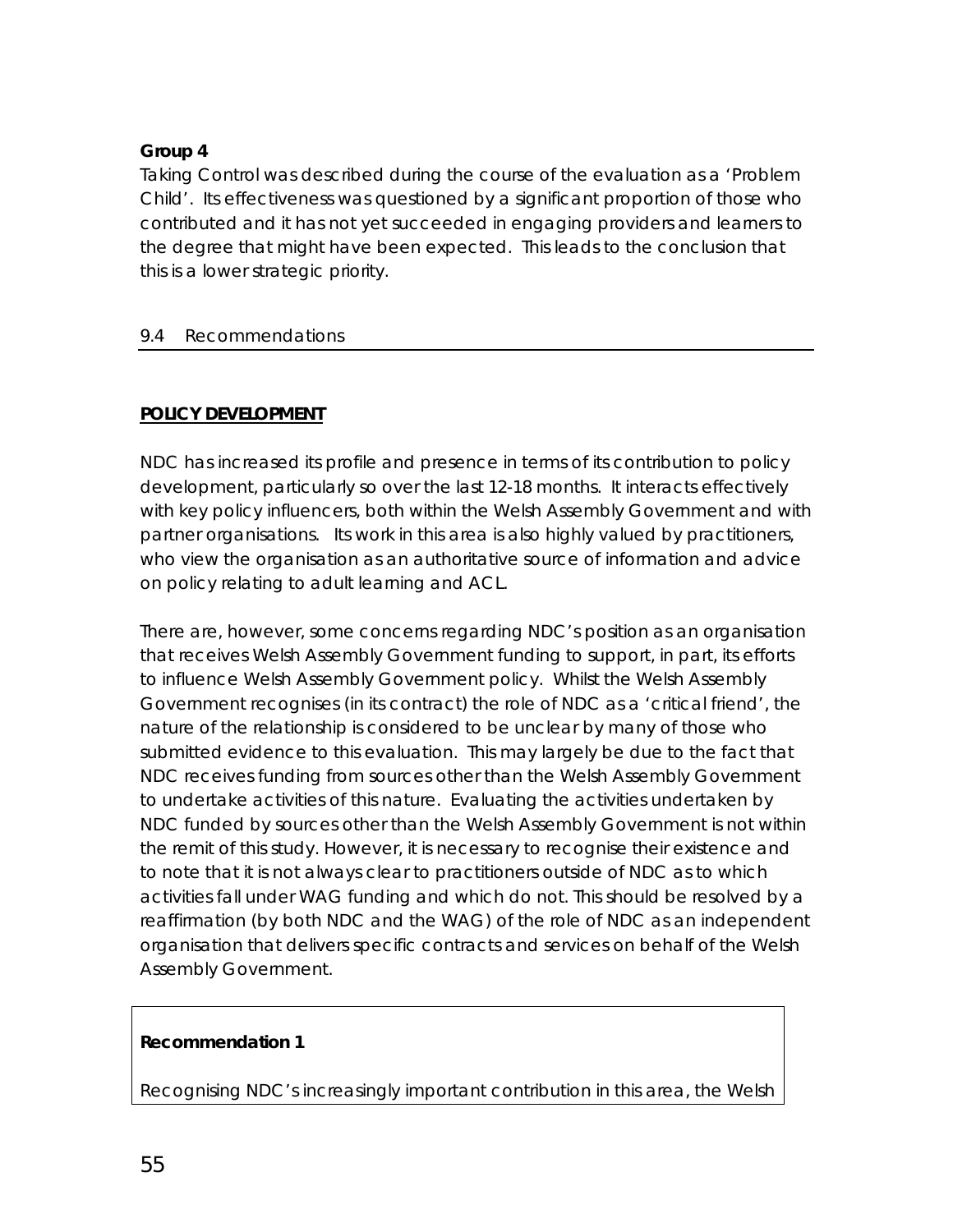Assembly Government should continue to support NIACE Dysgu Cymru in its activities related to policy and strategy development. (This should be taken forward in conjunction with Recommendations 2 and 3 below)

*Lead: Welsh Assembly Government* 

### **Recommendation 2**

The annual review of activity should be used as an opportunity to review and define the specific activities and services to be delivered the following year by NDC under contract with the Welsh Assembly Government. This will ensure that the activities are in line with current policy. In addition, the Welsh Assembly Government should consider requiring specific reporting on the impact of NDC's network development work.

Lead: Welsh Assembly Government, supported by NIACE Dysgu Cymru

### **Recommendation 3**

Drawing on the experience gained through the development of Learning at Work Day, and the evaluation of that event NDC should develop policy and funding options outlining how it can contribute further to policy and strategy development in the area of workforce skills development and work-based learning. The Welsh Assembly Government should consider any proposals within the context of other developments in support of work-based learning.

Lead: NIACE Dysgu Cymru, supported by the Welsh Assembly Government

## **SCOPE OF NDC SERVICES AND ACTIVITIES**

The comments in Sections 9.2 and 9.3 above should support and inform the Welsh Assembly Government in its decisions regarding future funding priorities.

Learning providers value the additional capacity that NDC offers the adult learning sector in terms of enabling information sharing and facilitating networking opportunities. Some of NDC's work relating to family and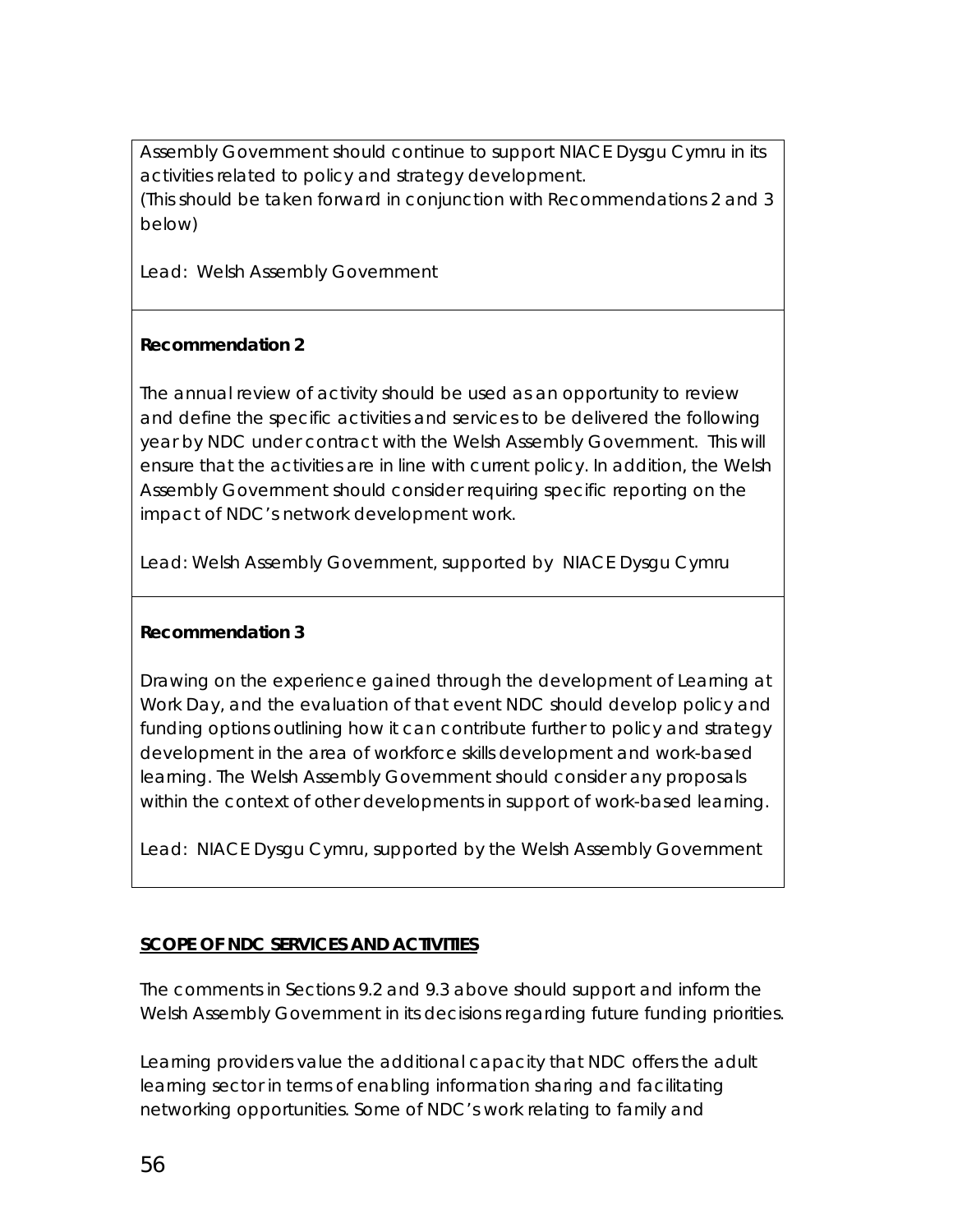intergenerational learning and in support of older learners reaches a more limited audience, but is also considered to be beneficial and effective.

There is expertise within the organisation that could be more fully exploited. This relates, in particular, to the contribution that NDC can make to developing a more robust evidence base to support policy development in the field of adult learning. Whilst a number of research projects have been successfully delivered, this is an area where it would appear that NDC can potentially make a greater contribution.

#### **Recommendation 4**

The Welsh Assembly Government should review the range of services funded through its contracts with NIACE Dysgu Cymru on an annual basis, in line with current policy developments and prioritising support for those activities which are considered to be most effective across the widest audience.

*Lead: Welsh Assembly Government, supported by NIACE Dysgu Cymru* 

#### **Recommendation 5**

NDC should seek to increase its project-based and research activity, with an emphasis on developing materials and tools that can be applied in mainstream adult learning practice. NDC is not, and should not be, reliant on the Welsh Assembly Government to fund its research and development activities however there may be opportunities for NDC to contribute its expertise to the Welsh Assembly Government's programme of research.

Lead: Welsh Assembly Government and NIACE Dysgu Cymru.

#### **Recommendation 6**

NDC should prioritise upgrading its website and improve the way in which presents and disseminates information on, and on behalf of, the adult learning sector.

*Lead: NIACE Dysgu Cymru*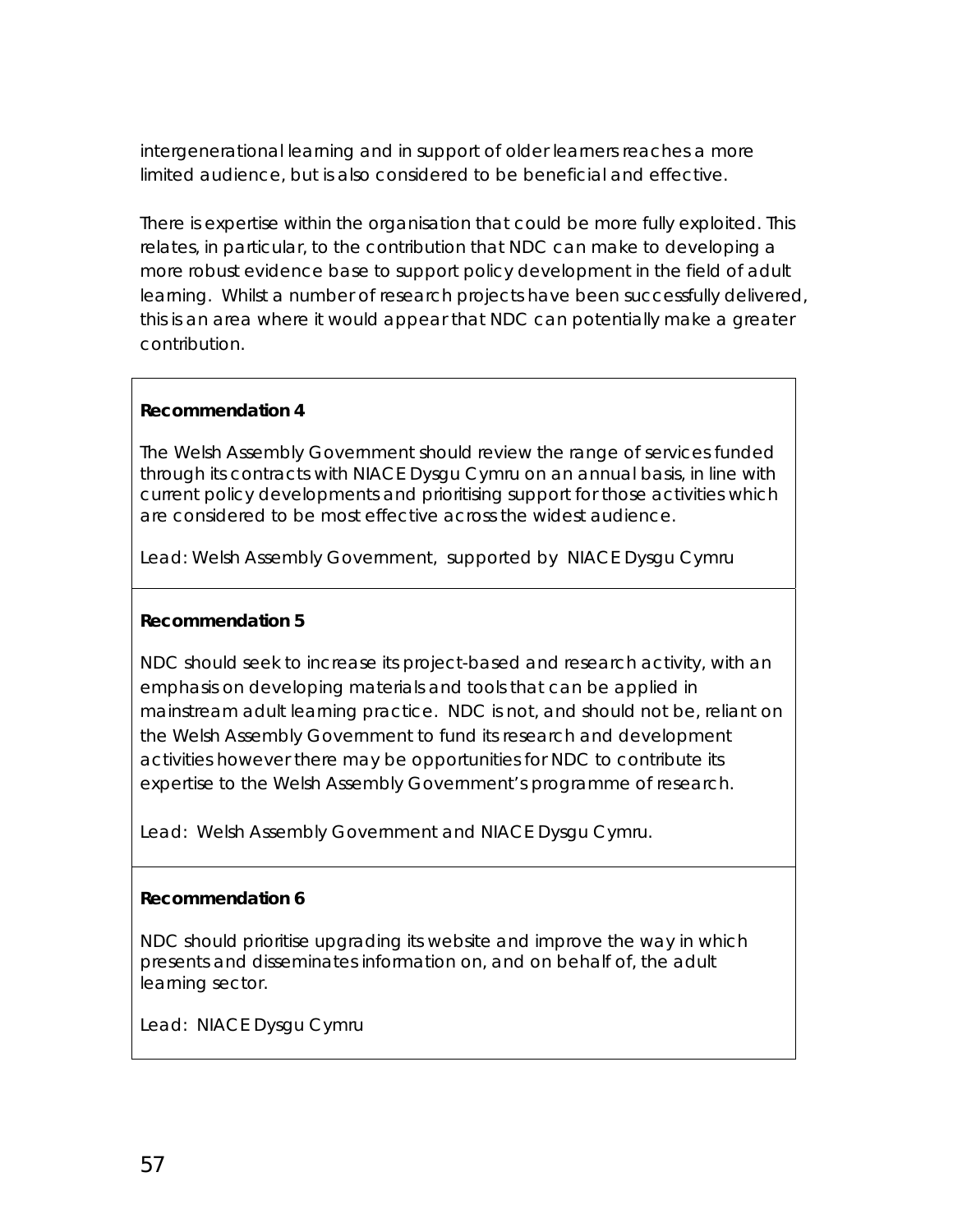#### **NATIONAL CAMPAIGNS**

Adult Learners' Week stands out as NDC's most popular campaign and the event which achieves the greatest impact in terms of raising the profile of adult learning. The total number of participants has increased fourfold in six years and its successes should be built upon. It receives a great deal of publicity in local and national newspapers, much of which is procured at discounted rates and achieves substantial savings.

Nearly a quarter of respondents consider NDC's two other campaigns – Sign Up Season and Taking Control – to be ineffective. A review of the way in which these campaigns are structured and delivered should be undertaken to assess what opportunities exist to modify activities and broaden their appeal.

#### **Recommendation 7**

The Welsh Assembly Government should continue to support NIACE Dysgu Cymru to co-ordinate Adult Learners' Week, in recognition of the campaign's successes and the profile it achieves for adult learning. NDC should also explore possible opportunities to part-fund ALW through Convergence Funding.

*Lead: Welsh Assembly Government and NIACE Dysgu Cymru* 

#### **Recommendation 8**

NDC should examine the feasibility of leading longitudinal research to determine the longer term impact of its campaigns. This could be taken forward as part of Recommendation 5. NDC should examine whether existing databases could be used as a starting point to track the learning outcomes of a sample of individuals involved in the campaigns.

*Lead: Welsh Assembly Government and NIACE Dysgu Cymru* 

#### **Recommendation 9**

The Welsh Assembly Government should request that NDC undertakes a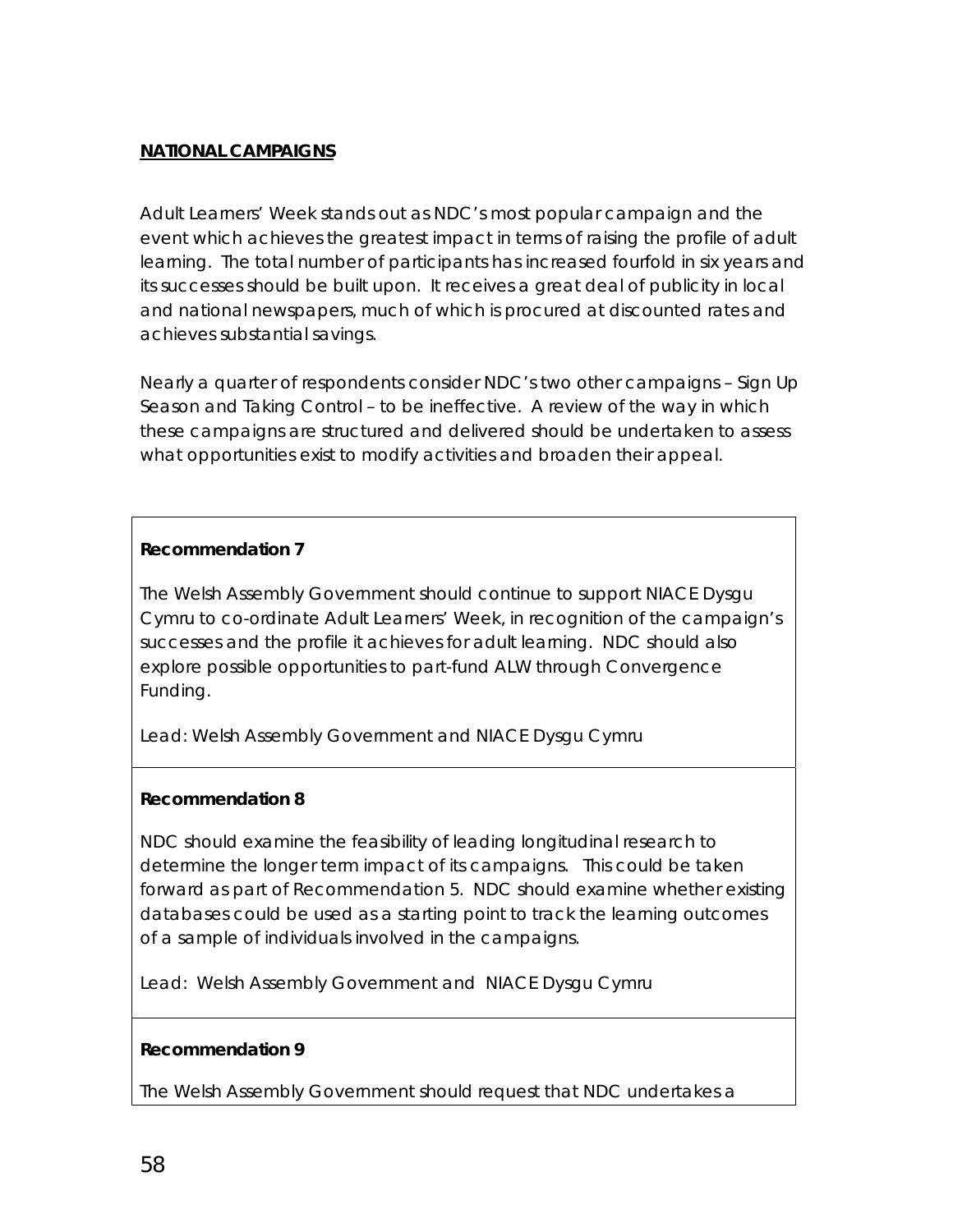review of Sign Up Season and Taking Control, concentrating on the campaigns' structure and outcomes. The review should recommend ways in which these programmes can be revised and enhanced to broaden their appeal to learning providers and the broader public.

*Lead: Welsh Assembly Government, supported by NIACE Dysgu Cymru* 

### **PARTNERSHIPS AND COLLABORATION WORKING**

NDC's operates within an extended network of contacts and partners. These networks vary in nature: some are used to share policy ideas at a strategic level, while others have more impact at a practitioner level and enable the sharing of information on good practice among practitioners and managers in adult learning.

#### **Recommendation 10**

NDC should develop a proposal that outlines its potential contribution in the area of skills and workforce development, and to advise of any other key partnerships related to the skills agenda where representation from NDC could be beneficial.

*Lead: Welsh Assembly Government* 

#### **Recommendation 11**

NIACE Dysgu Cymru should work with the Welsh Assembly Government to raise the profile of some of its less well-known networks, notably the RAMOD networks in support of learners from BME communities and the family and intergenerational learning network. (This could be taken forward in conjunction with activities with Recommendations 5 and 6.)

*Lead: NIACE Dysgu Cymru*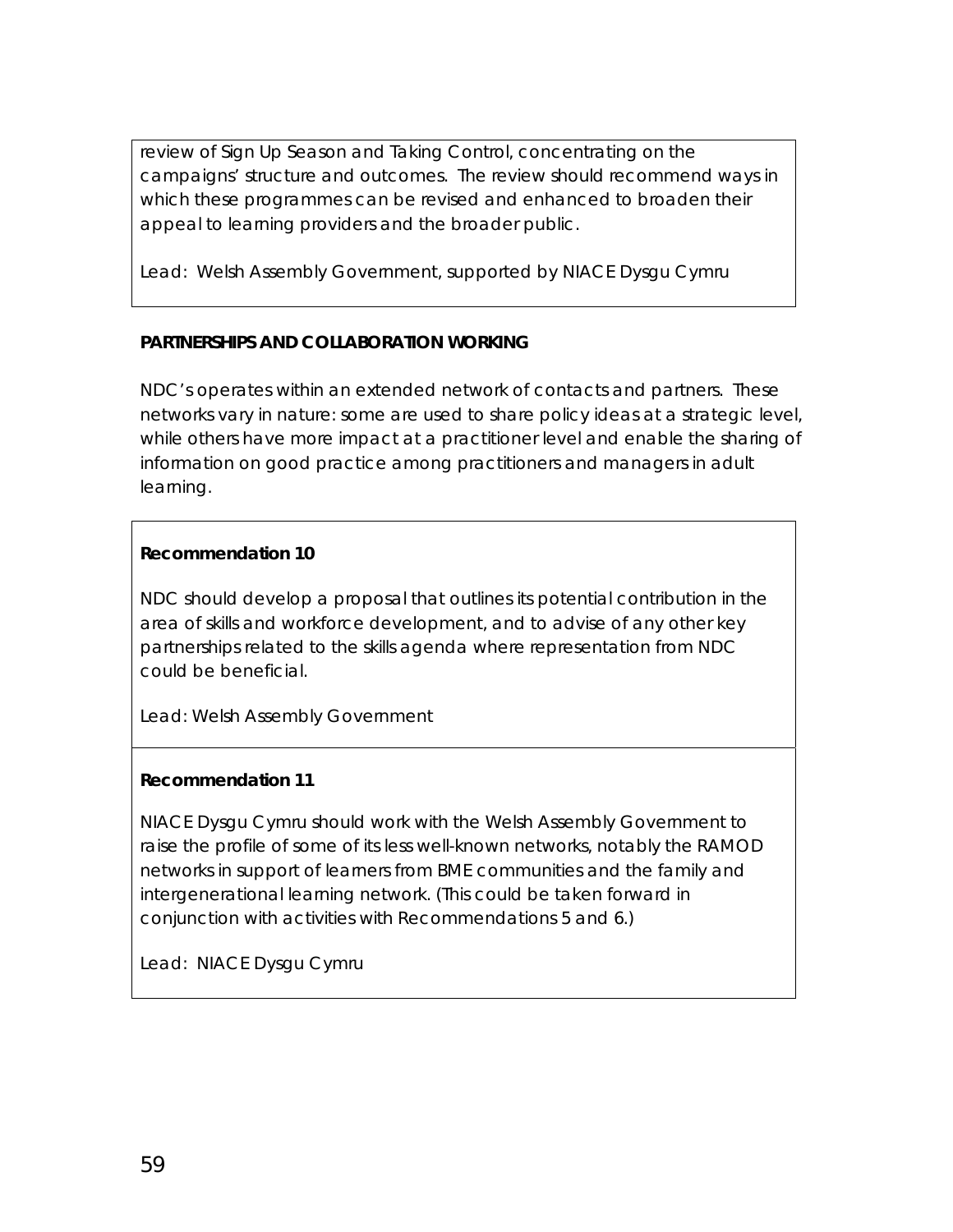#### **NDC'S CONTRIBUTION TO QUALITY AND STANDARDS**

Through its project work, NDC is actively involved in developing tools and frameworks to help raise quality and standards in adult learning. This research should not be confined to the archives. There is more that could be done to ensure these tools are further developed, tested and applied in mainstream practice.

Much valuable information and evidence has also been collected during the course of Estyn's inspections of ACL. This information should be used to inform provision for adult learners, with key lessons and successful practice identified and disseminated.

#### **Recommendation 12**

NDC should seek to coordinate and disseminate effective practice in adult and community learning, as identified in the local area inspections completed by Estyn to date.

*Lead: NIACE Dysgu Cymru* 

#### **Recommendation 13**

NIACE should consider what further opportunities exist to work in collaboration with DYSG / DELLS to help promote quality in adult learning. This could be taken forward in conjunction with Recommendations 5 and 8.

*Lead: WAG & NIACE Dysgu Cymru*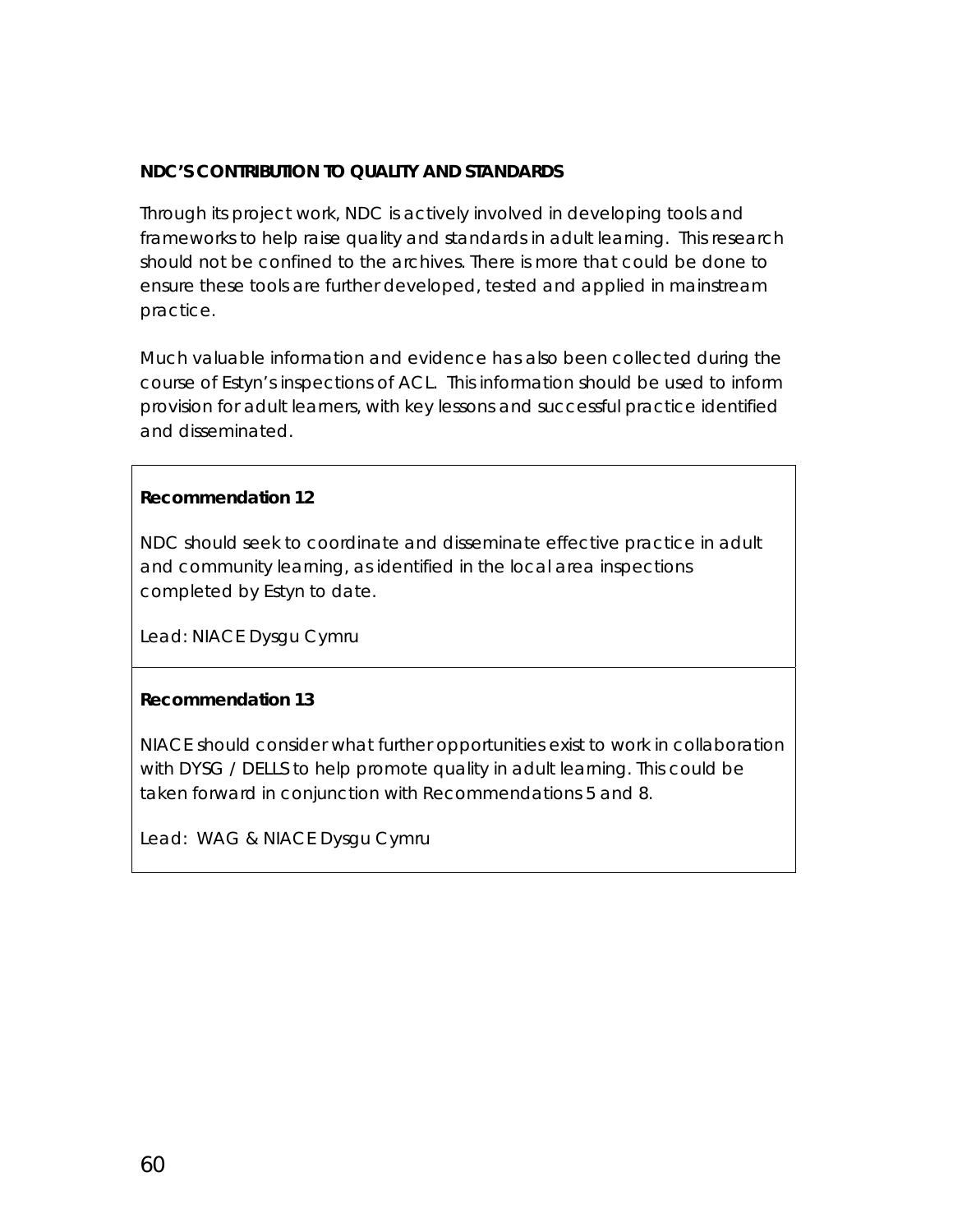## **EVALUATION OF NIACE DYSGU CYMRU**

<span id="page-62-0"></span>Dear Colleague,

Arad Consulting has been appointed to carry out an evaluation and impact study of the work done by NIACE Dysgu Cymru (NDC) on behalf of the Welsh Assembly Government. As part of the study, we are seeking input from providers of adult and community learning, in order to gain your impressions of the activities and services provided by NDC. We would be very grateful if you could take the time to complete this questionnaire and return it (preferably by email) to [NDCevaluation@aradconsulting.com](mailto:Brett@aradconsulting.com) by **Wednesday 28 March**. Alternatively, you can return the questionnaire by post to Brett Duggan, Arad Consulting Ltd, Enterprise House 126-127 Bute Street, Cardiff CF10 5LE.

Please provide your details in the appropriate boxes below. We would like to assure you that Arad Consulting conducts all data collection in compliance with the Data Protection Act: your responses will be treated as confidential and no details will be forwarded to any third parties.

Name:

Organisation:

Position:

The views expressed are my own personal views

The views expressed below are those of the organisation I represent

#### **POLICY DEVELOPMENT**

**Question 1a)** To what extent would you agree or disagree with the following statements.

|                                          | Strongly<br>agree | Agree to<br>an extent | Disagree to<br>an extent | Strongly<br>disagree | N/a |
|------------------------------------------|-------------------|-----------------------|--------------------------|----------------------|-----|
| i) NIACE Dysgu Cymru (NDC) is effective  |                   |                       |                          |                      |     |
| in promoting engagement among            |                   |                       |                          |                      |     |
| practitioners in policy debate relating  |                   |                       |                          |                      |     |
| to adult and community learning (ACL).   |                   |                       |                          |                      |     |
| ii) NDC is effective in promoting        |                   |                       |                          |                      |     |
| engagement among practitioners in        |                   |                       |                          |                      |     |
| policy debate relating to adult learning |                   |                       |                          |                      |     |
| more generally.                          |                   |                       |                          |                      |     |
| iii) My institution / organisation has   |                   |                       |                          |                      |     |
| benefited from NDC's work in sharing     |                   |                       |                          |                      |     |
| ideas and good practice in ACL.          |                   |                       |                          |                      |     |
| iv) My institution / organisation has    |                   |                       |                          |                      |     |
| benefited from NDC's work in sharing     |                   |                       |                          |                      |     |
| ideas and good practice in adult         |                   |                       |                          |                      |     |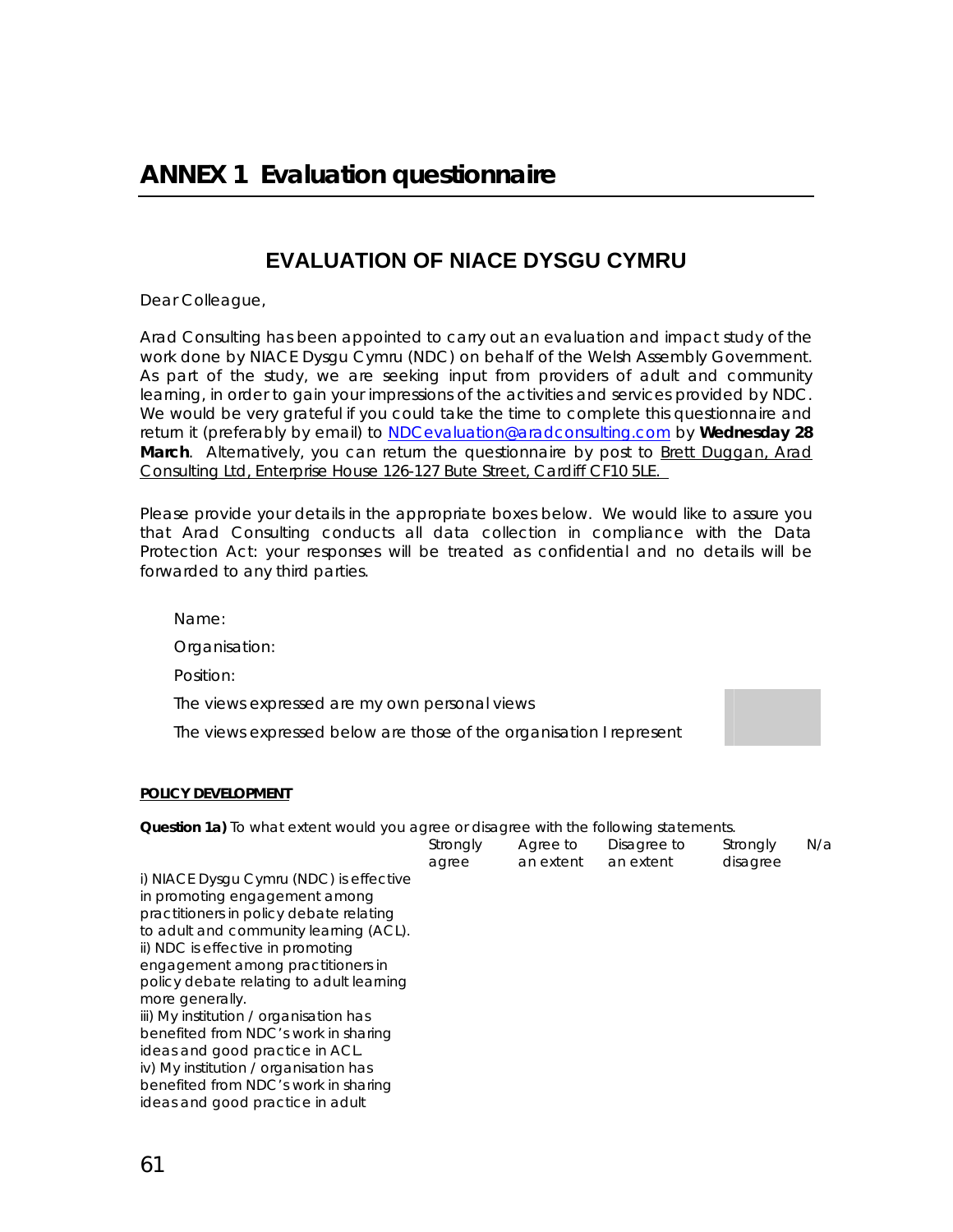learning more generally.

**Question 1b)** Please use the space below to provide any general comments you have in relation to NDC's work in support of policy development.

#### **NDC ACTIVITIES AND SERVICES**

**Question 2a)** How beneficial do you consider the following aspects of NDC's work to be to you / your organisation?

| Very       | Beneficial at | Of little or no $N/a$ – am not |                    |
|------------|---------------|--------------------------------|--------------------|
| beneficial | times         | benefit                        | aware of this / do |
|            |               |                                | not use this       |

i) Conferences and events organised by NDC ii) Organising Regional Networks for adult learning practitioners iii) NDC's information services

iv) Disseminating policy initiatives and outcomes v) Advocacy and lobbying

vi) Contribution to policy development via formal reviews or other national bodies (eg Rees Review; FE Review) vii) Family and Intergenerational Learning Networks viii) Work with older learners

ix) Others (please specify):

**Question 2b)** Please use the space below to provide any general comments you have in relation to how you / your organisation benefits from NDC's activities and services, noting any additional activities you would like to see.

#### **ADVOCACY AND LOBBYING**

**Question 3a)** To what extent would you agree or disagree with the following statements.

|                                 | Strongly | Agree, to | Disagree        | Stronaly | N/a – not in       |
|---------------------------------|----------|-----------|-----------------|----------|--------------------|
|                                 | aaree    | an extent | to an<br>extent | disagree | my area of<br>work |
| i) NDC is an effective advocate |          |           |                 |          |                    |
| of adult learning at a national |          |           |                 |          |                    |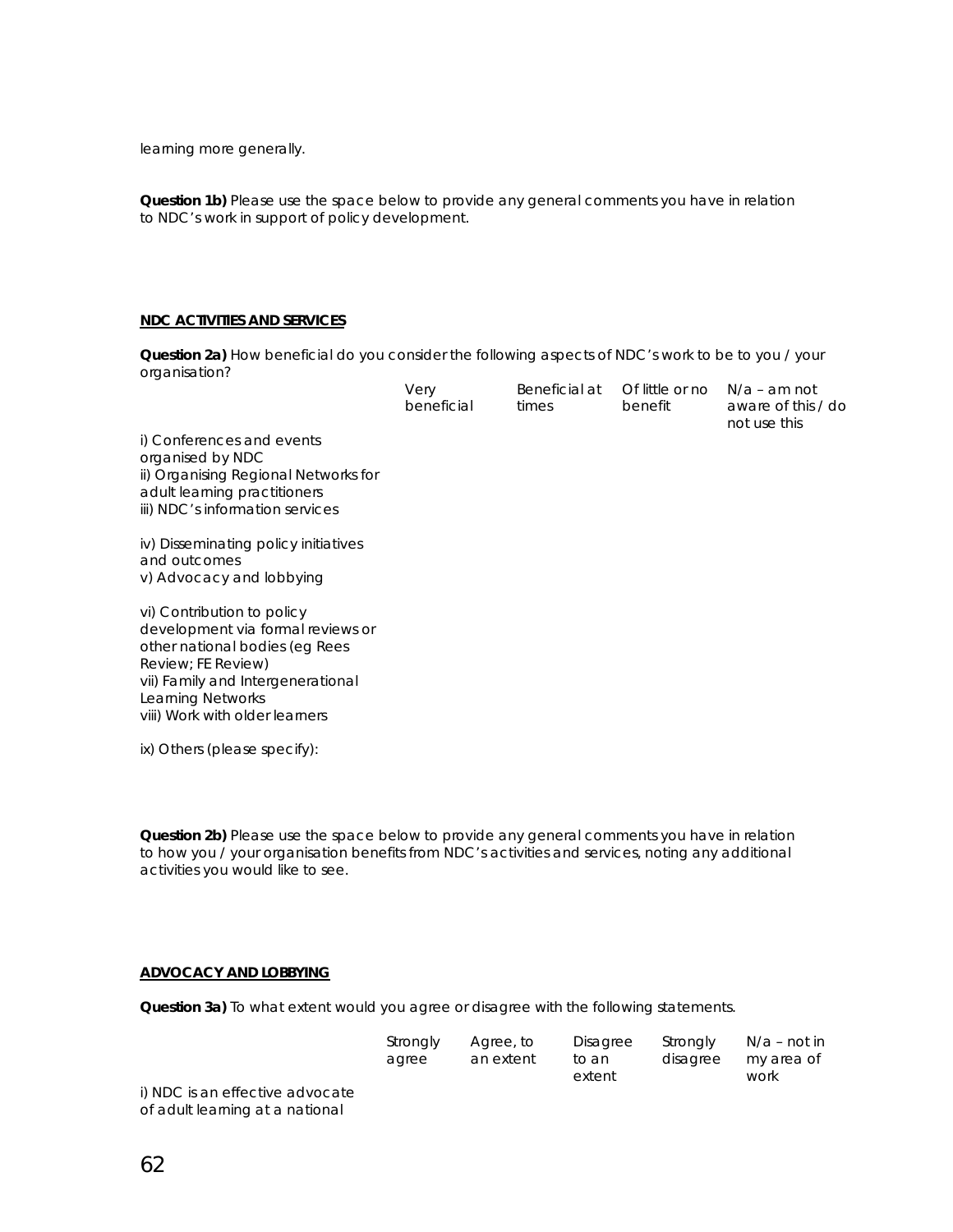level ii) NDC is an effective advocate of adult learning at a local and community level iii) NDC provides effective lobbying on behalf of adult learners and learning providers in **Wales** iv) NDC has increased knowledge and awareness within your organisation regarding the needs of adult learners

**Question 3b)** Please use the space below to briefly note any general comments you have in relation to NDC's work in advocacy and lobbying.

#### **CAMPAIGNS**

**Question 4a)** From your experience, how effective have the following campaigns been in promoting engagement in learning.

| Highly    | Reasonably |
|-----------|------------|
| effective | effective  |

Relatively ineffective Totally ineffective N/a – not in my area of work

i) Adult Learners' Week ii) Sign Up Season iii) Taking Control Others (Please specify)

**Question 4b)** What, in your opinion, are the most successful features of the campaigns promoting adult learning run by NDC?

**Question 4c)** Would you like to see any additional activities undertaken as part of NDC's campaigns? If so, please provide examples in support of your answer.

#### **ADULT LEARNERS FROM BME COMMUNITIES**

**Question 5a)** Are you familiar with NDC's work with educators and mentors of adult learners from BME communities – notably through the RAMOD networks? (Please tick appropriate box)

| Yes |  |  |  | <b>No</b> |
|-----|--|--|--|-----------|
|     |  |  |  |           |
|     |  |  |  |           |

| Νo |  |                             |  |
|----|--|-----------------------------|--|
|    |  |                             |  |
|    |  |                             |  |
|    |  | If 'No', go to Question 6a. |  |

**Question 5b)** If so, what are your impressions of the impact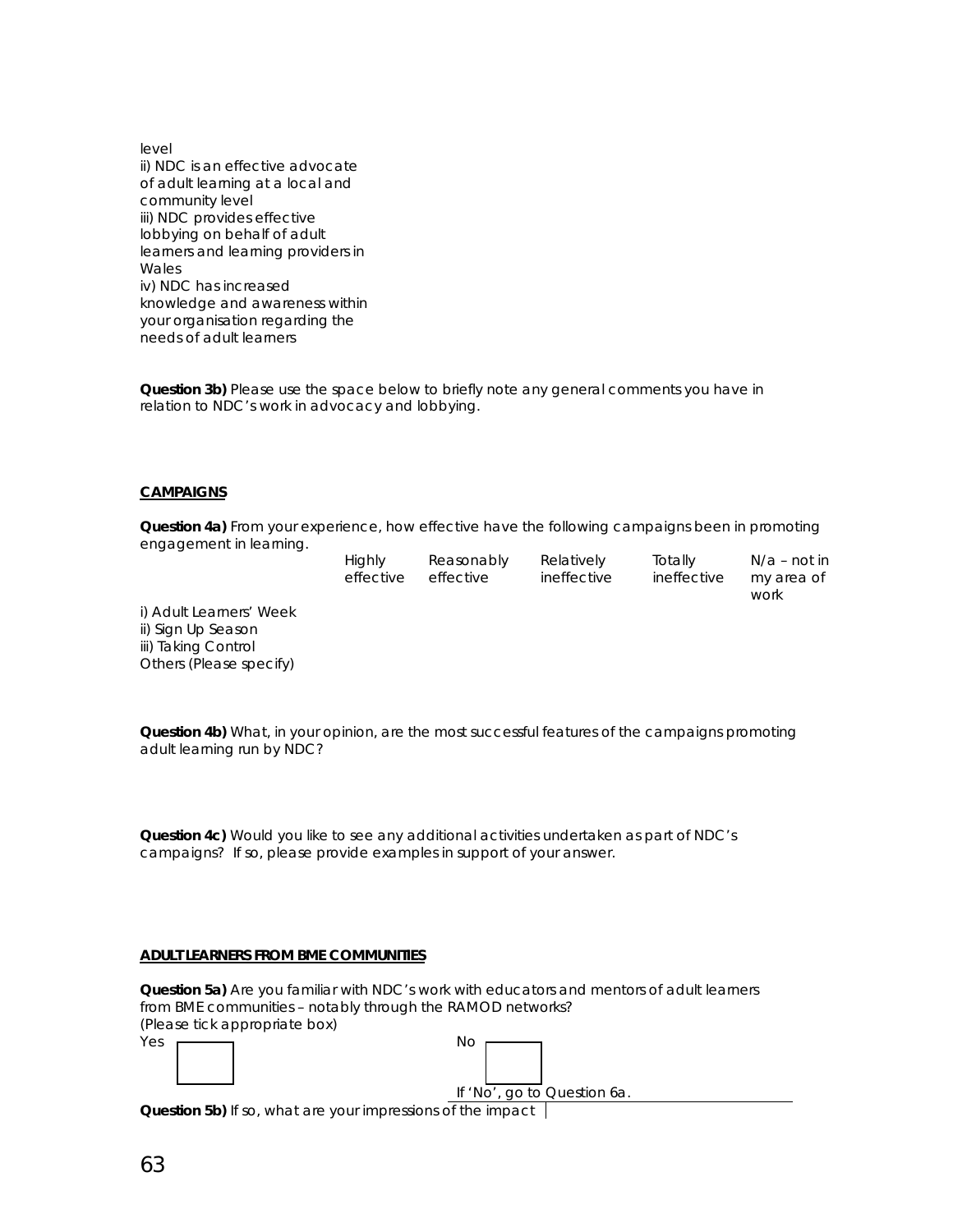that this work has had to date?

#### **QUALITY AND STANDARDS**

**Question 6a)** To what extent would you agree or disagree with the following statements.

|                                 | Strongly<br>agree | Agree, to<br>an extent | Disagree to<br>an extent | Strongly<br>disagree | $N/a$ – not<br>in my<br>area of<br>work |
|---------------------------------|-------------------|------------------------|--------------------------|----------------------|-----------------------------------------|
| i) NDC has made an important    |                   |                        |                          |                      |                                         |
| contribution to improvements in |                   |                        |                          |                      |                                         |
| quality and standards in adult  |                   |                        |                          |                      |                                         |
| education and community         |                   |                        |                          |                      |                                         |
| learning                        |                   |                        |                          |                      |                                         |
| ii) NDC has contributed to      |                   |                        |                          |                      |                                         |
| progress in developing and      |                   |                        |                          |                      |                                         |
| promoting enhanced quality      |                   |                        |                          |                      |                                         |
| assurance systems for non-      |                   |                        |                          |                      |                                         |
| accredited learning             |                   |                        |                          |                      |                                         |

**Question 6b)** Please provide any general comments you have in relation to how NDC's work relates to quality and standards in adult and community learning.

#### **PARTNERSHIPS AND COLLABORATIVE LEARNING**

**Question 7)** To what extent would you agree or disagree with the following statements.

|                                    | Strongly<br>agree | Agree, to<br>an extent | <b>Disagree</b><br>to an<br>extent | Strongly<br>disagree | $N/a$ – not in<br>my area of<br>work |
|------------------------------------|-------------------|------------------------|------------------------------------|----------------------|--------------------------------------|
| i) NDC has successfully            |                   |                        |                                    |                      |                                      |
| developed partnerships and         |                   |                        |                                    |                      |                                      |
| networks in the field of adult     |                   |                        |                                    |                      |                                      |
| learning at a national level       |                   |                        |                                    |                      |                                      |
| ii) NDC has successfully           |                   |                        |                                    |                      |                                      |
| developed innovative               |                   |                        |                                    |                      |                                      |
| partnerships and networks in the   |                   |                        |                                    |                      |                                      |
| field of adult learning at a local |                   |                        |                                    |                      |                                      |
| or community level                 |                   |                        |                                    |                      |                                      |
| iii) NDC networks and              |                   |                        |                                    |                      |                                      |
| partnerships have enabled your     |                   |                        |                                    |                      |                                      |
| organisation to target a wider     |                   |                        |                                    |                      |                                      |
| range of adult learners            |                   |                        |                                    |                      |                                      |
| iv) NDC networks and               |                   |                        |                                    |                      |                                      |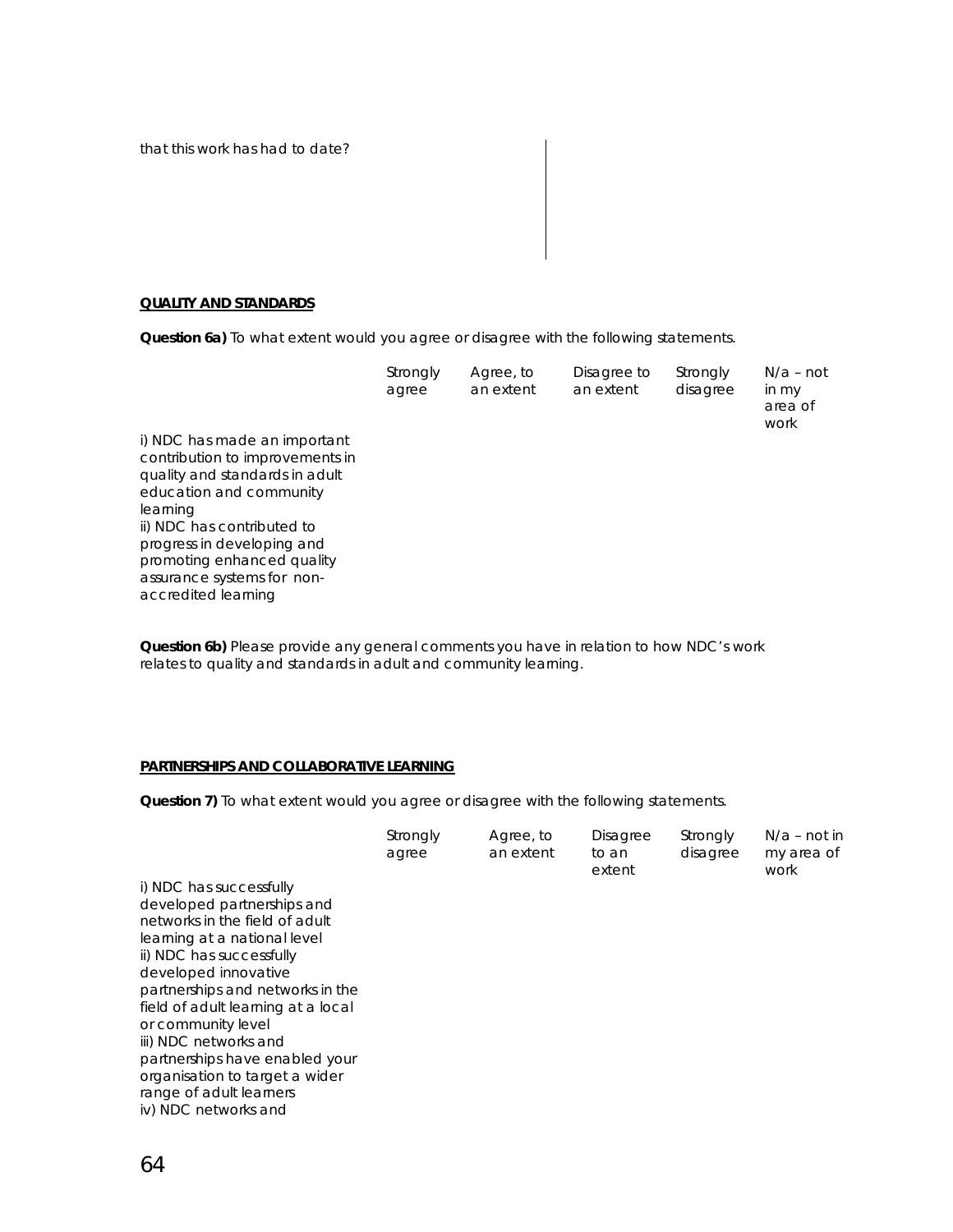partnerships have contributed to the sharing of good practice among practitioners and managers in adult learning v) NDC networks and partnerships have ensured a wider choice for adult learners vi) NDC networks and partnerships have enabled more effective ways of engaging 'hard to reach' learners to be tested and developed

#### **FUTURE DEVELOPMENT OF THE ORGANISATION**

**Question 8a)** What changes to the policy environment are most likely to impact on NDC in the coming years?

**Question 8b)** In your opinion, are there any changes that NDC should make in order to deliver upon its work for the Welsh Assembly Government more effectively?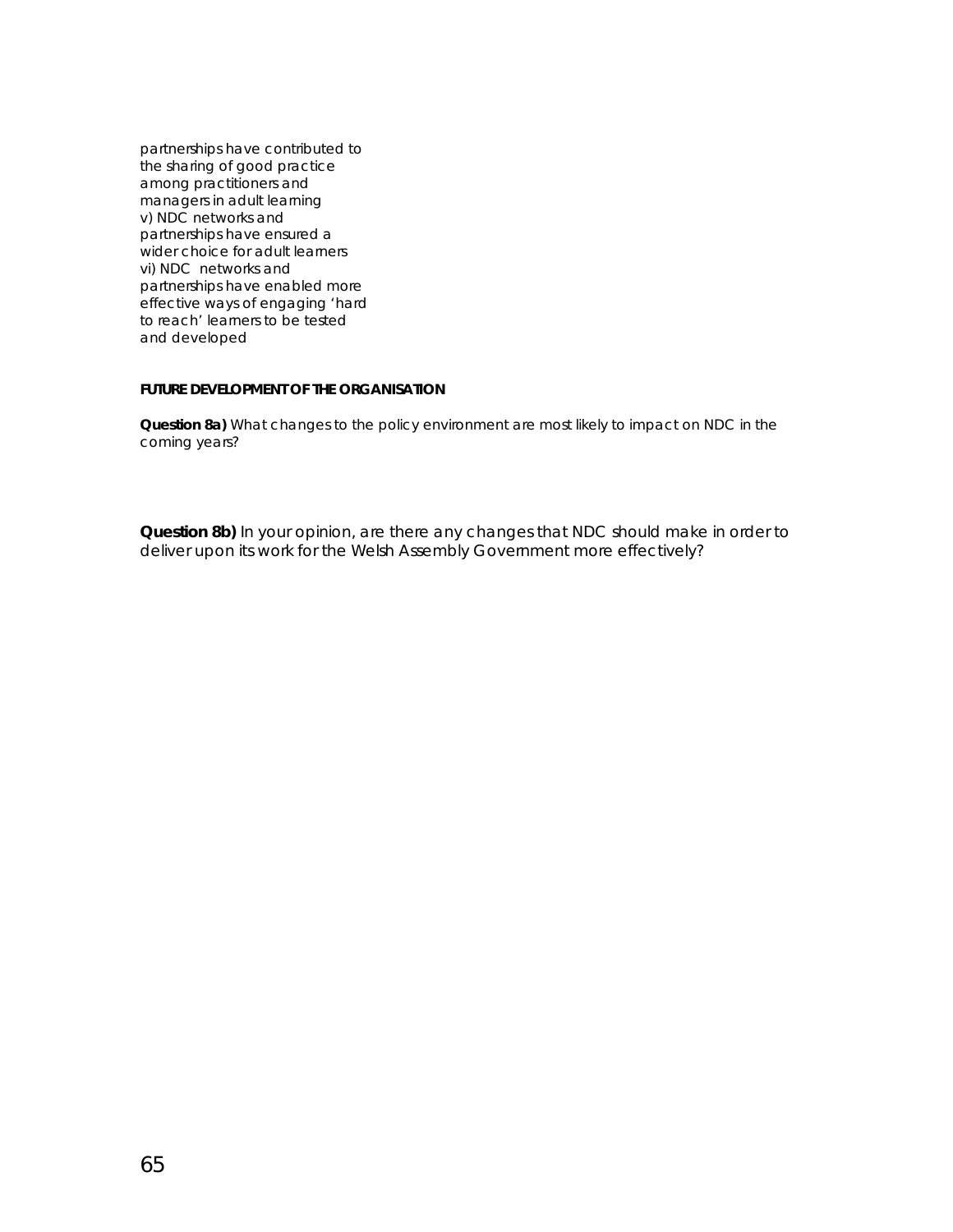# <span id="page-67-0"></span>**ANNEX 2 Notes from interview with Ellinor Haase, EAEA**

*1. In broad terms, what different models of supporting adult learning exist across Europe?* 

There are both examples of top down approaches to adult education that involve national and regional authorities developing policies and programmes that target adult learners as part of general educational strategies. There are also more bottom up approaches which are developed according to local educational and social needs and initiatives that are led by a variety of organisations such as the voluntary sector, businesses and migrant organisations.

*2. In your view, which organisations / models have been most effective in promoting adult learning? (i.e. any examples of good practice among the 120 members of EAEA, in terms of the way they are organized?)* 

Initiatives such as Learning Cities/Regions and Communities have been successful in a number of regions, particularly the UK (and South Korea) and have made a big difference in targeting those with particular learning difficulties. The Study Circles developed in the Nordic countries are also an effective programme for delivering courses to adult learners based upon their particular needs and at their own pace, giving them the opportunity to stop and start their learning when they wish. Slovenia has adopted this approach with some success and Italy is also experimenting with it, particularly relating to SMEs.

In addition there have been a number of innovative initiatives carried out by AE institutions in different member states such as France and the UK which look to bring learning to the learners and make it accessible without using traditional learning environments such as schools and colleges which some adult learners are suspicious of. This has led to the use of new learning surroundings such as museums, libraries and even people's homes.

In the Nordic Countries there is a more recognised right to adult education and this is reflected in the higher profile and respect given to this aspect of lifelong learning. As well as the education sector there are initiatives in the professional sector such as one gives employees the right to training and education when they want it rather than their employer, while they are away from their job, their place is taken by an unemployed person.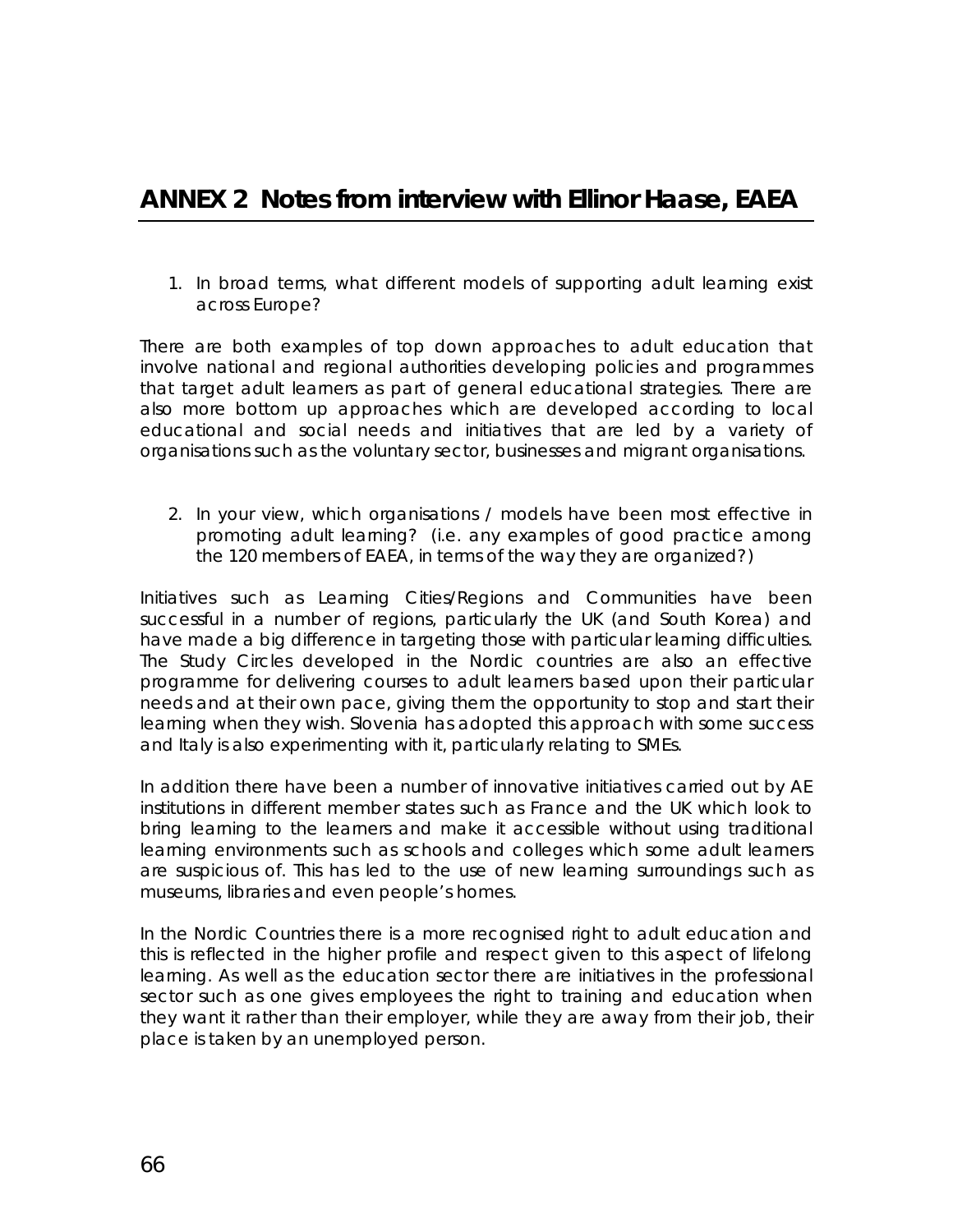*3. NIACE Dysgu Cymru receives funding from central government (Welsh Assembly Government) to deliver key initiatives and campaigns in Wales. NIACE Dysgu Cymru is also heavily involved in lobbying and advocacy to try and influence policy. Are there any organisations in similar situations – i.e. that are agents of delivery and also advocates for change?* 

There are similarities to this situation at local levels in Germany where Folk High Schools are financed by LEAs to undertake adult education but which are also major lobbyists to receive more money for AE. There is less lobbying in Nordic countries because of the high recognition of the importance of AE and the higher priority given to it by national governments – Finland is the only member state that has recently increased its budget for AE.

*4. What are the main trends in terms of adult learning at a European level that are likely to impact on the work of NIACE Dysgu Cymru over the coming years?* 

Much of what will be the major trends detailed in the EC's Communication on Adult Learning from 2006, an Action Plan is due to be delivered by the EC at the end of the year. EAEA fears that AE could get lost within the wider lifelong learning agenda, particularly due to the focus on under 25 year olds and the fact that only 4% of the EC's education budget will go on GRUNTVIG. It is also as high on the agenda in areas such as employment and social affairs as it should be.

The recognition of informal education offers threats and opportunities for the AE sector, too much could be focused on vocational aspects of this although it will allow adult learners to highlight some of the skills. Similarly plans for the European Qualifications Framework could focus on the employment field leaving recognition of Adult Education course at the bottom of the pile. There is the challenge of defining AE for the 21<sup>st</sup> century and making it more comprehensible to business, government and learners as well as the general public. There is still a need and obligation to raise the reputation and recognition of adult education and highlight its positive role in society for social inclusion, employment, civil society, individual and community development etc. In addition it can also have a vital role in integrating migrants within society and also boosting employment in terms of the EU's demographic situation with a lack of young workers.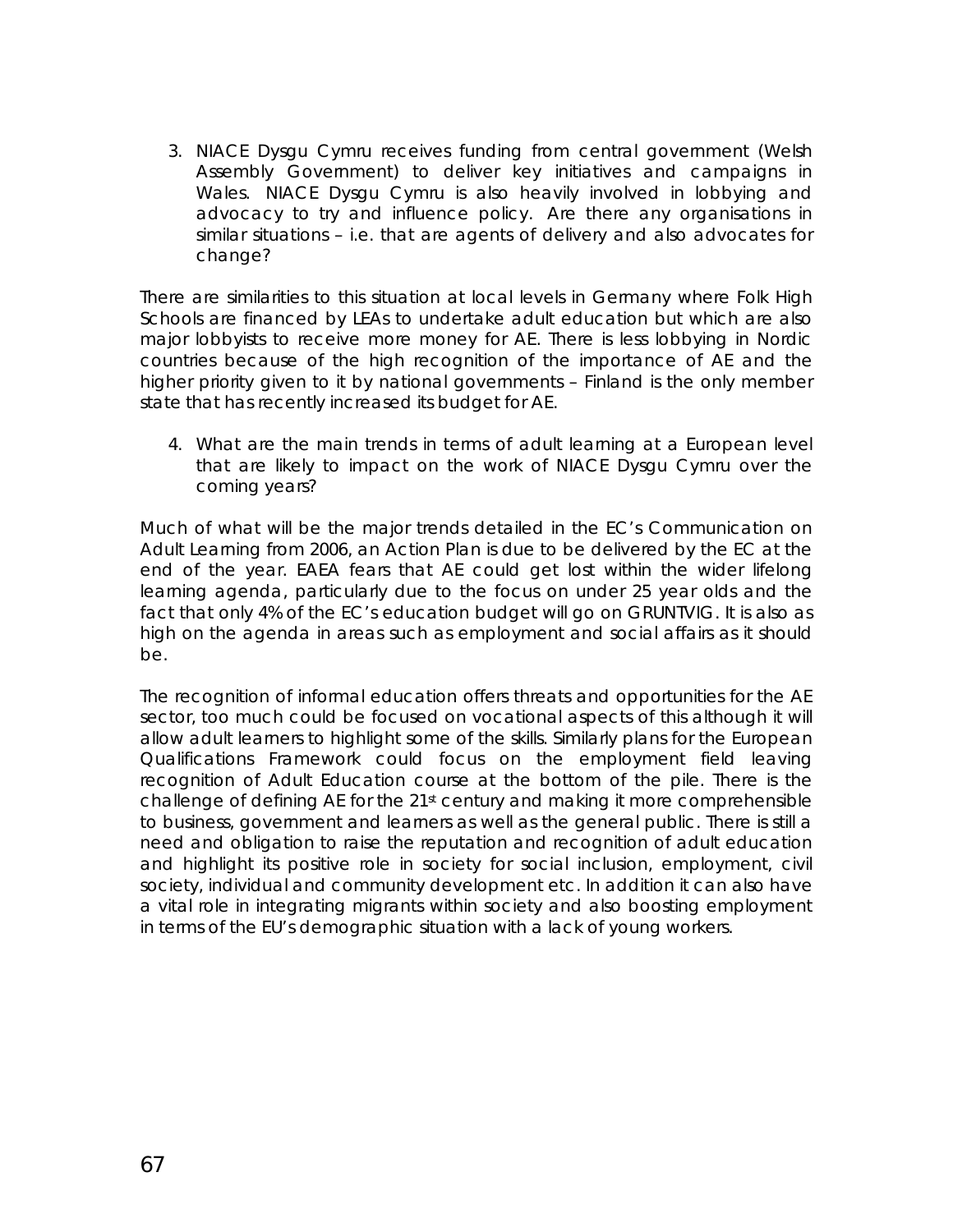<span id="page-69-0"></span>**ELWa:** Defining Common Issues Across Europe for Adult Education (2003) NFER on behalf of National Council – ELWa

**The Graham Review:** Independent Review into Part Time Higher Education Study in Wales (June 2006)

**Leitch Review of Skills**: Prosperity for all in the global economy – world class skills (December 2006)

#### **NIACE Dysgu Cymru:**

Evaluation of Adult Learners' Week 2005 (Aug 2005) Evaluation of Adult Learners' Week 2006 (Aug 2006) Evaluation of Sign Up Season 2005 (December 2005) Evaluation of 'SUS it Out' 2006 (December 2006) Evaluation of 'Taking Control' 2006 (April 2006) LearnDirect Helpline Evaluation – (Sept 2005) Monitoring Report for the period April 1<sup>st</sup> – June 30<sup>th</sup> 2006 Monitoring Report for the period July 1st – Sept 30th 2006 Monitoring Report for the period Oct 1st - Dec31st 2006 Report of the QIF project: Improving Quality and Standards in Adult Communitybased Learning (June 2006) A selection of NDC responses to Welsh Assembly Government consultation documents. Promotional and marketing materials relating to NDC campaigns.

**The Rees Review:** Fair and Flexible Funding: A Welsh Model to Promote Quality and Access in Higher Education (May 2005)

#### **Welsh Assembly Government:**

The Learning Country – Vision into Action (October 2006) Making the Connections – Delivering Better Services in Wales (October 2004) The National Planning and Funding System (NPFS): A Guide Offer of funding letter to NIACE Dysgu Cymru (March 2006)

#### **WEBSITES REVIEWED AND CONSULTED:**

www.eaea.org – European Association for the Education of Adults www.europa.eu – the European Commissoin www.niace.org.uk – NIACE (UK) www.niace.rcthosting.com/en - NIACE Dysgu Cymru